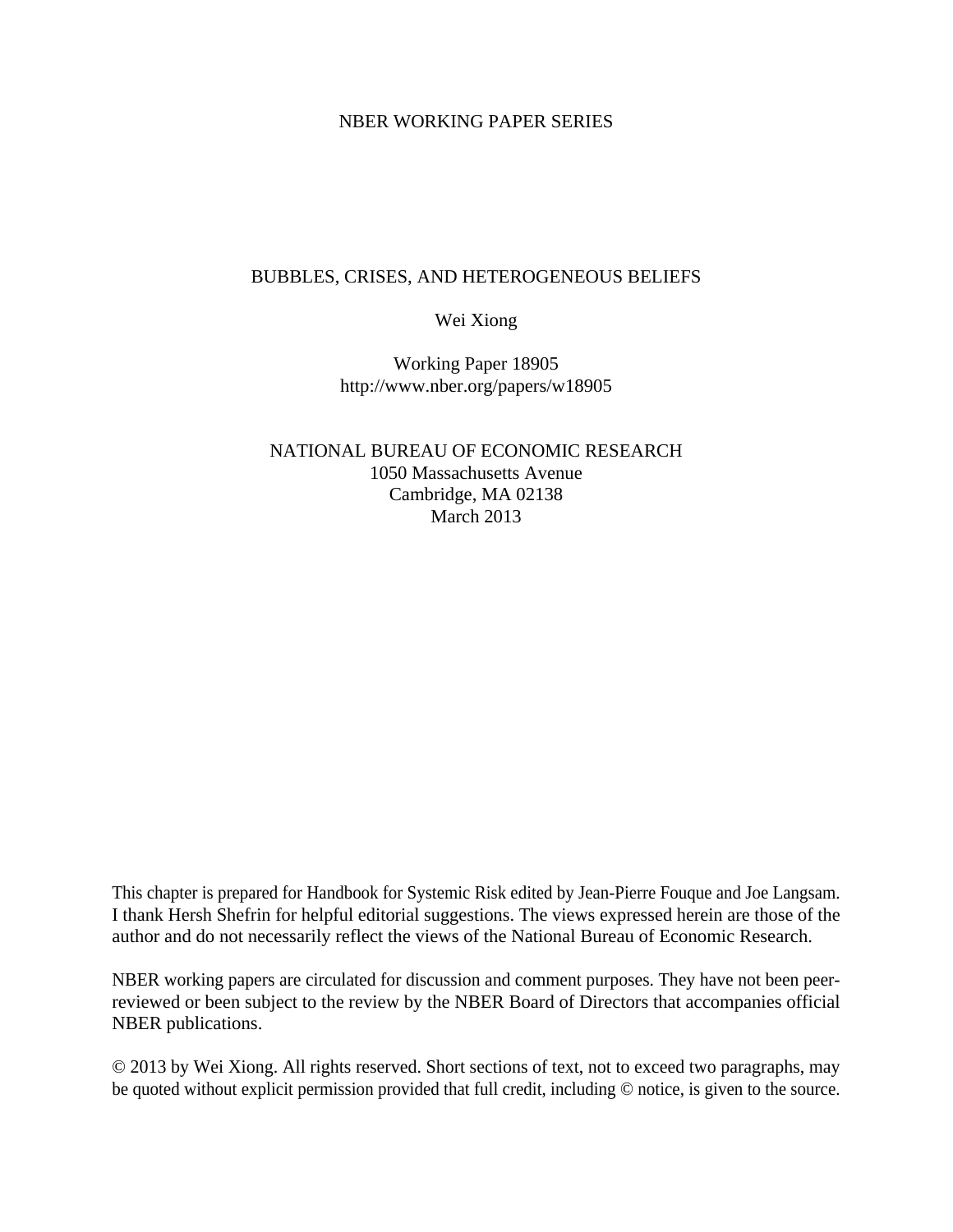Bubbles, Crises, and Heterogeneous Beliefs Wei Xiong NBER Working Paper No. 18905 March 2013 JEL No. G01,G02,G1,G12

# **ABSTRACT**

This paper reviews the quickly growing literature that builds on heterogeneous beliefs, a widely observed attribute of individuals, to explain bubbles, crises, and endogenous risk in financial markets.

Wei Xiong Princeton University Department of Economics Bendheim Center for Finance Princeton, NJ 08450 and NBER wxiong@princeton.edu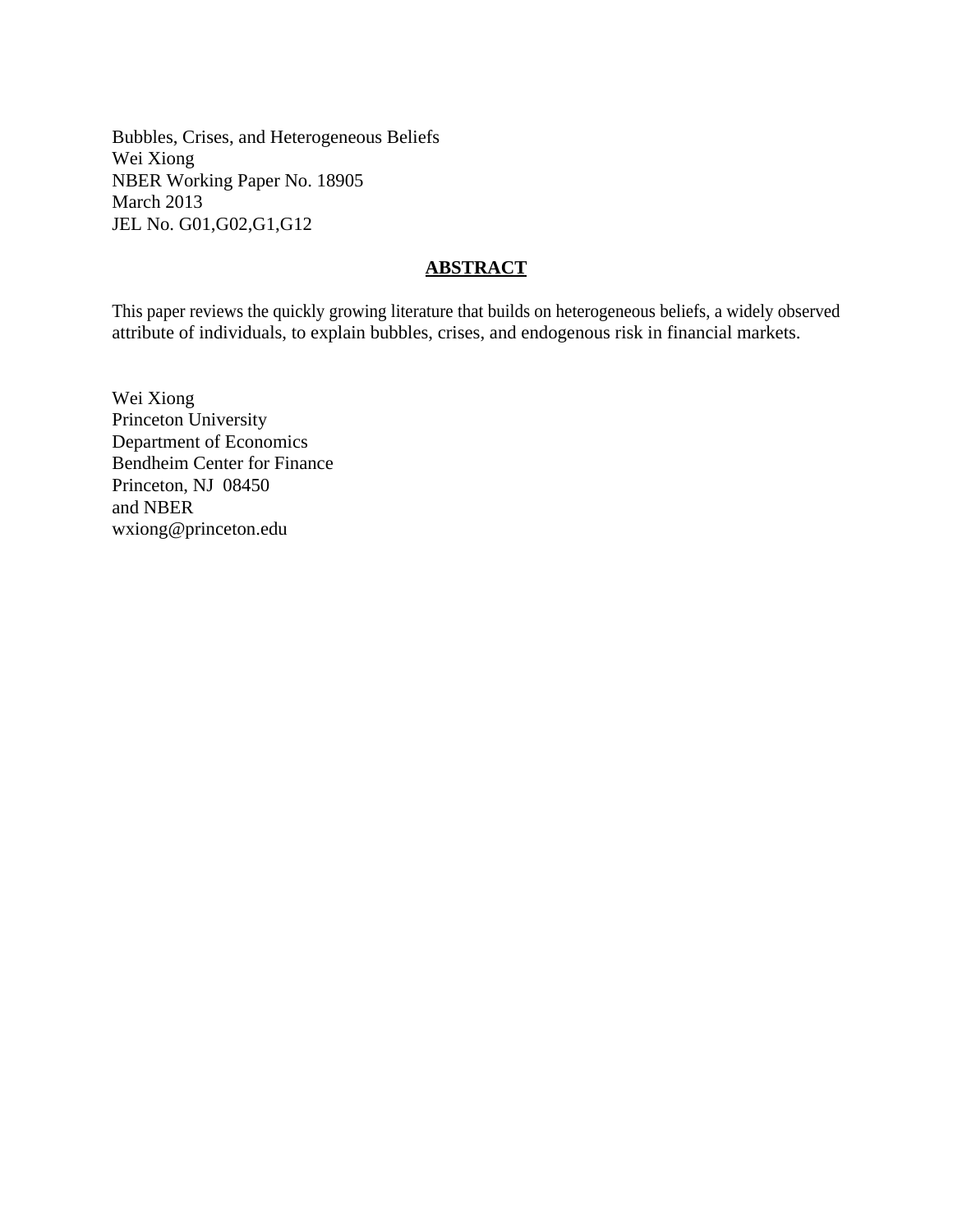The history of financial markets has been dotted with episodes of bubbles, during which market values of assets vastly exceeded reasonable assessments of their fundamental value. Asset price bubbles can lead to severe economic consequences ranging from wasteful over-investment and frenzied trading during booms to devastating financial crises and depressed real economies during busts. Economists have emphasized many aspects of bubbles and crises. Minsky (1974) advocated the view that excessive expansion of bank credit due to optimism can fuel a speculative euphoria and slowly lead the economy to a crisis. Kindleberger (1978) stressed that irrationally optimistic expectations frequently emerge among investors in the late stages of major economic booms and lead firm managers to over-invest, over-promise, and over-leverage, which sow the seeds for an eventual collapse after they fail to deliver on their promises. Shiller (2000) highlighted a host of psychological biases people use in forming a feedback mechanism, through which initial price increases caused by certain initial precipitating factors such as new technology innovations feed back into even higher asset prices through increased investor confidence and expectations. Allen and Gale (2007) focused on agency problems of professional managers who actively seek unwarranted risk, which leads to bubbles and crises.

This chapter reviews a quickly growing body of work that was started by Harrison and Kreps (1978) that studies bubbles and crises based on heterogeneous beliefs, a widely observed attribute of individuals. In a market in which agents disagree about an asset's fundamental and short sales are constrained, an asset owner is willing to pay a price higher than his own expectation of the asset's fundamental because he expects to resell the asset to a future optimist at an even higher price. Such speculative behavior leads to a bubble component in asset prices. This approach does not require a substantial amount of aggregate belief distortions to generate a significant price bubble. Instead, the bubble component builds on the fluctuations of investors' heterogeneous beliefs. Even when investors' aggregate beliefs are unbiased, intensive fluctuations of their heterogeneous beliefs can lead to a significant price bubble through frenzied trading (e.g., Scheinkman and Xiong (2003)). This approach is flexible enough to incorporate several important aspects of bubbles and crises, such as over-investment (e.g., Bolton, Scheinkman and Xiong (2006)) and crashes (e.g., Abreu and Brunnermeier (2003) and Hong and Stein (2003)). Heterogeneous beliefs can also lead to credit cycles (e.g., Geanakoplos (2010)). The speculation induced by heterogeneous beliefs also leads to endogenous wealth fluctuations and endogenous risk in general equilibrium settings without short-sales constraints (e.g., Detemple and Murthy (1994) and Kurz (1996)), which can help explain various phenomena such as excess volatility, time-varying risk premium, and high equity premium, which are difficult to explain in standard representative-agent models with a smooth aggregate endowment process. It is also possible to analyze welfare implications of belief distortions based on models with heterogeneous beliefs (e.g., Brunnermeier, Simsek and Xiong (2012)).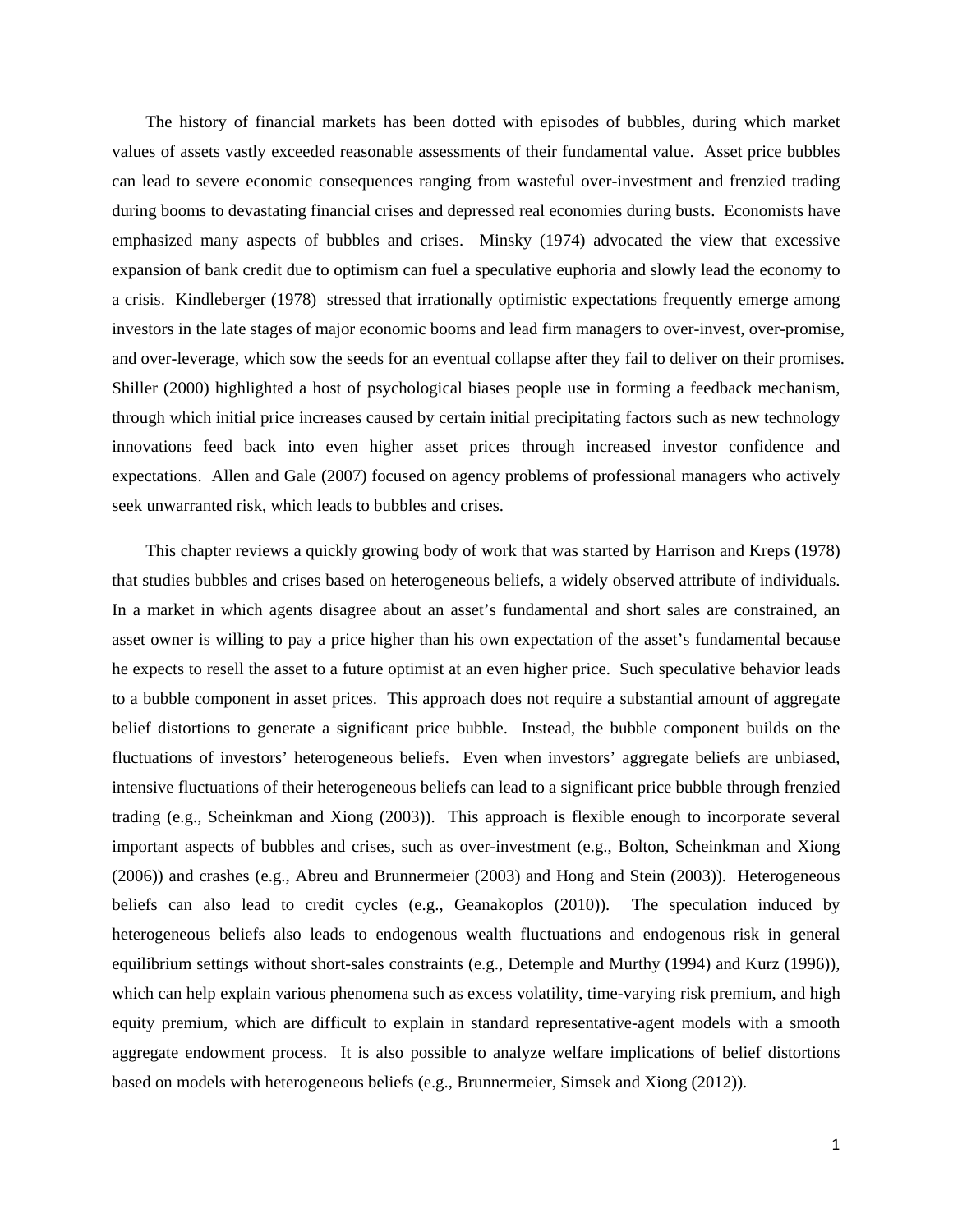This chapter is organized as follows. Section I describes a number of historical bubble episodes with an emphasis on the common characteristics of different episodes. Section II reviews the forces that drive limits of arbitrage, an important ingredient for the rise of price bubbles. This section discusses shortsales constraints observed in many asset markets, non-fundamental risk faced by arbitrageurs in trading against bubbles, and capital constraints that limit the effectiveness of arbitrage trading. Section III discusses different sources of heterogeneous beliefs, including heterogeneous priors, behavioral biases, and frictions in information transmission between investors and advisors. Section IV reviews a number of models that build on heterogeneous beliefs to analyze various aspects of bubbles, such as the rise of bubbles, over-trading, crashes, and over-investment. This section also summarizes several other bubble theories. Section V reviews models of credit cycles based on heterogeneous beliefs. In Section VI, I discuss the large body of literature that explores the general equilibrium implications of heterogeneous beliefs. Section VII discusses a welfare criterion for models with heterogeneous beliefs. Section VIII concludes with some suggestions for future work.

# **I. Historical Bubbles**

Historians of financial markets have vivid accounts of many fascinating bubble episodes across a long time span, across vastly different geographic regions, and across distinct market sectors. In this section, I describe several bubble episodes.

An asset bubble is commonly defined as a period in which an asset's price exceeds its fundamental value. It is difficult to precisely identify a bubble, as any valuation requires a model of fundamentals, which would be subject to concerns about potential model errors. Here, in discussing historical bubbles, I follow Kindleberger's (1978) pragmatic definition of a bubble as "an upward price movement over an extended range that then implodes." Of course, this definition is subject to potential criticism of casual empiricism. As I shall mention later, some of the episodes are more questionable, while the others are more clear-cut.

These episodes serve to highlight several common characteristics of asset bubbles: 1) they tend to coincide with technological or financial innovations; 2) they tend to coincide with frenzied trading between investors, and often active trading of new investors; 3) they are vulnerable to increases in asset supplies; and 4) they may burst suddenly without any warning sign. These common characteristics can guide us in developing a unified framework to analyze bubbles.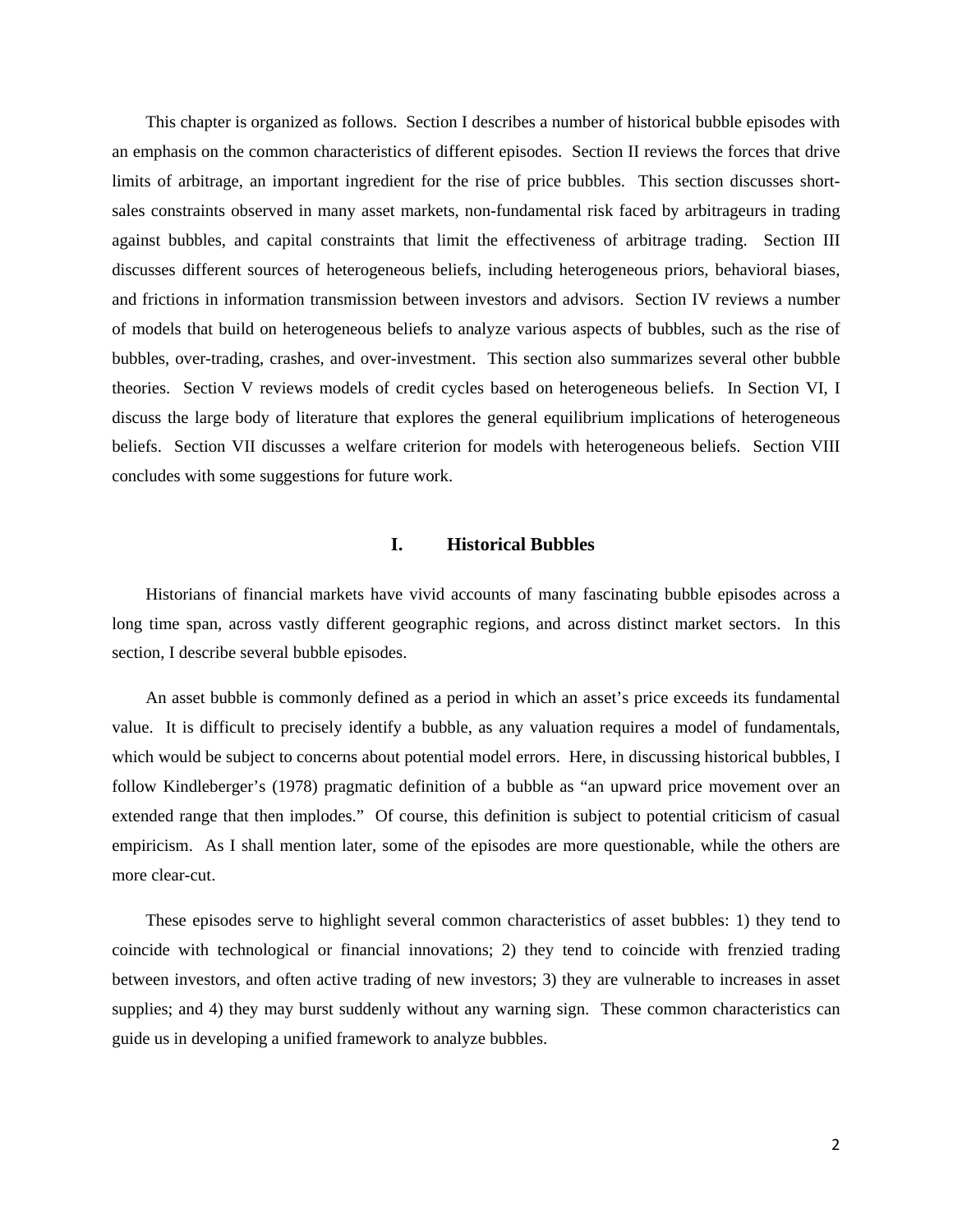### **The Dutch Tulipmania**

The earliest bubble in recorded history was the tulipmania in seventeenth century Holland. Tulips were introduced to Europe in the mid-16th century from the Ottoman Empire. They soon became highly coveted and a status symbol in Holland. The Dutch especially developed a particular taste for exotic bulbs with contrasting colored stripes. According to Mackay (1841), these exotic bulbs triggered speculative frenzies among all classes of the country: "*Nobles, citizen, farmers, mechanics, seamen, footmen, maid-servants, even chimney sweeps and old clothewomen dabbled in tulips.*" The bubble was filled with both technological innovations (i.e., development of new gardening method to grow exotic bulbs) and financial innovations (i.e., the use of new call-option like instruments to facilitate speculation of bulbs). At the peak of the tulipmania, the price of tulip bulbs increased twenty-fold from November 1636 to February 1637, which was followed by even greater declines in the next three months. Garber (2001) examined the evidence and argued that the prices of tulip bulbs were far more rational than was commonly perceived. He pointed out that rare individual bulbs commanded high prices even after the general collapse of bulb prices. But he did not provide a rational explanation for the dramatic twenty-fold increase in tulip-bulb prices in 1637 followed by an even greater decline in prices.

#### **The South Sea Bubble**

The South Sea Bubble occurred in Britain in 1720. The South Sea Company was a British joint stock company, which was formed in 1711 to assume the British national debt. As a reward, it was granted a monopoly to trade with Spain's South American colonies. Even though the treaty between Spain and Britain set restrictive quotas on how much the company can trade, the company shrewdly set the stage for a wave of intensive speculation by taking advantage of its cozy relationship with government officials and by exploiting the unlimited potential of the new business opportunity that the trade with the South Seas offered to feed the imagination of its investors. The price of the company's stock rose from £128 in January 1720 to £550 at the end of May 1720. Interestingly, the success of the South Sea Company motivated a large number of other joint-stock companies to float on the stock market. To prevent the large share supply from suppressing its own share prices, the South Sea Company lobbied Parliament to pass the so-called Bubble Act in June 1720, which prohibited unauthorized joint stock ventures. The passing of the Bubble Act further boosted the share price of the South Sea Company to £890 in early June and £1,000 in early August. At that point, the officers and directors of the company started to sell their holdings after realizing the company's prospects could not sustain the market price of the shares. Their selling eventually caused the share price to drop to £100 before the end of the year.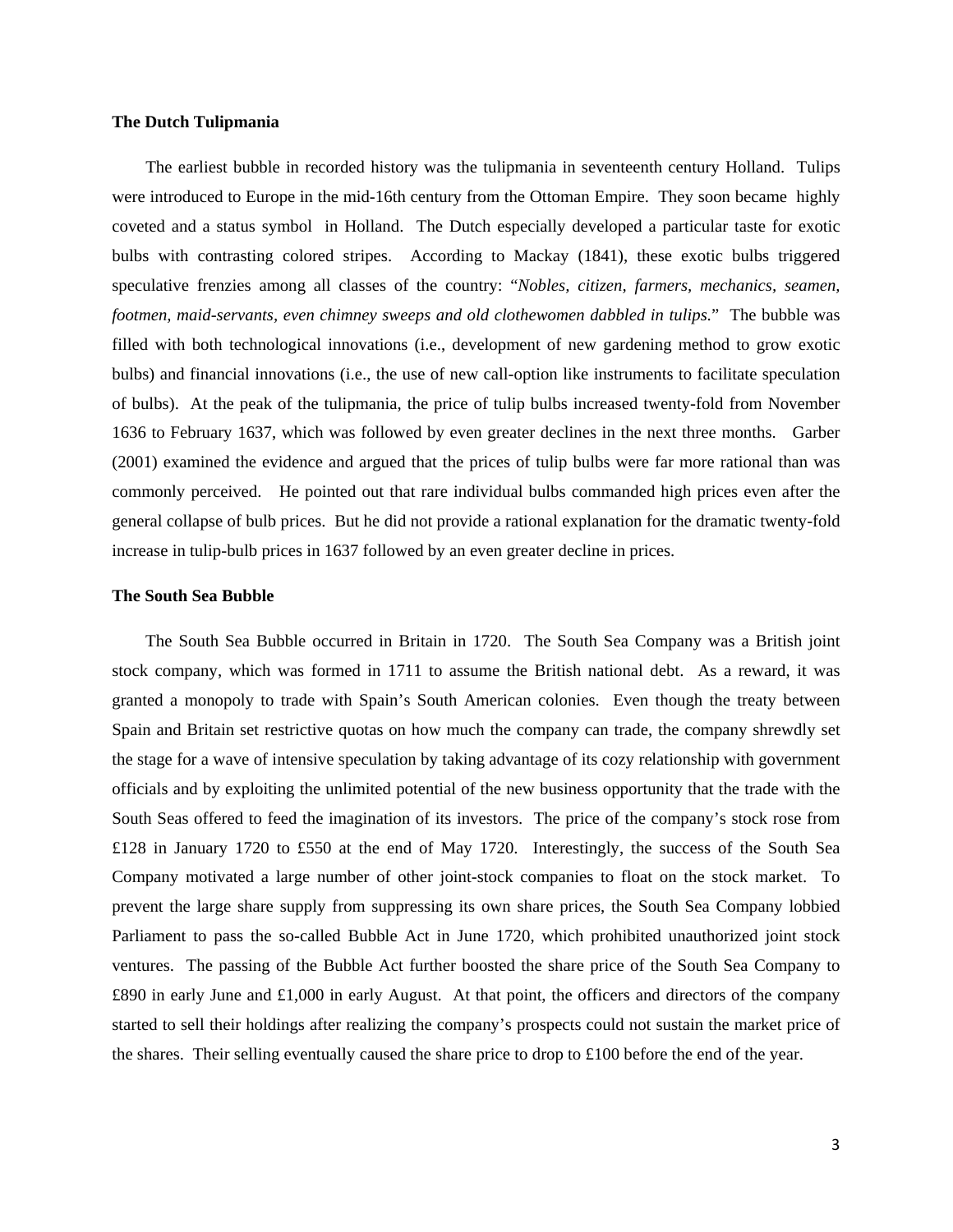### **The Roaring Twenties**

The Roaring Twenties in the U.S. offered another spectacular bubble in the stock market. This decade was an era of great economic growth propelled by new technologies that made possible mass production of consumer goods such as automobiles and radios. The U.S. emerged as the richest country in the world. However, the Roaring Twenties ended with the Stock Market Crash of 1929 and the onset of the Great Depression. It is difficult to give a precise account of the roles played by fundamentals and speculative mania in driving the stock market boom before the market crash in 1929. Historians (e.g., Galbraith (1997) and White (1990)) summarized evidence along different dimensions that supported the presence of speculative mania as follows: 1) the rapid growth of stock prices near the end of the stock market boom in 1928 and 1929 significantly outpaced the growth of the firms' dividends; 2) many "neweconomy" stocks such as RCA, Radio-Keith-Orpheum, and the United Aircraft and Transport Corporation obtained high-flying market valuations despite the dismal hope of any dividends from these stocks in the short- and medium-run; 3) heightened level of trading volume as reflected by a large number of record-setting days on NYSE in 1928 and 1929; 4) the large influx into the market of new investors who had never bought stocks before the boom and whose presence dragged down the overall sophistication of the market participants; and 5) the rapid expansion of brokers' loans which allowed investors to buy stocks on margin.

#### **The Internet Bubble**

The biggest bubble of the twentieth century was undoubtedly the Internet bubble in late 1990s. Precipitated by the rapid development of the Internet, a wave of new Internet firms went public. These firms included household names such as Yahoo and Amazon, as well as many other firms that eventually disappeared. The new Internet technology provided these firms with the promise of revolutionizing the way we obtained information, purchased goods and received services. According to Ofek and Richardson (2003), an index tracking the performance of Internet stocks experienced an extraordinary growth of nearly 1000% from October 1998 to February 2000. At the peak in February 2000, the Internet sector had roughly 400 companies and was largely profitless, but commanded an astonishing capitalization of about 6% of the entire U.S. stock market. This sector contributed an even higher fraction---20%---of the publicly traded volume of the U.S. stock market, which directly speaks to the frenzy of trading Internet stocks. The prices of Internet stocks started to decline after February 2000, losing over 80% from the peak by the end of 2000. The losses in market value added up to over \$8 trillion, which was larger than half of the one-year output of the U.S. Figure 1, which is taken from Hong and Stein (2007), illustrates the prices and turnover for Internet and non-Internet stocks in 1997-2002.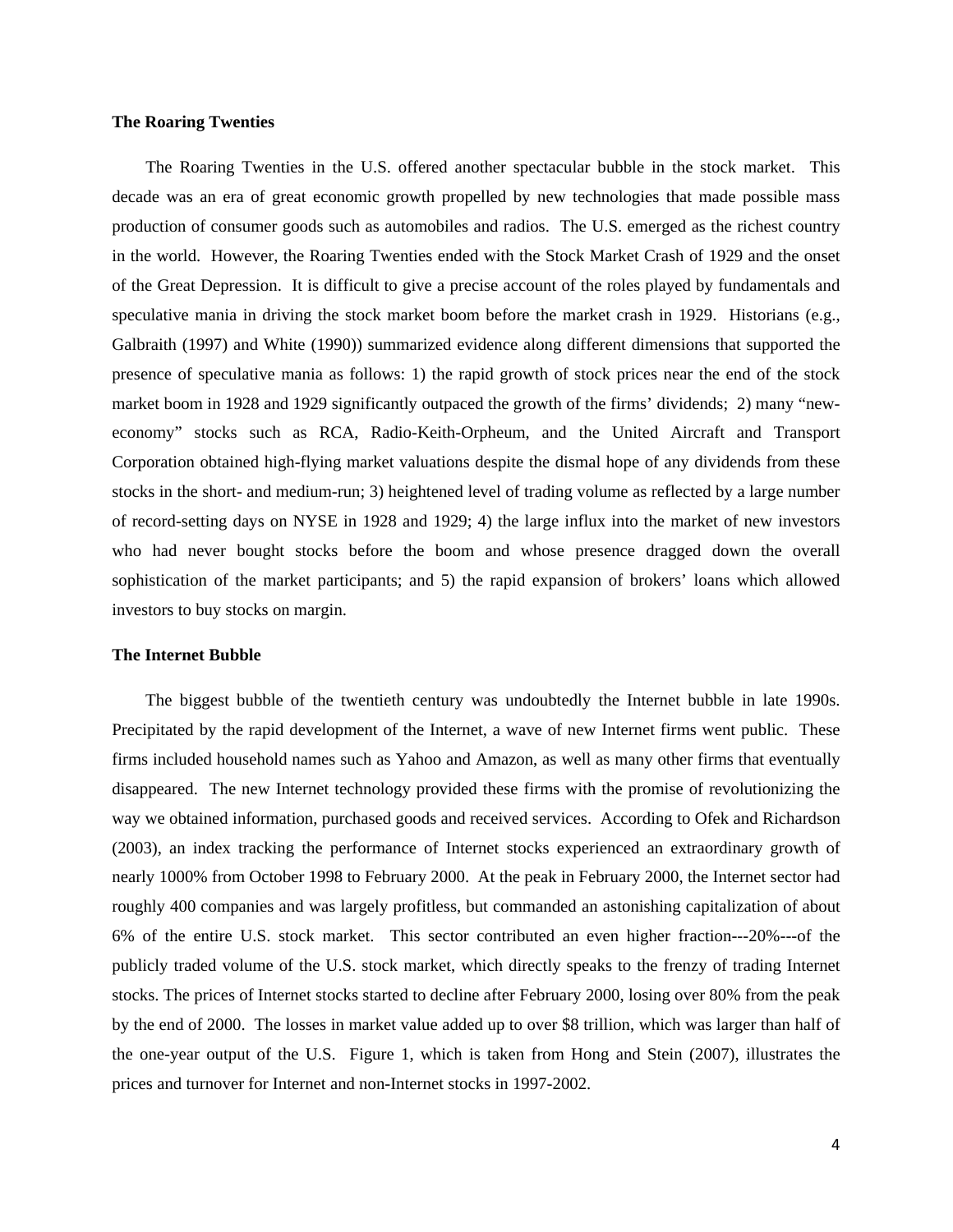

**Figure 1: Prices and Turnover for Internet and Non-Internet Stocks, 1997-2002** 

This figure is taken from Figure 1 of Hong and Stein (2007).

Among the many high-flying Internet stocks during this bubble, Palm is particularly illuminating about the irrational exuberance that occurred at the time. Palm was a maker of personal digital assistants, and was initially owned by a company called 3Com. In early 2000, 3Com decided to spin off Palm, among other reasons, to take advantage of the high market valuation of Internet stocks. When it sold 5% of its shares in Palm in a public offering and announced its intention to spin off the remaining shares to the 3Com shareholders, Palm's market valuation was astonishing---the market value of 3Com's holding of the remaining 95% of Palm's shares surpassed that of entire 3Com by over \$23 billion! It was as if the rest of 3Com's assets carried a negative valuation of \$23 billion. Such outrageous mispricing clearly indicated the presence of a price bubble. Wasn't this a clear arbitrage opportunity? It turned out that shorting Palm stocks, a crucial element in arbitraging the price differential between Palm stocks and 3Com stocks, was not easy. To short Palm stocks, one had to first borrow them in a decentralized search market with a promise to return the borrowed shares to the initial owner later. The small number of Palm's floating shares made it extremely difficult for arbitrageurs to immediately borrow the shares. According to Lamont and Thaler (2003), the short interest eventually went up from less than 20% of the floating shares in March 2000 to 150% in July 2000, which implied that the same share might have been shorted multiple times. During this process, the so-called stub value of 3Com (i.e., the market valuation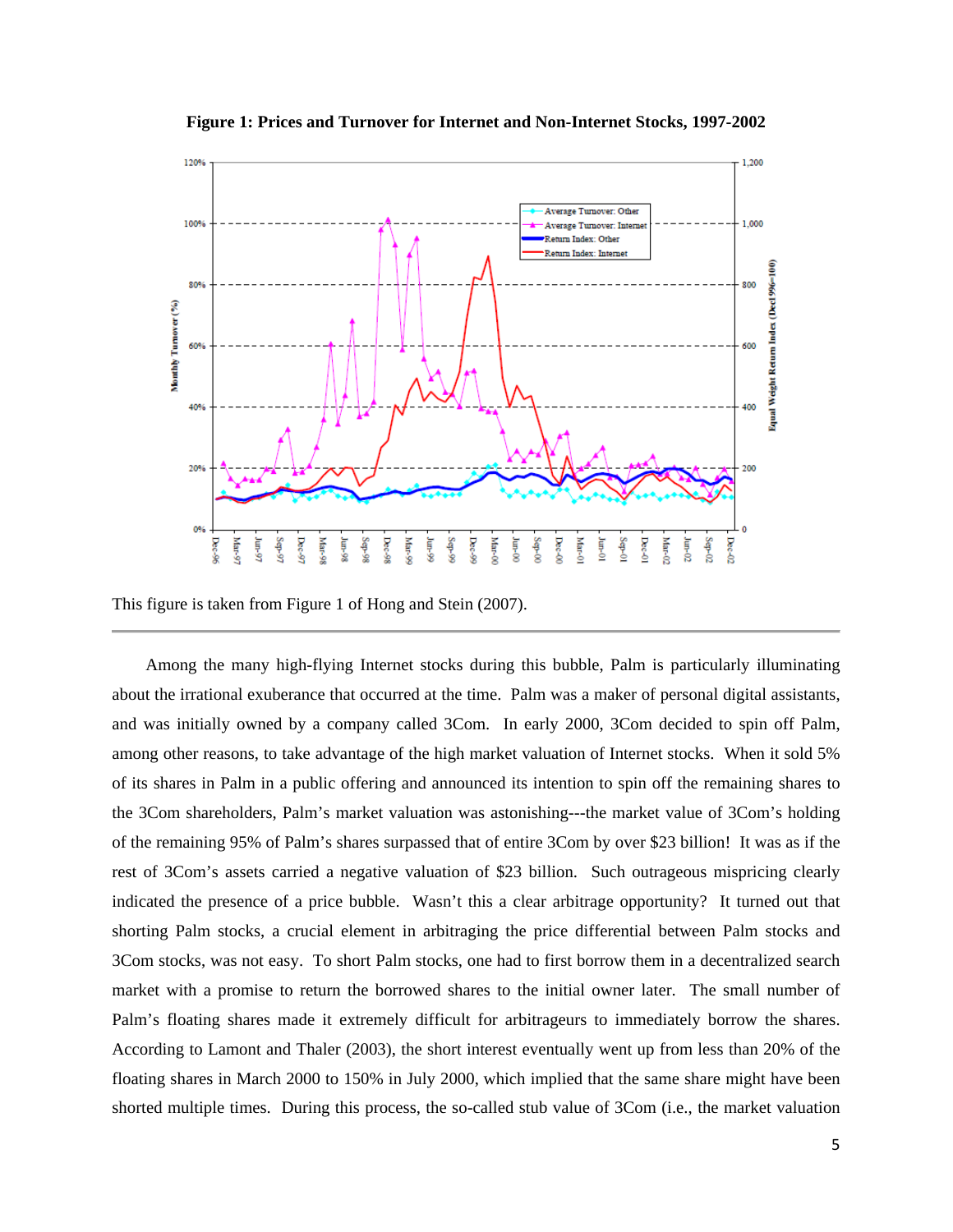of 3Com minus its holding of Palm shares) gradually turned from negative \$23 billion to positive. See Figure 2 (taken from Lamont and Thaler (2003)) for the plots of 3Com's stub value and Palm's short interest during this period. Lamont and Thaler also documented five other similar carveout cases in which the parent companies carried negative stub values and shorting the subsidiary firms was difficult. In general, during the Internet bubble, shorting Internet stocks was difficult. There were higher shorting interest for Internet stocks, higher borrowing costs for shorting Internet stocks, and greater violation of put call parity for Internet stocks in the options market (e.g., Ofek and Richardson (2003)).

**Figure 2: Actual and Synthetic Stub Values of 3Com and Short Interest of Palm in 3/3/2000- 7/21/2000** 



This figure is taken from Figure 5 of Lamont and Thaler (2003).

What caused the Internet bubble to burst? The failure of many Internet firms to produce real earnings after many quarters of financial losses was probably the most important factor that eventually wakened the investors. Continuing losses also exhausted the cash of many Internet firms, which could not sustain their operations without raising additional financing. The hike of the interest rate by the Federal Reverse's monetary policy might have also played a role. The timing of the collapse of Internet stock prices also coincided with the lockup expirations of a large number of Internet firms. Like many previous bubble episodes, the lofty market valuation of Internet stocks instigated numerous public offerings by Internet firms during a concentrated period in 1997-1999. The firm insiders such as entrepreneurs and venture capitalists were initially restricted from selling their shares during the so-called lockup periods. According to Ofek and Richardson (2003), the lockup restrictions of a large number of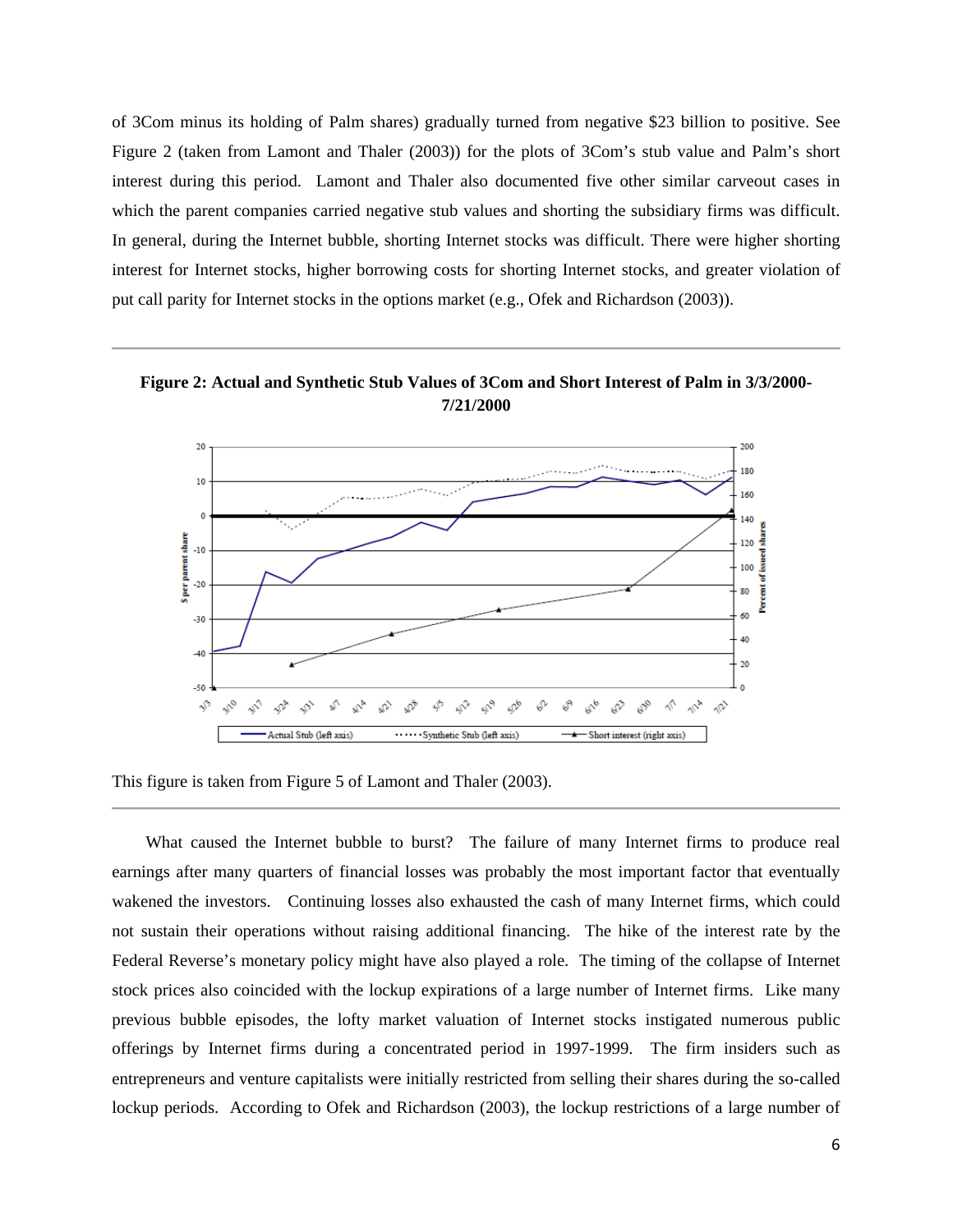Internet firms expired in early 2000. The subsequent selling by firm insiders put downward pressure on the share prices and caused the asset float (i.e., the number of tradable shares) of these firms to increase substantially, which in turn made short-selling of their stocks easier.

Taken together, the Internet bubble shared many common characteristics with the previous bubble episodes: highly inflated market prices accompanied by speculative frenzies, short-sales constraints in preventing arbitrage, the lack of favorable economic news, and the largely increased asset float in eventually crashing the prices.

# **The Chinese Warrants Bubble**

Looking back in time, it is difficult to precisely determine whether an asset was in a bubble due to the difficulty in measuring asset fundamentals based on the information investors had at the time of trading. The historical bubble episodes are often defined based on ex post observations of dramatic boom and bust cycles, and thus attract the criticism that one might be able to explain the observed market prices based on particular fundamental valuation methods. For example, Pastor and Veronesi (2006) argue that it is possible to explain the high valuation of Internet firms based on an extended version of the Gordon's growth formula. In the standard Gordon's growth formula, the value of a firm is a convex function of its growth rate, which in turn implies that high uncertainty about the growth rate of Internet firms can help explain their high stock valuation during the Internet bubble.

The recent Chinese warrants bubble provides a unique episode in which one can clearly identify excessive asset valuation relative to asset fundamentals. In 2005-2008, 18 Chinese companies issued put warrants with long maturities ranging from six months to two years. These warrants gave their holders the right to sell the issuing companies' stocks at predetermined strike prices during a pre-specified exercise period. The dramatic boom in the Chinese stock market between 2005 and 2007 pushed most of these put warrants so deep out of the money that they were almost certain to expire worthless. A recent study by Xiong and Yu (2011) documented reliable evidence that the traded warrant prices were substantially higher than warrant fundamentals based on either the standard Black-Scholes option pricing model or other less model-specific upper bounds. Figure 3 (taken from Figure 1 of Xiong and Yu (2011)) illustrates the significantly positive market price of then WuLiang put warrant when its Black-Scholes value dropped to below half of the minimum trading tick of 0.1 penny (one penny is one hundredth of one Yuan, which is less than 0.002 US dollars) for a period of more than 6 months. At its peak, its market price exceeded even its strike price--the highest possible payoff it could generate.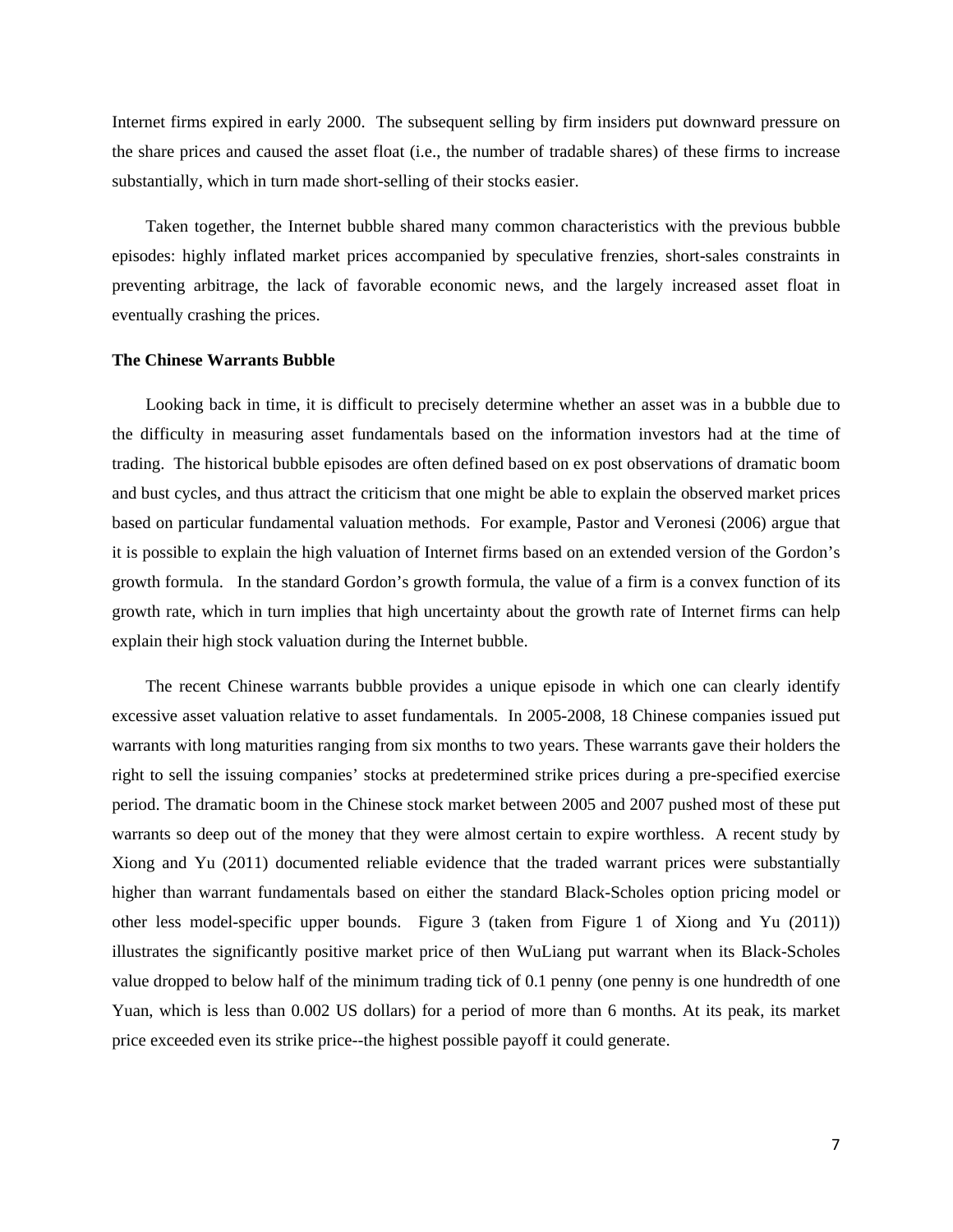

**Figure 3: The Price Bubble in WuLiang Put Warrant** 

This figure is taken from Figure 1 of Xiong and Yu (2011).

All other warrants, with the exception of one, had a zero-fundamental period in which their Black-Scholes values dropped to below half of the minimum trading tick. This zero fundamental period ranged from 3 to 165 trading days, during which these warrants nevertheless became targets of frenzied speculation. Each warrant had an average daily turnover rate of 328 percent, an average daily volume of 1.29 billion Yuan (roughly 200 million U.S. dollars), and an average return volatility of 271 percent per annum. On an extreme day, the ZhaoHang put warrant had a volume of 45.68 billion Yuan (roughly 7 billion US dollars) even though the warrant was virtually worthless from exercising. On their last trading days, the warrants had an average turnover rate of 1,175 percent in four hours of trading time, which translated into nearly 100 percent turnover every 20 minutes!

This warrants bubble displayed several unique features of bubbles that are observable only in laboratory environments. First, one can reliably measure the warrants' fundamental values to be close to zero by using the underlying stock prices. Second, the publicly observable stock prices also made the warrant fundamentals observable to all market participants. The easily measurable and publicly observable fundamentals made the emergence of the spectacular bubble even more striking. Third, these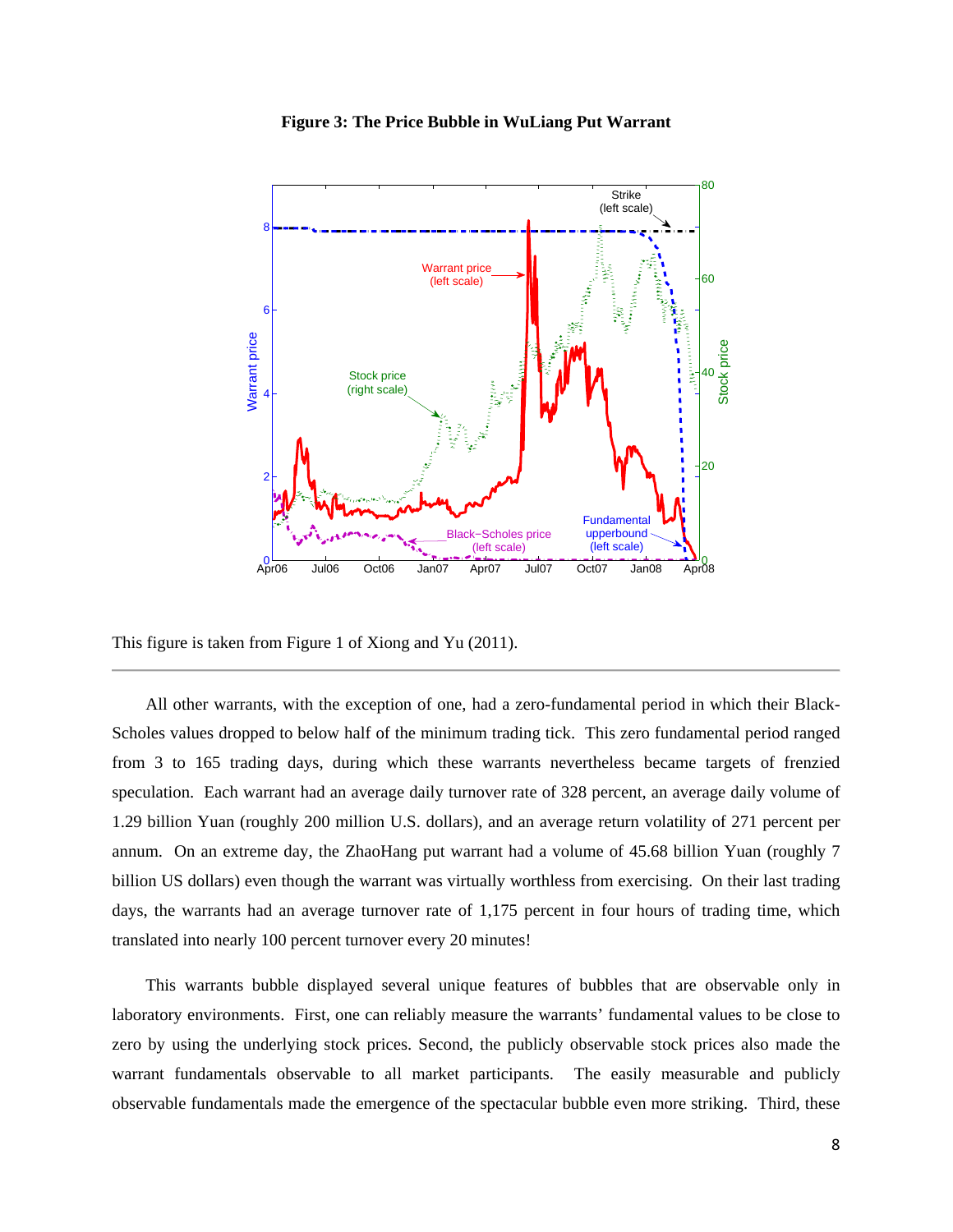warrants had predetermined finite maturities. It is commonly perceived that bubbles have explosive price paths before they eventually collapse. In contrast to this common perception, Figure 4 (taken from Figure 3 of Xiong and Yu (2011)) shows that as the number of trading days decreased over time, the average price of the 17 put warrants in their zero-fundamental periods gradually deflated without a sudden crash, while their daily turnover rate and price volatility both increased and, especially, spiked during the last few days.



**Figure 4: Warrant Dynamics in the Bubble Sample** 

This figure is taken from Figure 3 of Xiong and Yu (2011).

The Chinese warrants bubble reflected characteristics of the previous bubbles in that the extraordinary warrant prices were accompanied by frenzied speculation between investors even to the last trading day and the last trading minute, the rise of the bubble was inherently associated with the restrictive legal ban on short-selling financial securities (including warrants) in China, and the heterogeneity of investors in the newly emerged Chinese financial markets included both sophisticated and totally inexperienced investors.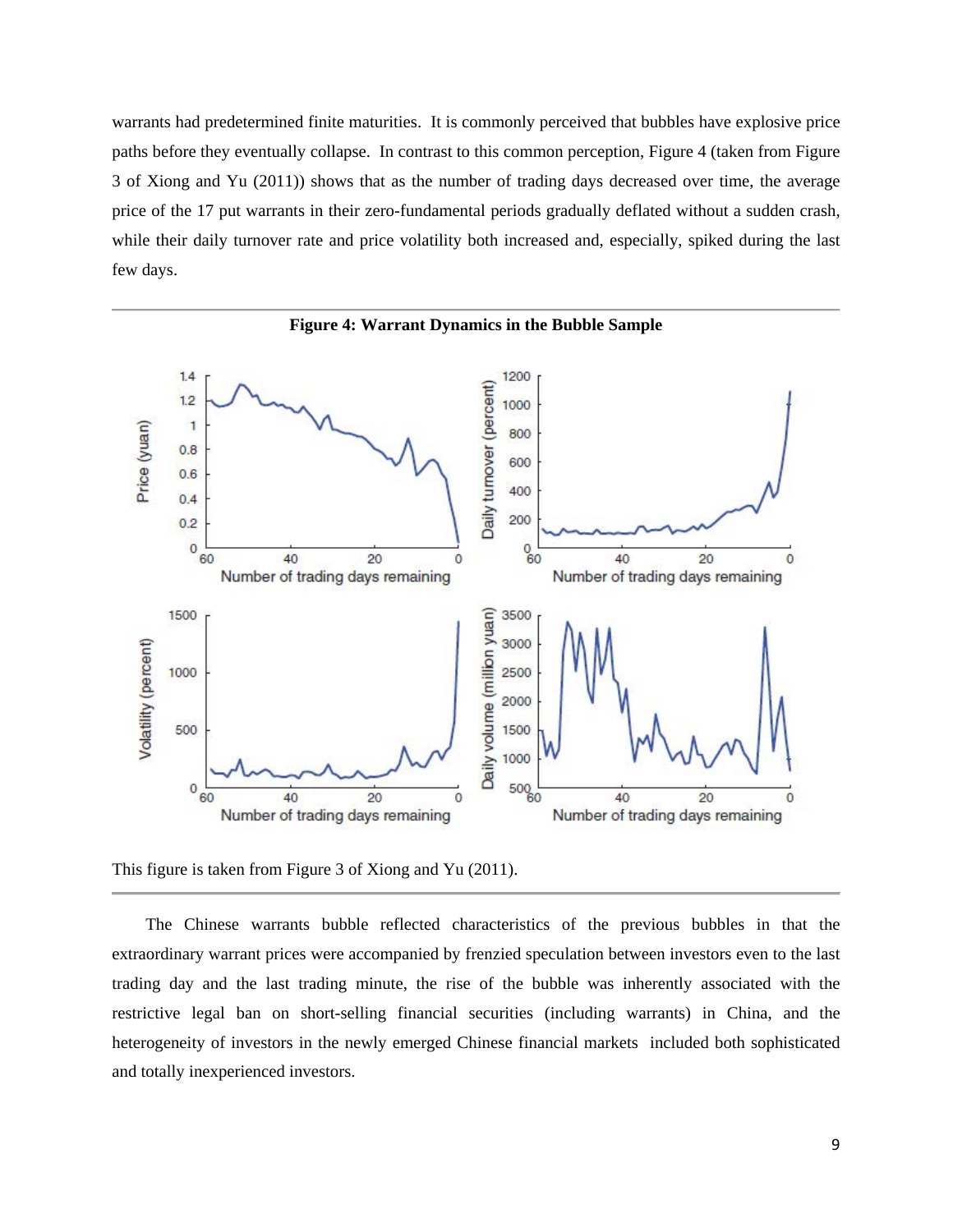#### **The U.S. Housing Bubble**

The U.S. housing market also experienced a dramatic boom and bust cycle in 2000-2010. Figure 5 (taken from Haughwout et al. (2011)) depicts the average housing prices in the U.S., which had a dramatic appreciation of 100% from 2000 to 2006, with an acceleration of appreciation after 2004, only to be followed by a drop of more than 25% from the peak in 2006 to 2010. This cycle was particularly pronounced in four states---Arizona, California, Florida, and Nevada (the "bubble" states). The prices in these states had an average appreciation of 150% from 2000 to 2006 followed by a drop of nearly 50% from 2006 to 2010. Following Kindelberger's definition of bubbles, I call this dramatic boom and bust cycle a housing bubble.



**Figure 5: Housing Prices in US and Four Bubble States (AZ, CA, FL, and NV)** 

This figure is taken from Figure 1 of Haughwout et al. (2011).

It is widely recognized that this housing bubble lay at the heart of the recent Great Recession. There is ample evidence linking the rise of the housing bubble to the credit market boom caused by the expansionary U.S. monetary policy and lax bank lending standards in early 2000s (e.g., Rajan (2010) and Mian and Sufi (2009)). There is also growing evidence indicting active involvement of "buy and flip" investors during the housing bubble. Haughwout et al. (2011) measured buy and flip investors by new purchase mortgages by borrowers with two, three, and four or more first-lien mortgages on their credit reports. They documented that the fraction of investors in all new purchase mortgages increased from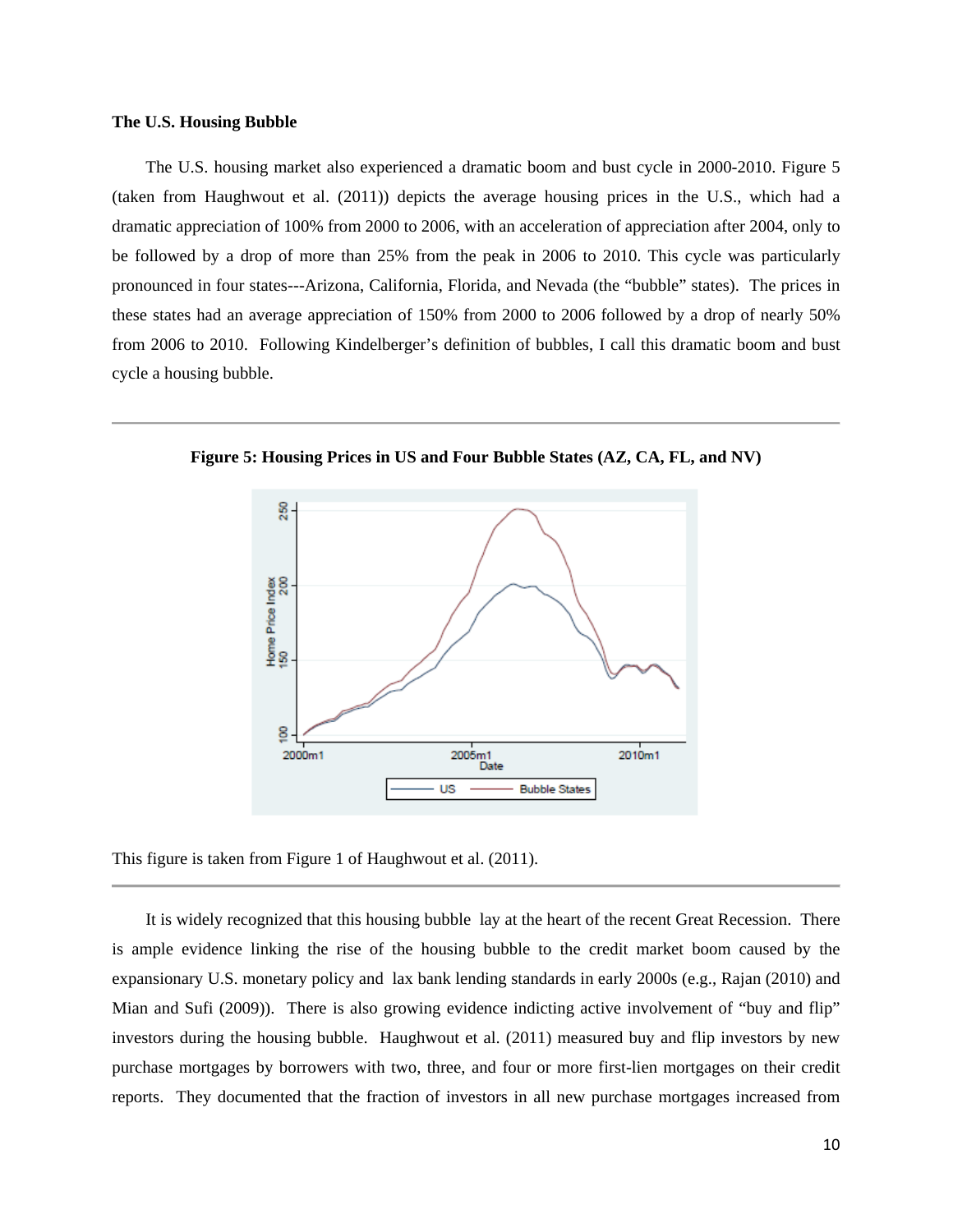around 20% in 2000 to a peak of nearly 35% in 2006. The increase in investor share was especially pronounced in the four bubble states, rising from almost 25% in 2000 to 45% in 2006. Haughwout et al also showed that these investors defaulted at a much higher rate than single-home owners, representing over 30% of aggregate delinquent mortgage balances. Chinco and Mayer (2011) used a different measure of housing speculators---buyers from out-of-town (i.e., buyers with billing address different from the property address). They showed that in a sample covering all housing transactions of ten metropolitan areas from 2000 to 2008, out-of-town, not local, speculators purchased houses at times and in markets when prices were rising rapidly. They also provided an experimental design to show that out-of-town speculators contributed to excess house price appreciation.

# **Bubbles in Labs**

Smith, Suchanek and Williams (1988) pioneered an experimental approach to study bubbles in laboratories. They created a market for traders to trade dividend-paying assets with a lifetime of a finite number of periods. The only source of asset fundamentals was dividends, whose distributions were publicly announced to all traders. They made the intriguing finding that assets are often traded in high volume at prices substantially above their fundamental values. The same finding was later confirmed by many other studies under a variety of treatments (e.g., Porter and Smith (1995), Lei, Noussair, and Plott (2001), Dufwenberg, Lindqvist, and Moore (2005), Ackert, et al. (2006), Haruvy and Noussair (2006), Haruvy, Lahav, and Noussair (2007), Hirota and Sunder (2007), and Hussam, Porter and Smith (2008)). An important advantage of this experimental approach is that researchers can control the market environment to isolate different mechanisms that drive bubbles. The experimental studies have identified short-sales constraints and investor experience as important factors for the appearance of asset bubbles. Ackert, et al. (2006) and Haruvy and Noussair (2006) find that relaxing short-sales constraints tends to lower prices, while Dufwenberg, Lindqvist, and Moore (2005), Haruvy, Lahav, and Noussair (2007), and Hussam, Porter and Smith (2008), find that as traders gain more trading experience, the divergence in their price expectations is attenuated, and markets become thinner.

### **II. Limits of Arbitrage**

Before we try to understand how bubbles arise, an immediate question comes to mind: Why don't arbitrageurs eliminate bubbles? In this section I will discuss a set of market and institutional frictions that constrain arbitrageurs from eliminating mispricing in asset bubbles. See Gromb and Vayanos (2010) for an extensive review of this literature.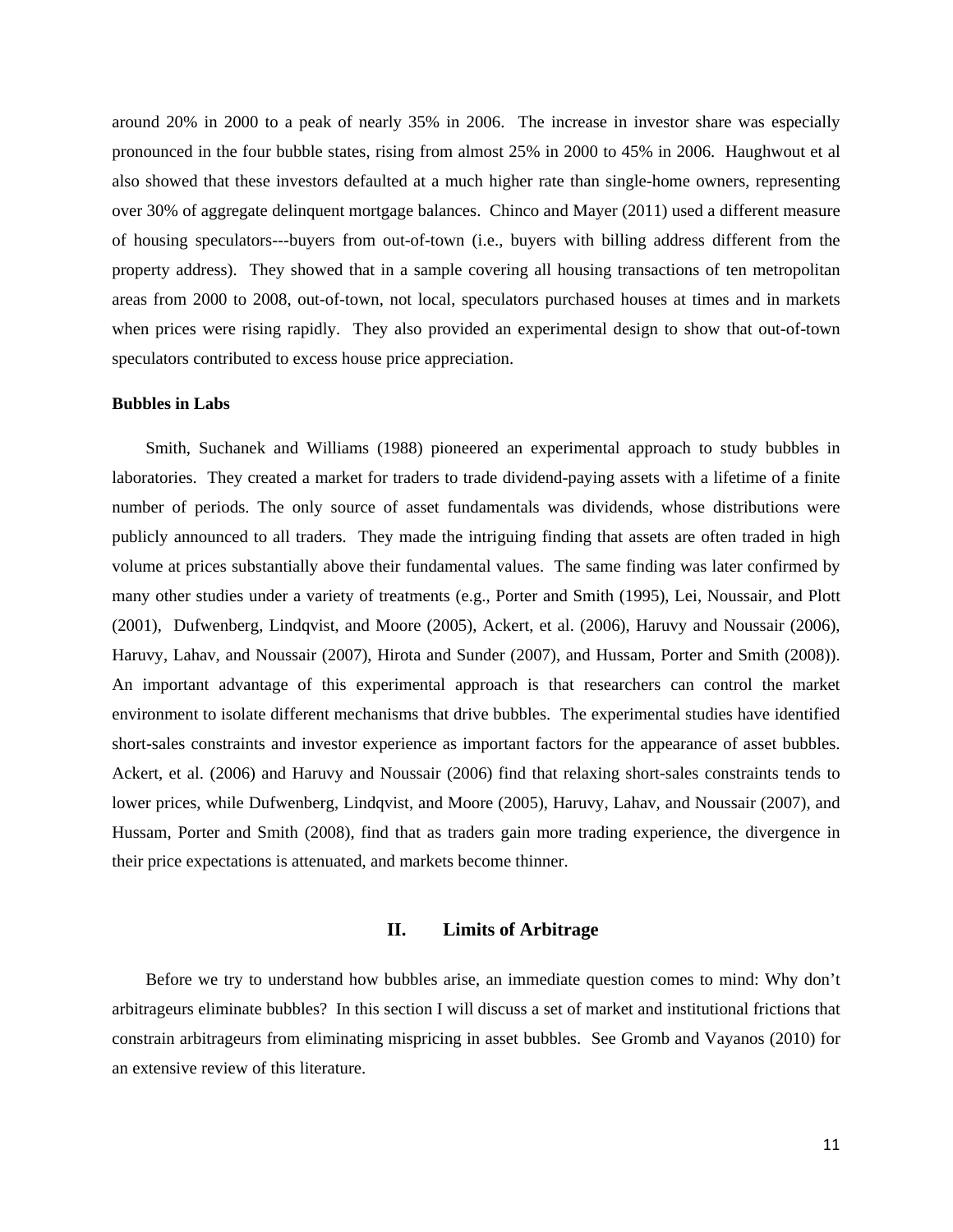### **Short-Sales Constraints**

While standard asset pricing theories tend to assume that investors can freely short-sell assets when needed, in practice short sales are often costly, and, in some markets, even impossible. A good example is the housing market, whereby short-selling houses is impractical because different people claim ownership of the same house at the same time often results in legal disputes.<sup>1</sup>

Bris, Goetzmann, and Zhu (2007) provided a thorough account of short sale regulation and practice in the securities markets across 46 countries from January 1990 to December 2001. During this sample period, short sales were prohibited in 10 out of the 46 countries, which included China, Greece, and other less developed countries. In 13 of the 35 countries in which short sales are currently allowed, restrictions existed in 1990 but were lifted at some point during the sample period. This list includes many well developed countries such as Argentina, Finland, Hong Kong, Malaysia, New Zealand, Norway, Spain, Sweden, and Thailand. Interestingly, Malaysia, Hong Kong, and Thailand initially removed restrictions on short selling but later reenacted them. The authors also showed that although short selling is currently legal in most countries, it is only practiced in 25. In some countries, tax rules make shorting very difficult, and in some others (such as Hong Kong) only the largest and most liquid stocks may be shorted.

In most developed countries (such as the U.S., the U.K., and Japan) short-selling stocks and other financial securities is permitted. However, short sales require short-sellers to borrow the securities at a fee in decentralized lending markets before short-selling them. Duffie, Garleanu, and Pedersen (2002) developed a theoretical model to analyze the joint determination of lending fees and asset prices in equilibrium. In their model, agents have different beliefs about an asset's fundamental, and the pessimists need to search for asset owners (who are the optimists in the equilibrium) and bargain over the lending fee. The lending fee is likely to be high if lendable shares of the asset are small and thus difficult to allocate. The lending fee adds to the asset owners' valuation of the asset and thus causes the market price to be even higher than the optimists' beliefs about the asset's fundamental. D'Avolio (2002) and Geczy, Musto, and Reed (2002) empirically analyze the market for borrowing stocks. They find that while it is easy to borrow most stocks at modest fees, the fees can become economically significant when the interest in short-selling becomes high relative to shares available due to either divergence of opinion among investors or special events such as merger announcements that make short-selling profitable. In the

<sup>&</sup>lt;sup>1</sup> Shiller (1998) has been advocating for a long time to create a derivatives market on housing to facilitate shortselling of houses and hedging of housing price risk. He succeeded in persuading Chicago Mercantile Exchange to adopt a set of futures contracts written on Case-Shiller housing price indices of major U.S. cities, but trading volume of these futures contracts remained low even to date due to the lack of liquidity.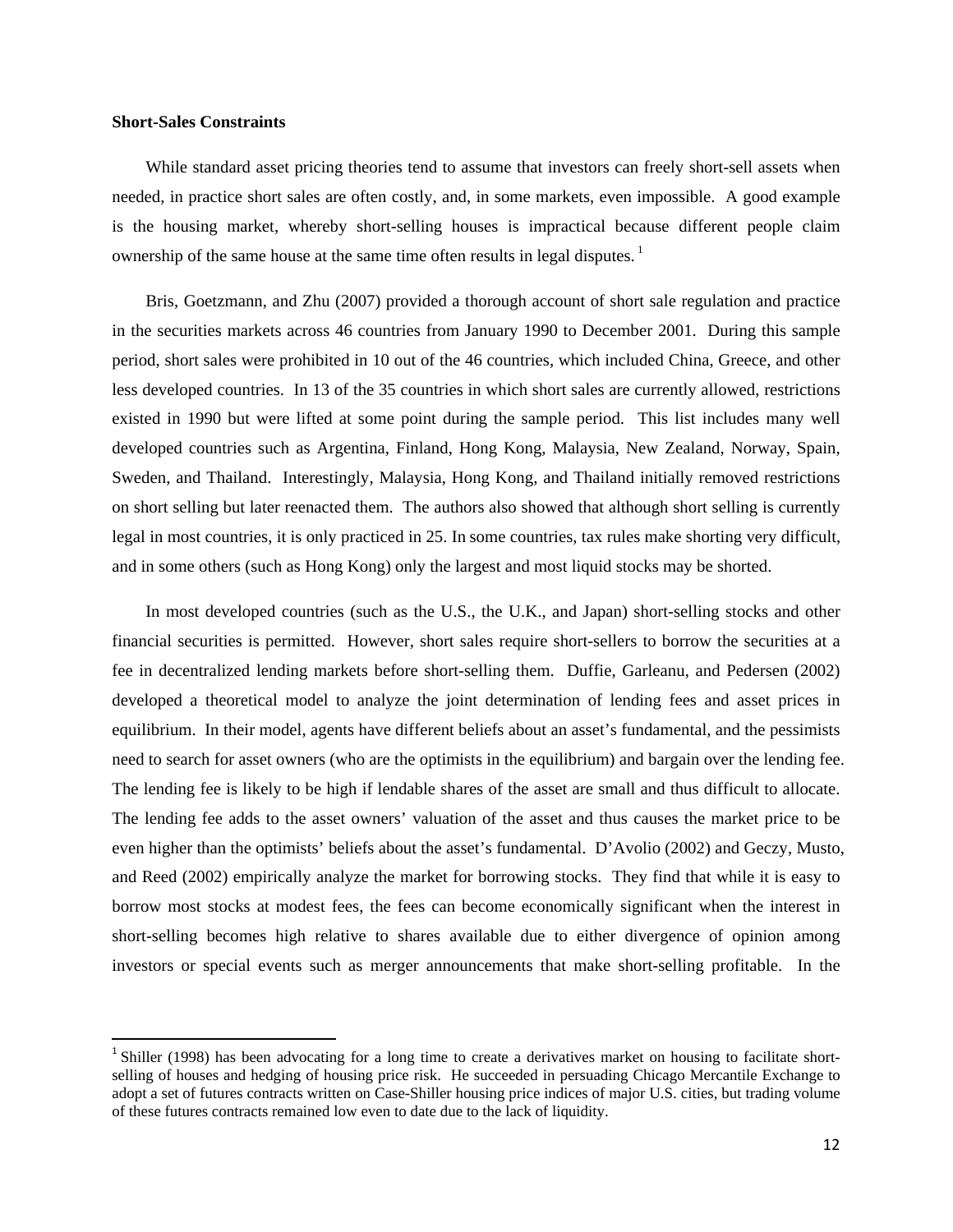sample of stocks analyzed by D'Avolio, the average lending fee for the 9% stocks with the highest fees was 4.3% per annum.

#### **Non-Fundamental Risk**

Even in the absence of explicit short-sales constraints, arbitrageurs nevertheless face various forms of non-fundamental risk in arbitraging bubbles (or mispricing in general). DeLong et al. (1990) highlighted the so-called noise trader risk. They argued that when arbitrageurs have a short horizon in an infinite horizon economy, mispricing caused by random demand shocks of noise traders can be selffulfilling in the equilibrium asset prices even in the absence of any fundamental risk. One can interpret the short horizon of arbitrageurs as a reduced form for explicit financial constraints. The idea is that if arbitrageurs have a one-period horizon and if they expect the price of a long-lived asset with risk-free cash flows to fluctuate with the random demand shocks in the next period, the demand shocks affect the asset price in the current period. This is because arbitrageurs are not able to take long-term positions to trade against the mispricing caused by the demand shocks.

Abreu and Brunnermeier (2002, 2003) labeled the so-called synchronization risk in arbitrage trading. To the extent that arbitrageurs might be informed by the presence of a bubble or mispricing in an asset market at different points of time, the non-common knowledge of their awareness creates a coordination problem in synchronizing their arbitrageur trading. This is because premature attack by an insufficient subset of the arbitrageurs on the bubble is unlikely to succeed and instead exposes them to the risk that the bubble may continue to grow. Anticipating this possibility, each arbitrageur will rationally delay his attack, which in turn allows the bubble to persist for a long time.

### **Capital Constraints**

Arbitrage trading takes capital. Ample empirical evidence suggests that arbitrage capital tends to be specialized and immobile. That is, when one market is short of arbitrage capital, capital does not immediately flow in from other markets. For example, the price of catastrophe insurance tended to increase after major disasters deplete the capital of catastrophe insurers (e.g., Froot and O'Connell (1999)), the convertible bond market became depressed after convertible hedge funds faced large redemption of capital from investors in 2005 (e.g., Mitchell, Pedersen, and Pulvino (2008)), and stock prices tended to display temporary discounts after fire sales by mutual funds (e.g., Coval and Stafford (2007)). See Duffie (2010) for a more extensive discussion of the evidence.

Several frictions can explain such capital immobility. To the extent that arbitrage trading requires market-specific expertise, information barriers (e.g., Bolton, Santos, and Scheinkman (2011)) and search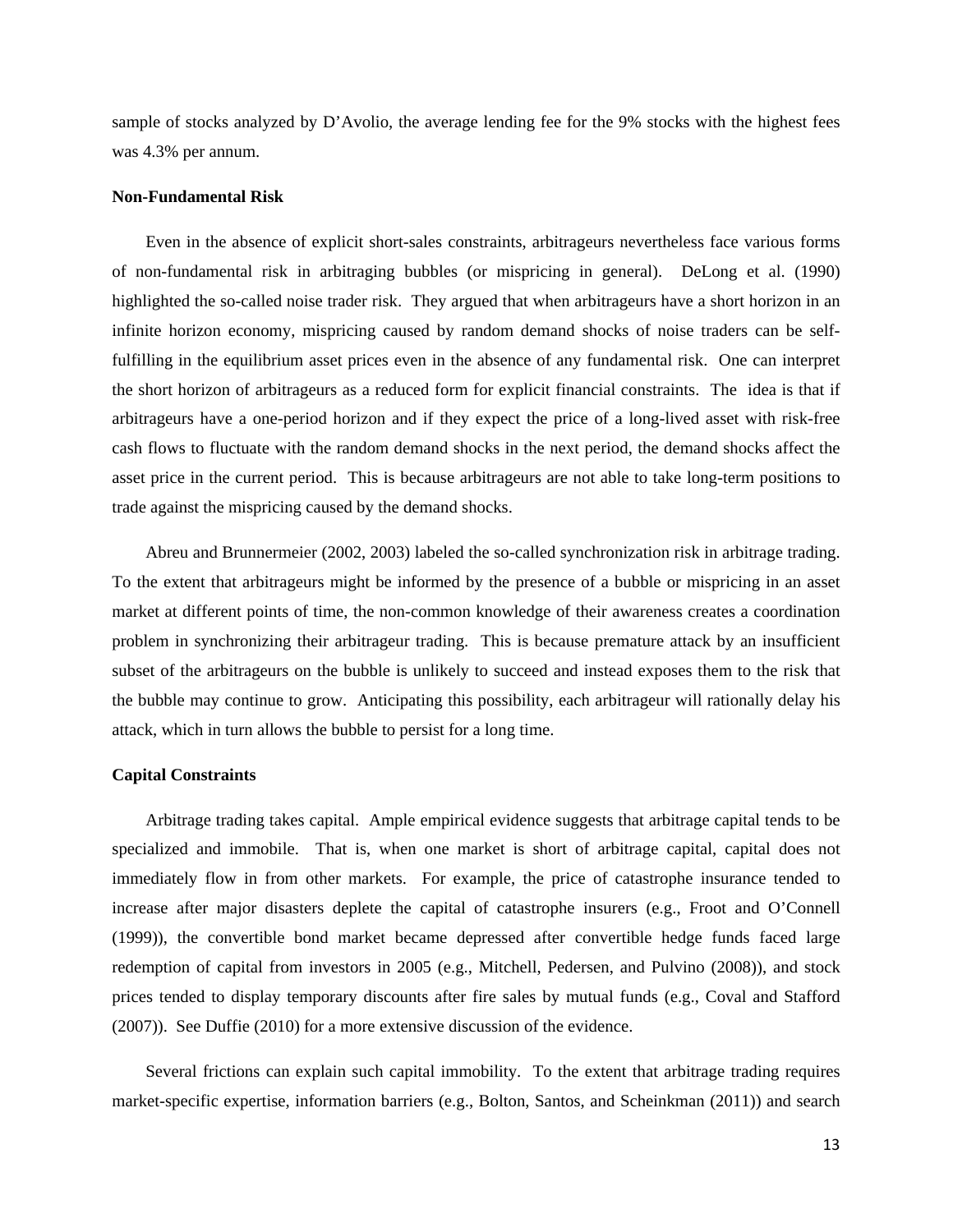frictions (e.g., Duffie, Garleanu, and Pedersen (2005)) can both obstruct outside arbitrageurs from freely moving into a capital-constrained market. Even in the absence of these frictions, Shleifer and Vishny (1997) presented another important source of friction that originates from agency considerations. In practice, arbitrageurs tend to trade on others' money by working for hedge funds and financial firms. They thus face agency concerns of their principals (i.e., clients or firm supervisors). That is, after they suffer temporary losses on their arbitrage positions, even if they are certain of the positions' long-run profitability, their principals may doubt their ability and choose to redeem their money. Such redemption forces arbitrageurs to prematurely liquidate positions at losses and thus exacerbates the mispricing. He and Xiong (2010) explicitly analyzed the optimal contracting problem between a principal and a fund manager who faces investment opportunities in multiple markets. They showed, through two insights, that narrow mandates that restrict a manager from investing in a designated market can be optimal despite the apparent investment inefficiency. First, giving a manager more investment flexibility weakens the link between the fund performance and his effort in the designated market, and thus increases agency cost. And, second, the presence of outside assets with negatively skewed returns can further increase the agency cost if the manager has incentive to pursue outside opportunities. These effects motivate narrow mandates and tight tracking error constraints for most fund managers with the exception of those with exceptional talents, and thus provide another explanation for capital immobility.

In the presence of capital immobility, the availability of arbitrage capital in a particular market sector becomes an important determinant of asset prices in the sector. There is a large body of theoretical literature exploring the effects of arbitrage capital on asset price dynamics based on two slightly different approaches (e.g., Xiong (2001), Kyle and Xiong (2001), Gromb and Vayanos (2002), Brunnermeier and Pedersen (2009), Kondor (2009), He and Krishnamurthy (2009), and Danielsson, Shin, and Zigrand (2010)). These models commonly show that after arbitrageurs suffer large losses on their current positions, reduced risk appetite can cause them to liquidate positions despite the fact that the positions become even more profitable. Their liquidation can amplify the effects of the initial shocks. Krishnamurthy (2009) provides a detailed review of such amplification mechanisms.

### **III. Heterogeneous Beliefs**

Heterogeneous beliefs are a fact of life. It is common for people to take different views on virtually everything, from outcomes of political elections and sports competitions to future inflation and economic growth. In financial markets, it is pervasive for traders to form opposite views about the future performance of stocks and bet against each other. Harris and Raviv (1993) developed a theory of trading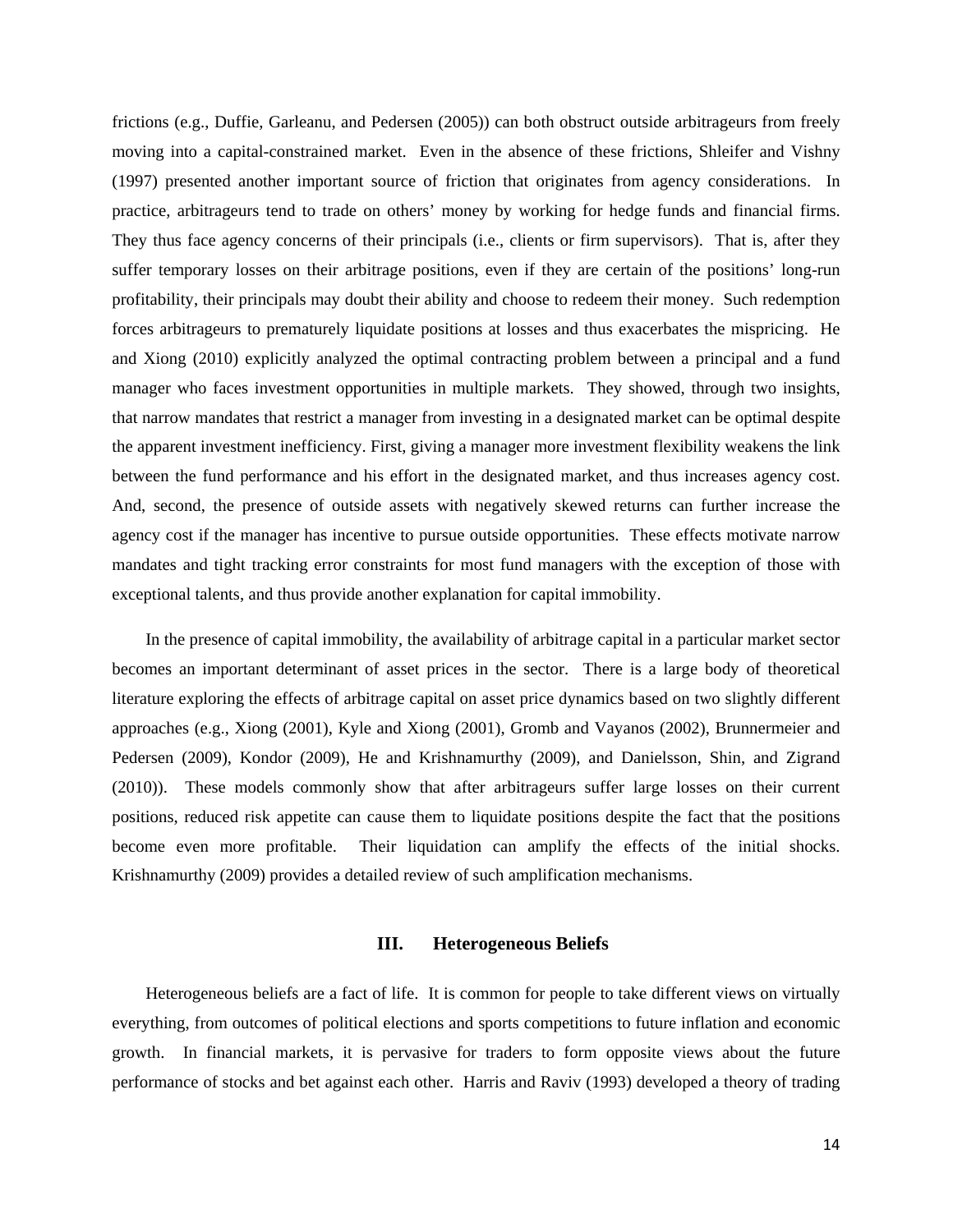volume in financial markets based on heterogeneous beliefs. The model generated a rich set of empirical predictions on dynamics of trading volume. Kandel and Pearson (1995) provided empirical evidence that supports this theory based on the observed volume-return relation around public announcements.



**Figure 6: Disagreement over Inflation Expectations Through Time** 

This figure is taken from Figure 3 of Mankiw, Reis, and Wolfers (2004).

It is difficult to directly measure traders' beliefs. Survey data gives a reasonable substitute. Figure 6 (taken from Mankiw, Reis, and Wolfers (2004)) depicts disagreement over inflation expectations, measured by the interquartile range of the individuals' inflation expectations, among economists in the Livingston Survey, among professional forecasters in the Survey of Professional Forecasters, and among individual consumers in the Michigan Survey in 1950-2000. The interquartile range is substantial and varies between 3-8% in the Michigan Survey and between 0.2-2.5% in the surveys of economists and professional forecasters. Interestingly, the disagreement among professional forecasters rises and falls with disagreement among economists and the general public. These series of disagreements clearly indicate significant belief dispersion within groups of people with different backgrounds and are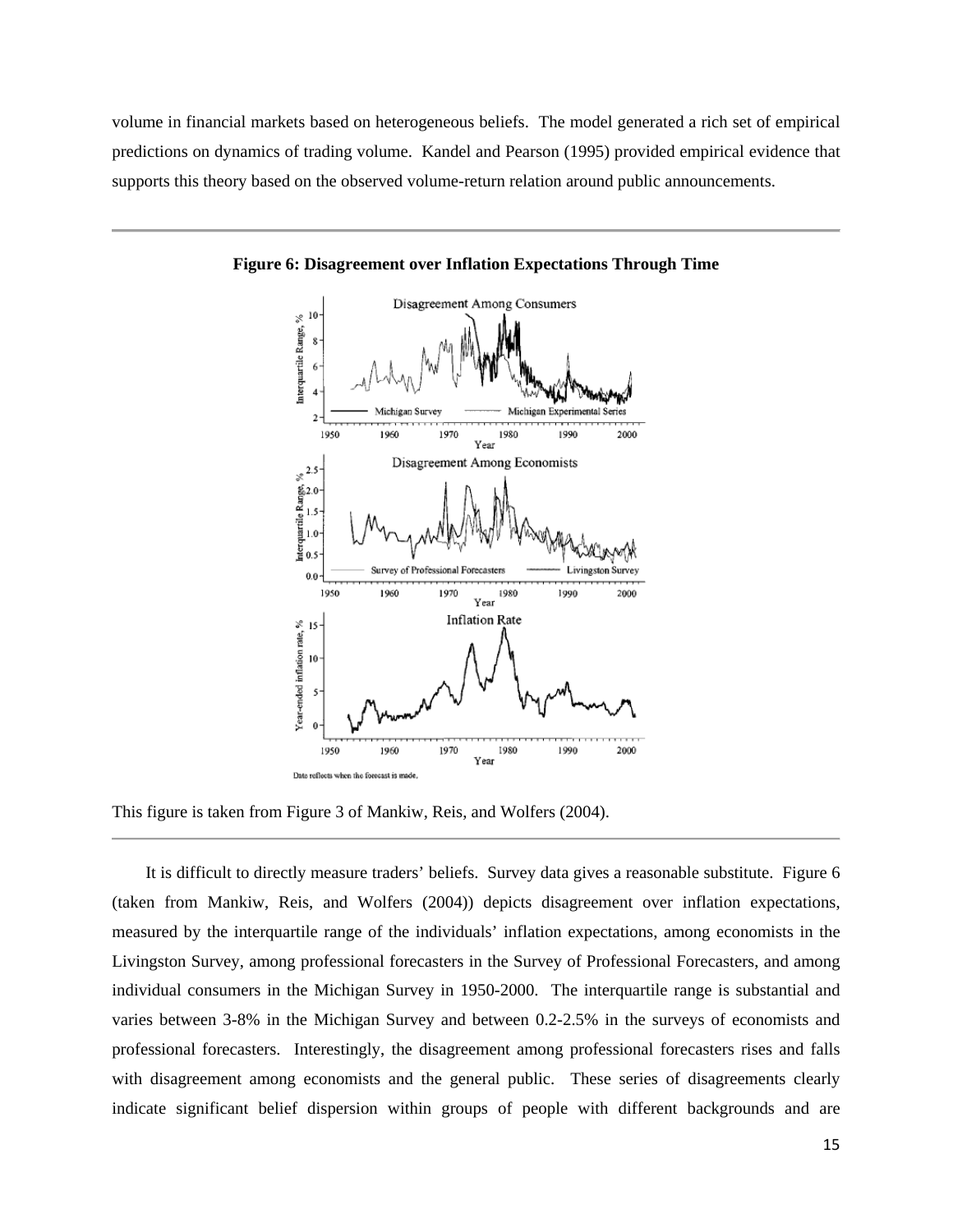consistent across groups. Welch (2000) surveyed 226 academic financial economists regarding their forecasts of equity premiums and discovered a substantial dispersion in the forecasts. It is now common for academic researchers to use dispersion in surveyed forecasts to measure people's heterogeneous beliefs about various economic variables. For example, Diether, Malloy, and Scherbina (2002), Anderson, Ghysels, and Juergens (2005), and Yu (2011) used dispersion of analysts' earnings forecasts to measure investors' disagreement over individual stocks' fundamentals.

What causes heterogeneous beliefs? Before I discuss the sources, I need to introduce the widely used Bayesian framework, which is the cornerstone for analyzing agents' learning and investment decisions under uncertainty. The standard economics and finance models work as follows. Suppose there is an unobservable fundamental variable  $\theta$  that determines the payoff of an asset or other relevant state that an agent cares about. Suppose that the agent observes a signal  $\tilde{s}$  which is correlated with the fundamental variable  $\theta$ , and that the agent has some prior beliefs over the joint distribution of  $\theta$  and  $\tilde{s}$ . Contingent on observing a particular realization of the signal, the agent uses the Bayes' rule to update his posterior beliefs about  $\theta$ .<sup>2</sup> If there are multiple agents, one needs to specify each agent's prior beliefs over the joint distribution of  $\theta$  and signals observed by all agents. Each agent updates his posterior beliefs based on his own signal. If agents end up with different posterior beliefs about  $\theta$ , they may have started with different prior beliefs about  $\theta$ , may have observed different signals (i.e., they had asymmetric information), or may have used different updating rules (either because they had different prior beliefs about the joint distribution of  $\theta$  and the signals or because some of them were irrational). I discuss these sources below.

### **No Trade Theorem**

In the 1970s, the rapidly growing microeconomic literature attempted to link heterogeneous beliefs to agents' asymmetric information. Aumann (1976) clarified an important conceptual point by showing that if agents are rational with a common prior about the joint distribution of  $\theta$  and the signals, and if there is common knowledge of their posterior beliefs, then their posterior beliefs must be identical. This is because each agent would have used others' beliefs to infer their information and, as a result, their beliefs would have converged. Milgrom and Stokey (1982) and Sebenius and Geanakoplos (1983) extended Aumann's insight to establish the so called no-trade theorem. That is, in the absence of ex ante gains from trade, asymmetric information cannot generate trade among rational agents with a common

 $2$  There is extensive literature analyzing the effects of investor learning on asset price dynamics. See Pastor and Veronesi (2009) for a recent survey.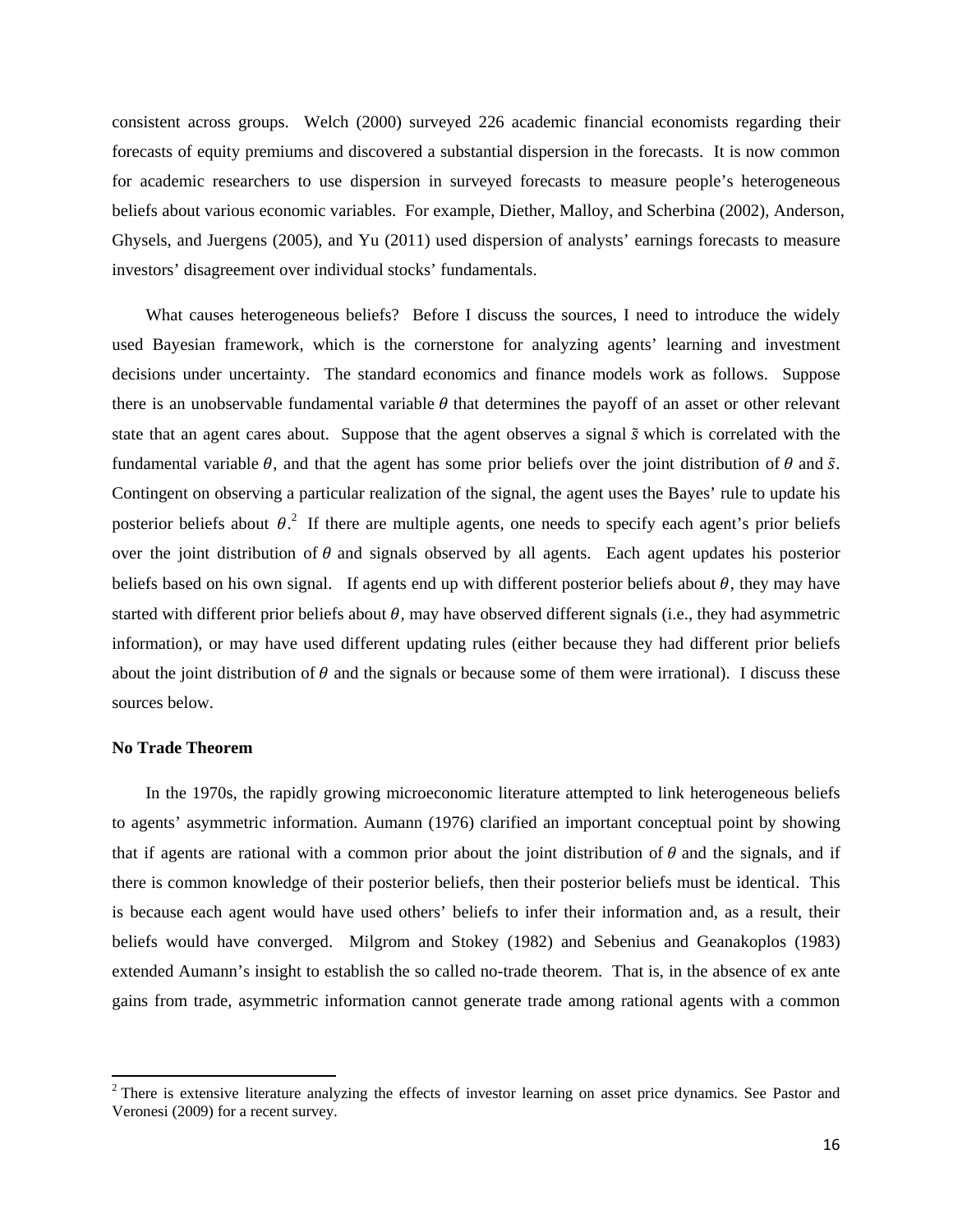prior. Taken together, this body of work suggests that asymmetric information has less explanatory power than might have been previously thought.<sup>3</sup>

#### **Heterogeneous Priors**

Morris (1995) advocated a view that even rational agents may have heterogeneous prior beliefs. He reviewed different arguments to support the view that the common prior assumption was inconsistent with economists' usual notion of rationality. One of his key arguments built on Savage's (1954) notion of subjective probability: *"Probability measures the confidence that a particular individual has in the truth of a particular proposition, for example, the proposition that it will rain tomorrow. These views postulate that the individual concerned is in some ways 'reasonable', but they do not deny the possibility that two reasonable individuals faced with the same evidence may have different degrees of confidence in the truth of the same proposition."* In fact, the decision theory literature pioneered by Savage treats probabilities separately for individual agents, just like utilities. In particular, it is reasonable for individuals to have heterogeneous prior beliefs about new things, such as technological innovations and IPOs, because they don't have any useful information to form any prior belief. In a sense, economics does not provide much guidance on how individuals form their prior beliefs. Prior beliefs probably depend on individuals' background and experience. Economists tend to treat people's prior beliefs as part of their preferences.

If heterogeneous beliefs are derived from heterogeneous priors, one may argue that as individuals obtain sufficient information over time, learning will eventually cause their beliefs to converge. While appealing, this argument does not always hold true. Endogenous learning explains one reason. In the multi-armed bandit problem studied by Rothschild (1974), a gambler chooses repeatedly between two slot machines in a casino, one with a known probability of payout and the other with an unknown probability. The optimal strategy might allow experimentation with the unknown machine. But it might also require abandoning the unknown machine forever after some finite number of trials if it does not perform well. The gambler thus may never learn the true probability of success on that machine. This shows that heterogeneous beliefs can persist in an environment where learning is costly and endogenous.

Even in the absence of endogenous learning, the eventual convergence of agents' heterogeneous beliefs is not guaranteed. Kurz (1994) defined a belief to be rational if it generates the same long-run empirical frequencies as the data. In a stationary economic system there is a unique rational belief. In

<sup>&</sup>lt;sup>3</sup> While asymmetric information alone cannot lead to trade, a large literature analyzes liquidity and trading in settings with both asymmetric information and random supply shocks following the classic analysis of Grossman and Stiglitz (1980) and Kyle (1985). The presence of random supply shocks creates ex ante gains from trade for rational speculators. The recent work of Banerjee (2011) contrasts implications of asymmetric information and heterogeneous prior beliefs for trading volume and asset price dynamics.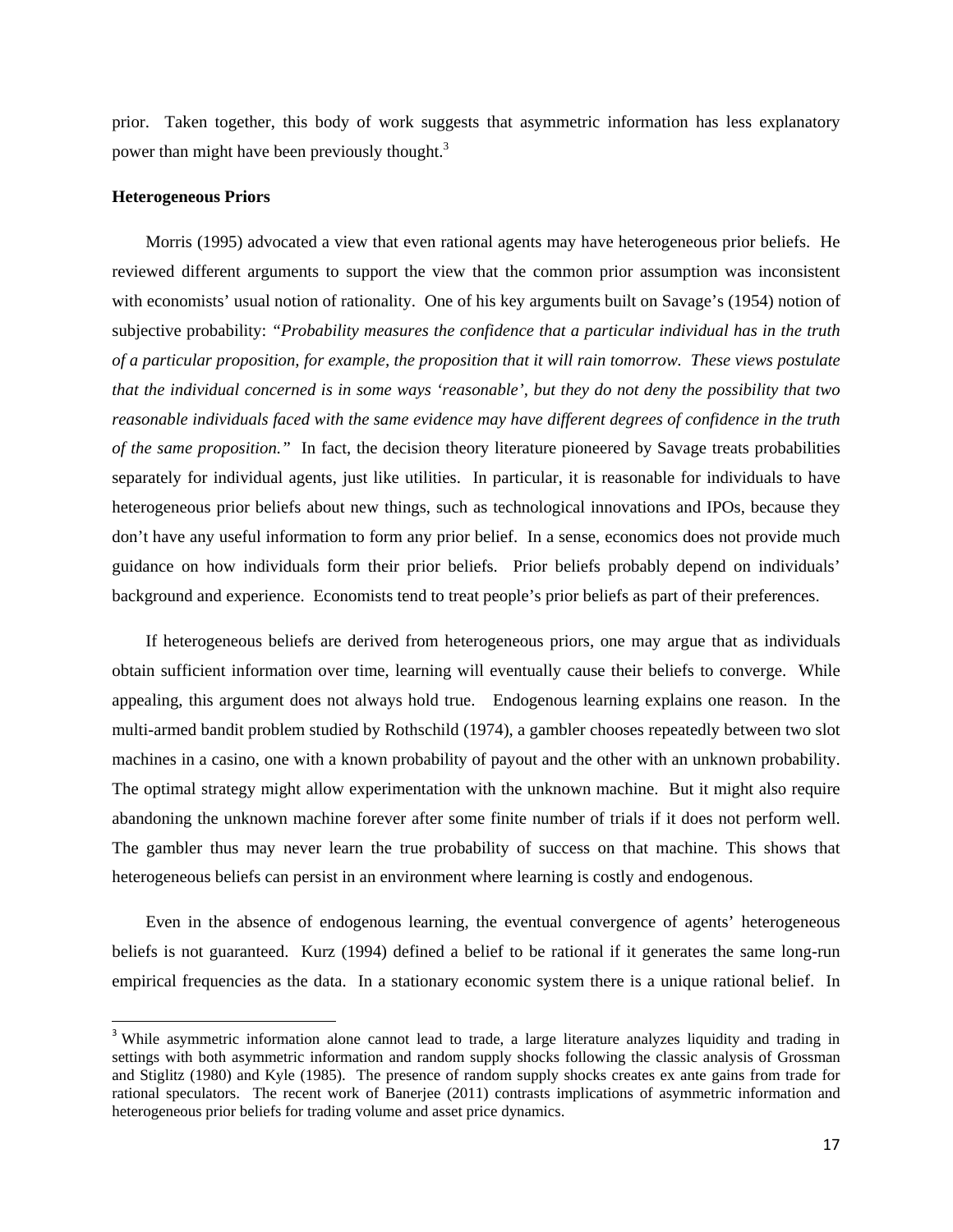contrast, Kurz pointed out that if the system is not stationary there typically will be many rational beliefs. Even in a stationary economic system, learning requires that agents know the conditional distribution of signals given the fundamental variable. Acemoglu, Chernozhukov, and Yildiz (2009) showed that when agents are uncertain about the signal distributions, even vanishingly small individual uncertainty about the signal distributions can lead to substantial (non-vanishing) differences in asymptotic beliefs.

# **Overconfidence**

Extensive evidence shows that excessive trading severely undercuts portfolio performance of individual investors in different countries, e.g., Odean (1999), Barber and Odean (2000), Grinblatt and Keloharju (2000), and Barber, Lee, Liu, and Odean (2009). For example, Barber and Odean (2000) analyzed trading records of a large sample of retail investors in the U.S. and found that trading caused the returns of the most active 20 percent of investors to under-perform the market returns by over 5 percent per year. While many reasons could induce investors to trade, such as heterogeneous priors, it is difficult to fully explain such poor trading performance without relating it to certain psychological biases.

A large body of behavioral finance literature highlights the finding that people suffer from a range of well-established psychological biases, such as overconfidence, limited attention, representativeness and conservatism, in making financial decisions. See Hirshleifer (2001) and Barberis and Thaler (2003) for extensive reviews of the literature. In particular, extensive psychology literature on calibration showed that people tend to believe their knowledge is more accurate than it really is. In a classic experiment, Alpert and Raiffa (1982) asked individuals to give confidence intervals for predicting extreme events. Their 98% confidence intervals were very narrow and contained the true quantity only 60% of the time. Experts can be more prone to overconfidence than non-experts when predictability is low and evidence is ambiguous (Griffin and Tversky (1992)). Consistent with this, a recent survey of CFO predictions of S&P stock returns by Ben David, Graham, and Harvey (2010) showed that the realized returns were within the CFOs' [10%, 90%] intervals only 33% of the time.

Overconfidence causes agents to exaggerate the precision of noisy signals and thus to over-react to the signals. When agents over-react to different signals, they may end up with substantially different beliefs. Kyle and Wang (1997), Odean (1998), and Scheinkman and Xiong (2003) derived models with heterogeneous beliefs originated from agents' overconfidence. By using very different model frameworks, they highlighted that such heterogeneous beliefs can lead to excessive trading and asset price bubbles. In particular, Scheinkman and Xiong presented a dynamic framework in which two overconfident investors are symmetrically overconfident about two different public signals. Their overreactions to the distinct signals cause their beliefs to diverge, but their unbiased learning through other signals gives another force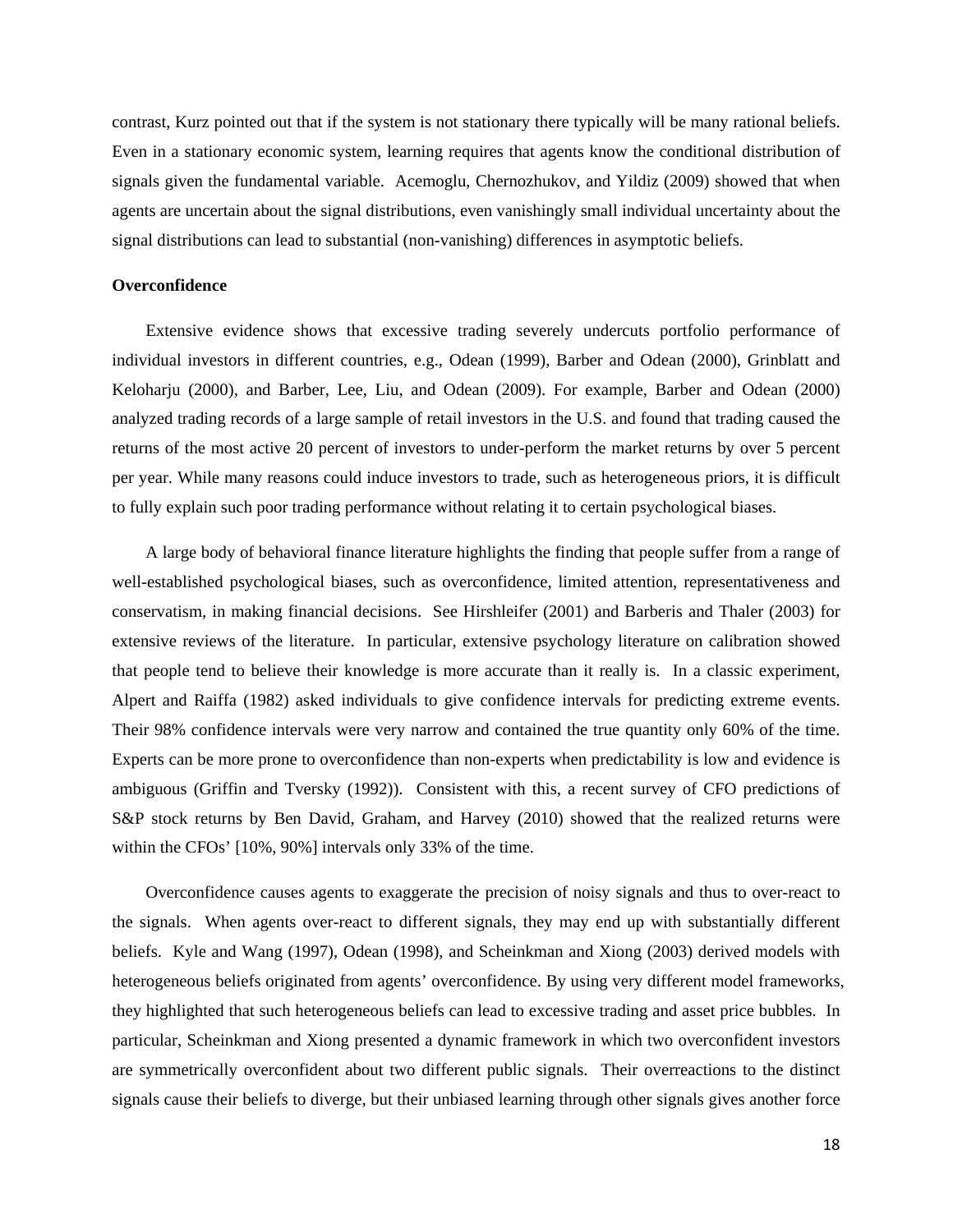for their beliefs to converge over time. Interestingly, in each investor's mind, the other agent's belief converges to his according to a linear mean-reverting process. This stationary belief structure makes it convenient to analyze dynamic asset market equilibrium with heterogeneous beliefs, which I will discuss in the following sections.

# **Distorted Information Transmission**

Another important source of heterogeneous beliefs is biases in information transmission. In practice, investors heavily rely on financial advisors and analysts for information regarding investment decisions. In working for their principals (investors), financial advisors face incentive problems and reputation concerns, which may end up distorting their investment recommendations (e.g., Lin and McNichols (1998) and Hong and Kubik (2003)). Smart investors recognize such distortion and can discount the recommendations to de-bias the transmitted information. However, other investors may be too naïve to recognize such distortions (e.g., Malmendier and Shantikumar (2007)). As a result, heterogeneous beliefs may arise through biases in information transmission between investors and financial advisors. Hong, Scheinkman and Xiong (2008) highlighted such a mechanism. At times of technological innovations, financial advisors face reputation concerns among investors that they may be old fogies and may be downwardly biased against new technologies. In order to signal their types, even a well-intentioned financial advisor may choose to upwardly bias his recommendation as a way to signal his type as a techsavvy. His biased recommendation thus stimulates disagreements among smart investors who de-bias the recommendation and naïve investors who do not.

# **IV. Resale Option Theory of Bubbles**

Harrison and Kreps (1978) suggested that in a dynamic environment with time-varying heterogeneous beliefs and short-sales constraints, an asset buyer may be willing to pay more than his own expectation of the asset's fundamental. This is because he holds the option of reselling the asset to other more optimistic buyers for a speculative profit in the future. This notion of resale options provides a powerful mechanism for analyzing speculative behavior and asset bubbles. In this section, I review a number of studies that exploit this insight. I discuss the implications of heterogeneous beliefs in general equilibrium settings without short-sales constraints in Section VI.

### **Static Disagreement Models**

I first start with the joint effects of heterogeneous beliefs and short-sales constraints in static settings. Miller (1977) argued that short-sales constraints can cause stocks to be overpriced when investors have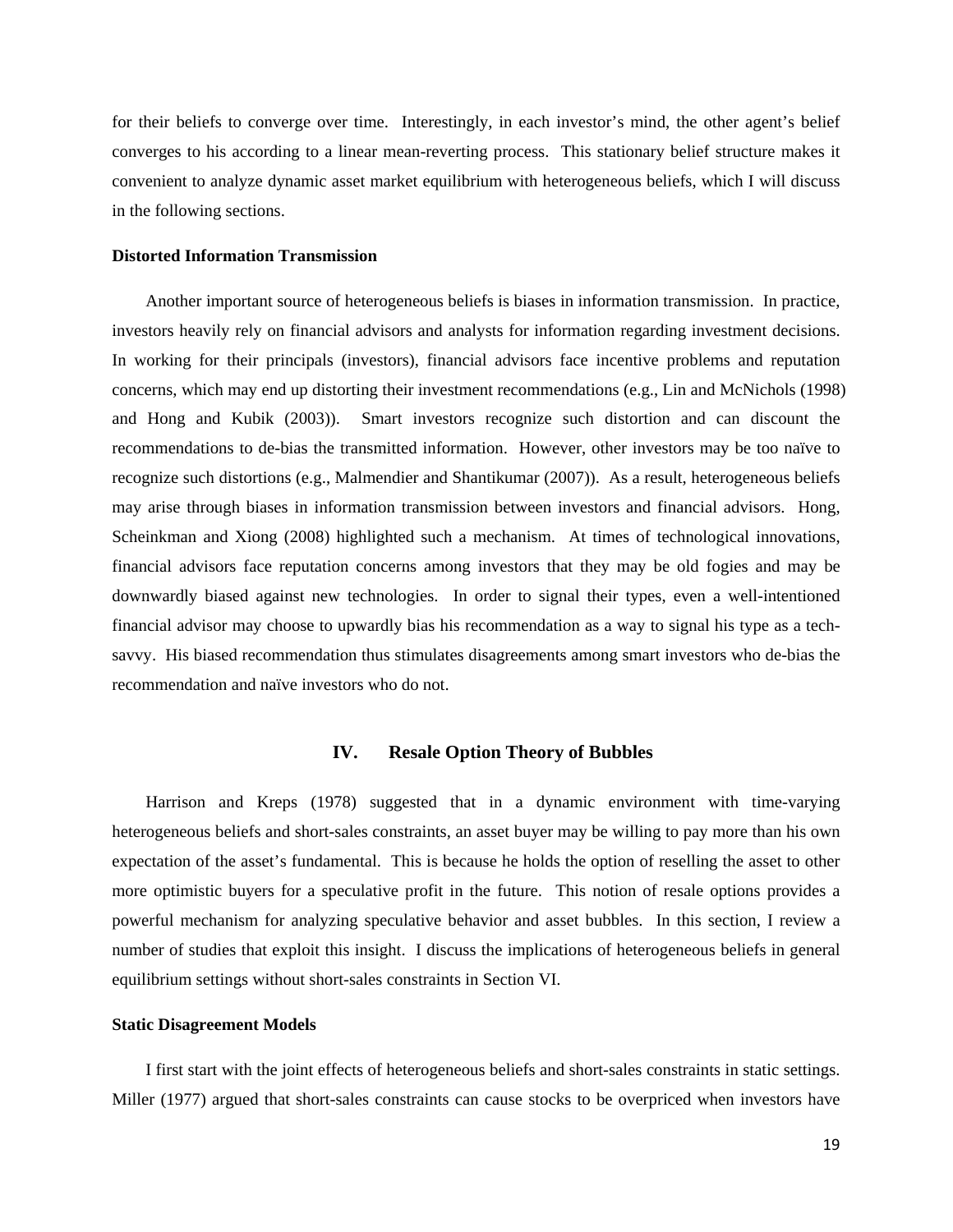heterogeneous beliefs about stock fundamentals. In the presence of short-sale constraints, stock prices reflect the views of the more optimistic participants. Since the pessimistic investors are not allowed to short sell, prices in general will be higher than what would prevail in the absence of short-sale constraints. That insight motivated a series of studies to analyze effects of heterogeneous beliefs on stock overvaluation. Jarrow (1980) extended the setting to have multiple assets and mean-variance preference. He showed that whether over-valuation occurs depends on individuals' beliefs about the covariance matrix of assets' payoffs.<sup>4</sup>

Despite of the subtlety in the theoretical arguments, there is strong evidence supporting overvaluation caused by heterogeneous beliefs and short-sales constraints. By extending Miller's model, Chen, Hong and Stein (2002) established breadth of a stock's ownership as a novel measure of whether short-sales constraints were binding for the stock. That is, when breadth is low (i.e., when few investors have long positions), the short-sales constraints are likely to be binding and the stock's price tends to be high relative to its fundamental. Consistent with this model prediction, they found that stocks whose change in breadth in the prior quarter was in the lowest decile of the sample significantly underperformed those in the top decile. Diether, Malloy, and Scherbina (2002) directly used dispersion in analysts' earnings forecasts to measure investors' heterogeneous beliefs about stocks' fundamentals. They found that stocks with higher forecast dispersion earned significantly lower future returns than otherwise similar stocks. Yu (2011) aggregated individual-stock analyst forecast dispersions to measure portfolio disagreement and found that a higher market disagreement predicts poor future market return.

# **Dynamic Disagreement Models**

In dynamic settings with time-varying heterogeneous beliefs, an asset owner has a speculative motive to resell his asset holding to an even more optimistic buyer at a speculative profit (Harrison and Kreps (1978)). This motive leads the asset owner to value the asset at a price higher than his already optimistic belief and thus forms a legitimate bubble under any restrictive definition of bubbles. This motive also leads to over-trading and rich implications about several aspects of bubbles.

I illustrate the basic idea through an example with two periods and three dates:  $t = 0, 1, 2$ . Two riskneutral investors, A and B, trade a risky asset. The asset gives a final payoff on date 2, which can take three possible values 100, 50, or 0. The realization of the final payoff depends on the evolution of a binomial tree, depicted in Figure 7. The tree can either move up or down in each of the two periods from

<sup>&</sup>lt;sup>4</sup> Gallmeyer and Hollifield (2008) analyzed the effects of a market-wide short-sale constraint in a dynamic economy with heterogeneous beliefs. They showed that imposing the short-sale constraint may or may not increase the stock price depending on investors' intertemporal elasticity of substitution due to the accompanying effect on the equilibrium interest rate.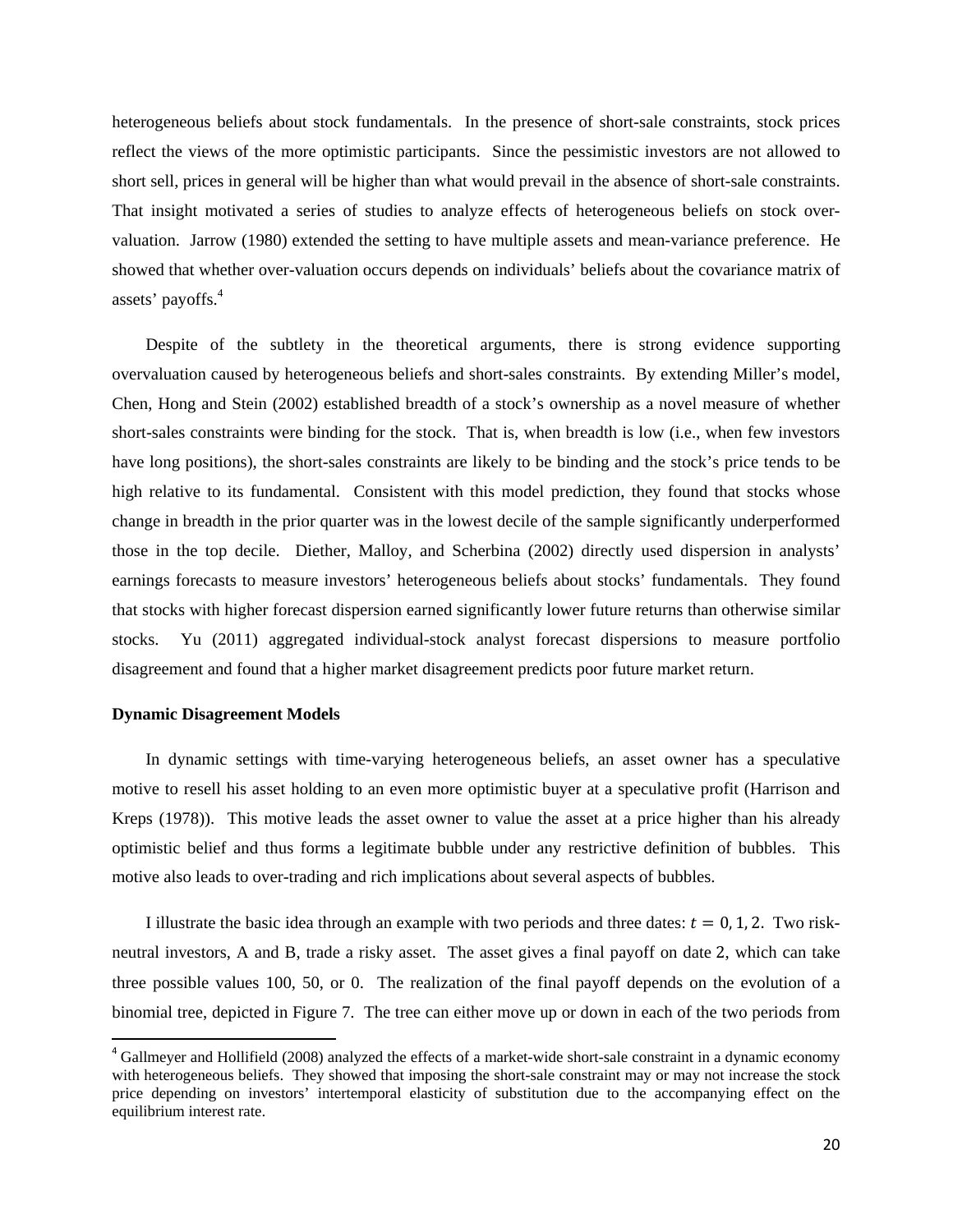date 0 to date 1 and from date 1 to date 2. There are thus two intermediate states on date 1, which I denote by u after an up move from date 0 and  $d$  after a down move. On date 2, the final payoff is \$100 after two consecutive up moves, \$50 after a combination of one up move and one down move, and \$0 after two consecutive down moves. The move of the tree is random and has independent and identical distributions over the two periods. The probability of an up movement  $\pi$  determines the asset's fundamental and is unobservable. I denote investor *i*'s belief in state  $j$  ( $j \in \{0, u, d\}$  where 0 refers to date 0) by  $\pi_j^i$ . Suppose that the two investors have the following state-dependent beliefs:

$$
\pi_0^A = \pi_u^A = \pi_d^A = 0.5, \pi_0^B = 0.5, \pi_u^B = 0.8, \pi_d^B = 0.2.
$$

In this specification, investor A holds a constant belief of 0.5 across date 0 and the two states on date 1, while investor B's belief fluctuates from  $0.5$  on date  $0$  to  $0.8$  in state  $u$  of date 1 and  $0.2$  in state  $d$ . One can interpret the fluctuation in investor B's beliefs as a result of his learning. For simplicity, I skip modeling the learning process and directly state the beliefs. I also assume that the interest rate is zero and short-sales of the asset are not allowed.

It is straightforward to compute the two investors' fundamental valuations of the asset. In state  $u$  of date 1, investor A's fundamental valuation is \$75 while investor B's is \$90; in state  $d$  of date 1, investor A's fundamental valuation is \$25 while investor B's is \$10; on date 0, both investors A and B have the same fundamental valuation of \$50.



**Figure 7: An Illustration of the Resale Option Theory of Bubbles** 

How much is the market valuation of the asset? In state  $u$  of date 1, investor B has a higher valuation of \$90 and would thus choose to buy the asset. Investor A would sell but cannot sell more than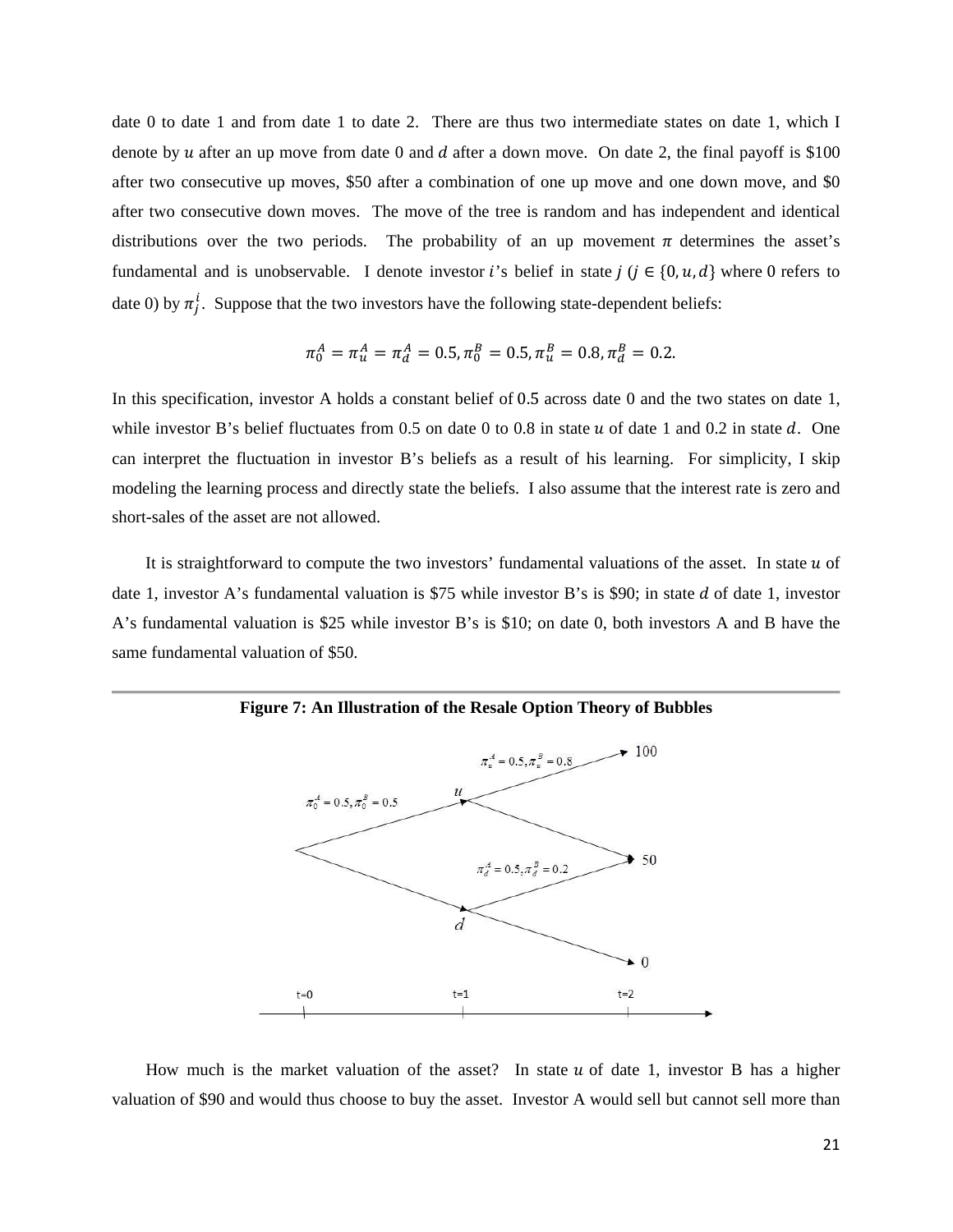what he owns due to short-sales constraints. Suppose that investor B has sufficient cash and can bid up the price to his valuation. I will discuss issues that might occur when the optimist is cash-constrained in the next section. I also assume that the market is competitive (i.e. there are multiple investors like B) and would push the price to the buyer's reservation valuation. Thus, investor B buys the asset from investor A at a market price of \$90. Note that the short-sales constraints bias the price to the optimist's valuation, as argued by Miller (1977). If the pessimist were allowed to short sell the asset, his short selling can neutralize the optimist's optimism. Similarly, in state  $d$  of date 1, investor A buys the asset from investor B at a market price of \$25. By backward induction, on date 0 both investors value the asset at \$57.5 even though their expectations of the asset's final payoff are both \$50! The difference of \$7.5 reflects the value of the asset owner's resale option. That is, there is a possibility for the owner to sell the asset to the other investor at a price higher than the owner's own valuation of the asset on date 1. From the perspective of investor A, he expects to sell the asset to investor B in state  $u$  of date 1 at a price of \$90, which is \$15 higher than his own fundamental valuation at the time, and continue to hold the asset if state d occurs. The option to resell in state  $u$  gives investor A the extra \$7.5 valuation on date 0. Similarly, investor B expects to sell the asset to investor A in state d of date 1 at a price of \$25, which is \$15 higher than his fundamental valuation, and continue to hold the asset if state  $u$  occurs. The option to resell in state  $d$  also gives investor B the extra \$7.5 valuation on date 0. This resale option reflects the speculative behavior highlighted by Harrison and Kreps (1978). Its value contributes to a non-fundamental component in asset prices that is in excess of the fundamental valuation of the asset owner who already holds the more optimistic belief in the market.

Short-sales constraints are important although not essential for an asset owner to realize his resale profit. One can relax the restrictive short-sales constraints in the example and allow more modest but costly short sales. The asymmetry between optimists and pessimists' willingness to take long versus short positions would still allow an asset owner to profit from reselling the asset to future optimists. As a result, his resale option is still valuable and would thus motivate him to value the asset at a price higher than his expectation of the asset's fundamental.

In this example, I take the two investors' state-dependent beliefs as given. Morris (1996) provided a more general model in which agents start with heterogeneous prior beliefs regarding the fundamental of an IPO and update their beliefs based on a stream of public information over time. Their beliefs fluctuate over time in response to the information flow. In particular, their beliefs may cross each other even though the beliefs eventually converge in the long run. The fluctuation induces the agents to engage in speculative trading against each other and to value the IPO at prices higher than any agent's fundamental valuation. Morris used this model to explain the widely observed overvaluation of IPOs.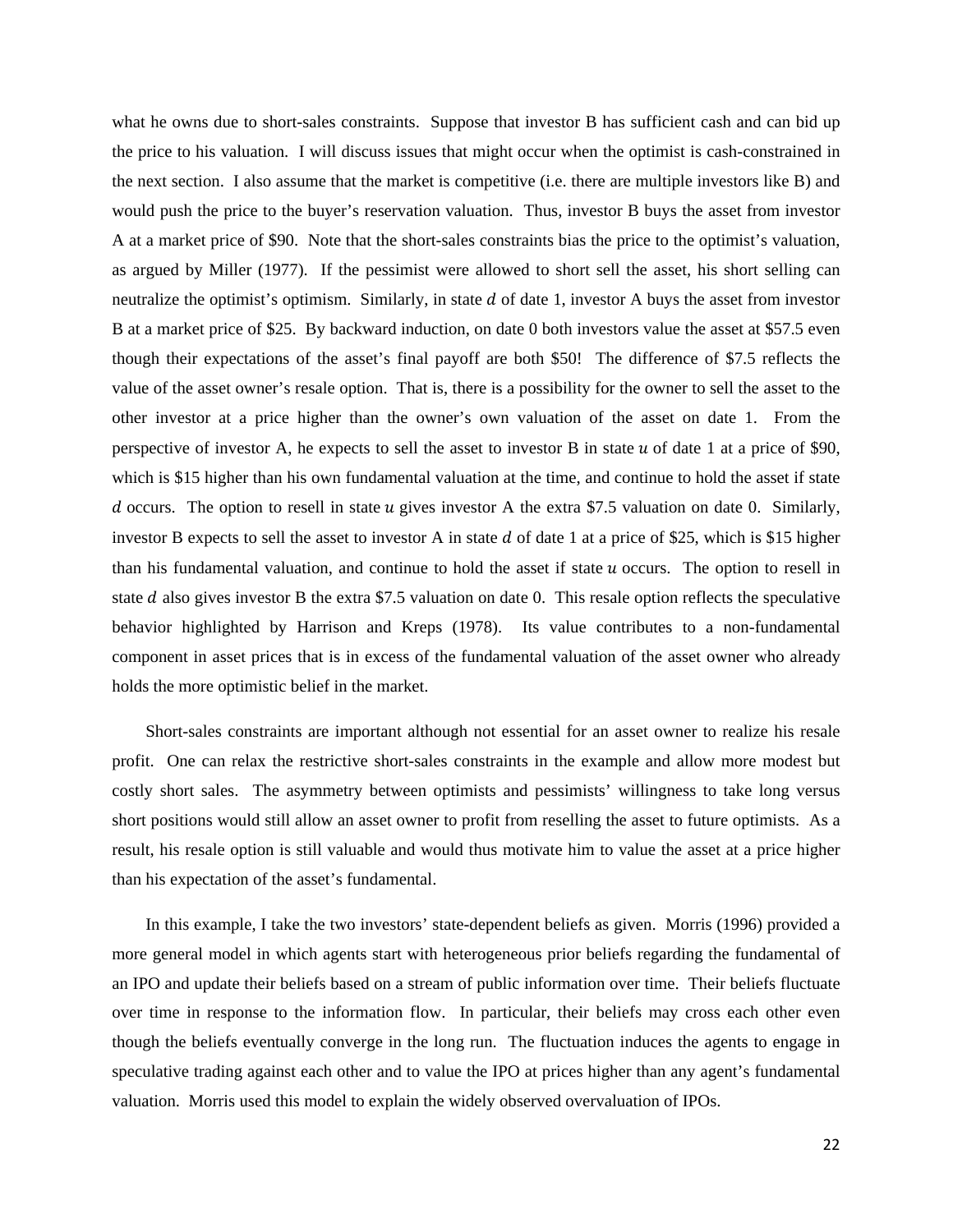#### **Characterizing Price Bubbles**

Scheinkman and Xiong (2003) demonstrated that a modest amount of heterogeneous beliefs is sufficient to generate a substantial price bubble through a recursive structure of resale options and that this mechanism can lead to the joint occurrence of asset price bubbles and trading frenzies, a common characteristic of many historical bubble episodes. In their model, heterogeneous beliefs arise from agents' overconfidence and follow a stationary, linear structure. There are two agents who trade a risky asset with an unobservable fundamental. The asset's fundamental follows a linear diffusion process with constant volatility. The agents infer the value of the asset's fundamental based on observing the asset's dividend flow and two streams of signals. Each agent has a distinct, favorite signal and is overconfident about its precision, although he is objective about the information contained in the other signal and the dividend flow. Overconfidence causes the agents to overreact to their favorite signals. Their overreactions cause their beliefs to diverge from each other, while their consistent reactions to the dividend information cause their beliefs to converge over time. From each agent's perspective, the other agent's belief mean reverts to his own according to a linear diffusion process. This linear belief structure together with a linear structure of the asset's fundamental makes it possible to decompose an asset owner's valuation of the asset as the sum of his expectation of the asset's fundamental and a resale option whose value is determined by the difference of the two agents' beliefs. The authors formulated this resale option component to study asset price bubbles.

The asset owner faces an optimal stopping problem in deciding whether to exercise his resale option and resell the asset to the other agent. In equilibrium, he sells the asset once the difference in beliefs from his perspective passes an optimal threshold. That is, a trade occurs when the buyer's belief surpasses the owner's by a margin determined by trading cost and the owner's option value of holding onto to the asset. Interestingly, this resale option component has a recursive structure in the sense that when the current asset owner resells the asset, the buyer obtains another resale option. This recursive structure implies that the bubble component can be substantial even when small differences in beliefs are sufficient to generate a trade. The authors show that as the difference of agents' beliefs becomes more volatile (due to either more pronounced overconfidence or a greater volatility of the asset's fundamental) the agents tend to trade more frequently and the resale option becomes more valuable. As a result, a greater asset bubble is accompanied by a more intensive trading frenzy.

This analysis offers several useful results: First, it is not necessary to require an outrageous amount of optimism from all investors in order to generate a large bubble; even in the absence of any aggregate belief distortion of all investors, fluctuations of heterogeneous beliefs among them can nevertheless lead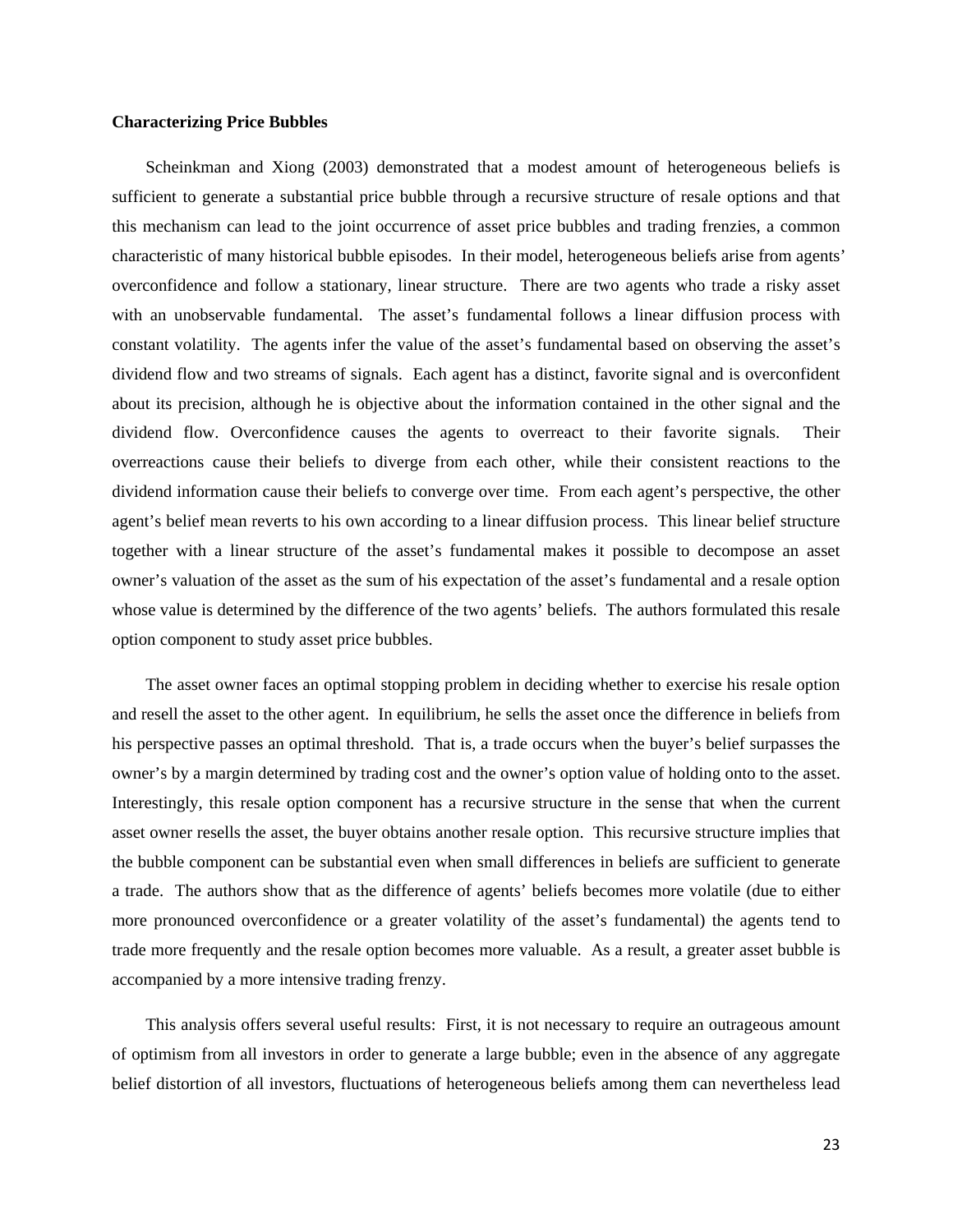to significant price bubbles. This condition is rather modest and realistic based on my earlier discussion regarding the sources of heterogeneous beliefs. Second, the bubble component derived from the resale option theory has stationary time-series properties, in sharp contrast to the explosive rational bubble of Blanchard and Watson (1983), which is based on a framework with homogeneous agents. Third, the intensity of trading reflects the fluctuations of agents' heterogeneous beliefs and is thus correlated with the resale option component in the asset price.

These results are useful for understanding two common characteristics of the historical bubbles discussed in Section I: 1) bubbles tend to coincide with technological and financial innovations; and 2) bubbles tend to coincide with frenzied trading. As new technology and new financial innovation usually arrive with great fundamental uncertainty, they not only stimulate heterogeneous prior beliefs among investors but also create an unexplored environment for overconfidence which affects investors and causes them to overreact to their favorite signals. Thus, it is natural to observe bubbles coinciding with innovations. The logic for the joint occurrence of bubbles and frenzied trading is evident from my earlier discussion.

There is even systematic evidence of the joint occurrence of high prices and overtrading in both cross-sectional and time-series analyses. Hong and Stein (2007) provided evidence that in a sample of 1000 largest stocks in the CRSP database from 1986 to 2005, glamour stocks (i.e., stocks with high market-to-book ratios) had higher turnover rates than low-priced value stocks and that this difference was particularly pronounced during the Internet bubble. They also represented a significant correlation of 0.49 between annual S&P return and annual change in NYSE turnover from 1901 to 2005. In a different sample, Mei, Scheinkman, and Xiong (2009) analyzed the price ratio of domestic and foreign shares issued by the same firms in China's stock market. As these shares are entitled to the same cash flow and voting rights, their price ratios gave a measure of the bubble component caused by the domestic investors' speculative behavior. Consistent with the model's prediction, they found a significant, positive correlation between the price ratio and the domestic shares' turnover rate across different pairs of domestic and foreign shares. Furthermore, Xiong and Yan (2011) found that during the Chinese warrants bubble, the higher priced warrants also tended to have higher turnover rates.

Given the severe economic consequences of bubbles, policy makers and investment practitioners face the challenge of how to detect an ongoing bubble before it collapses. The ability to do so not only helps investors and financial institutions avoid losses from investing in bubbles but, more important, allows policy makers to more efficiently control risk taken by financial institutions and prevent formation of systemic risk. The joint occurrence of high prices and frenzied trading offers a useful hint at how to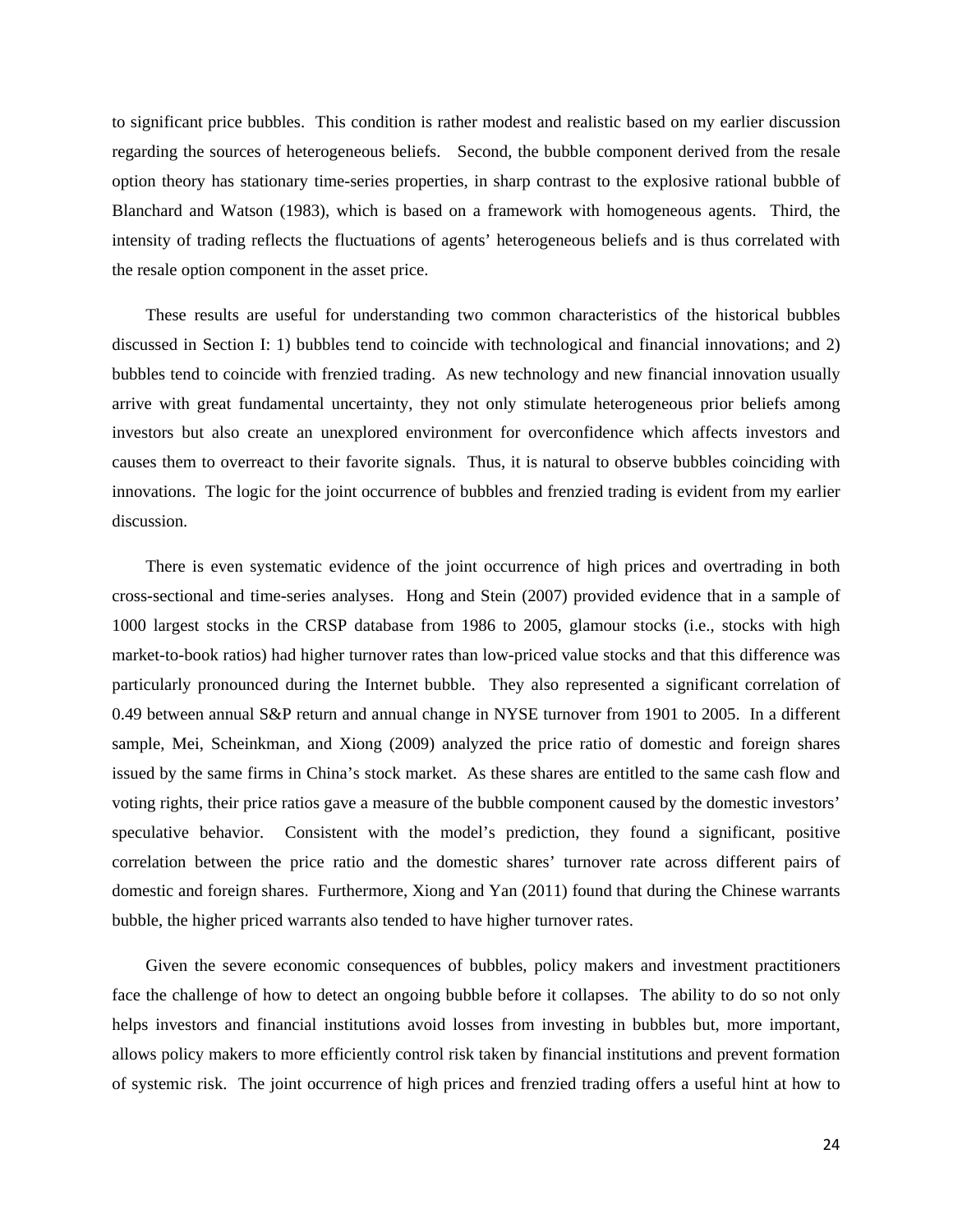design such a detection mechanism. Based on the evidence discussed above, it works well in sample, although its out-of-sample predictive power remains to be examined.

Scheinkman and Xiong (2003) also examined the effect of Tobin's transaction tax on asset price bubbles. Interestingly, a transaction tax can substantially reduce the amount of trading in markets with small transaction costs but would have a limited effect on the size of the bubble or on price volatility. This is because in response to the increased trading cost each agent would mitigate its impact by raising the selling threshold in difference of beliefs to a level higher than necessary to offset the trading cost. The increased selling threshold can dramatically reduce the trading frequency but at the same time internalize the impact of the increased trading cost on the asset price. This analysis thus casts doubt on the effectiveness of Tobin's transaction tax on curbing asset bubbles. It also suggests that asset bubbles can arise even in a market with high transaction costs such as housing markets.

Hong, Scheinkman and Xiong (2006) highlighted the role of asset float in bubble formation and burst. The authors presented a discrete-time model with finite periods, in which investors with limited risk-bearing capacities trade an asset with a finite float (i.e., number of shares outstanding). The investors' time-varying heterogeneous beliefs together with short-sales constraints motivate them to value the resale option associated with owning the asset. Their limited risk-bearing capacities render the asset float an important determinant of the value of the resale option. A larger float mean that it takes a greater divergence of opinion in the future for the current asset owner to resell the asset at a speculative profit, and thus makes the resale option less valuable. This simple insight can help explain the dramatic deflation of Internet stocks in spring 2000 when the tradable shares of a large number of Internet firms largely increased after their lockup restrictions expired and insiders became free to sell their stock holdings, as shown by Ofek and Richardson (2003). It also rationalizes the incentive of the South Sea Company to lobby for the passage of the Bubble Act during the South Sea Bubble. Their model also shows that the bubble component of the asset's price increases as the asset's maturity approaches. This is because there is less time left for an asset owner to resell his holding. This prediction is supported by the gradual, decreasing trend observed in the Chinese warrants bubble (Xiong and Yu (2011)), which sharply contrasts to the explosive bubble paths that are commonly perceived.

# **Crashes of Bubbles**

What causes bubbles to crash? During bubbles it is difficult to precisely determine assets' fundamentals. It is reasonable to expect that as more information becomes available over time, the uncertainty would gradually diminish and market participants would eventually recognize overvaluation of asset prices relative to their fundamentals. As a result, asset price bubbles would eventually deflate.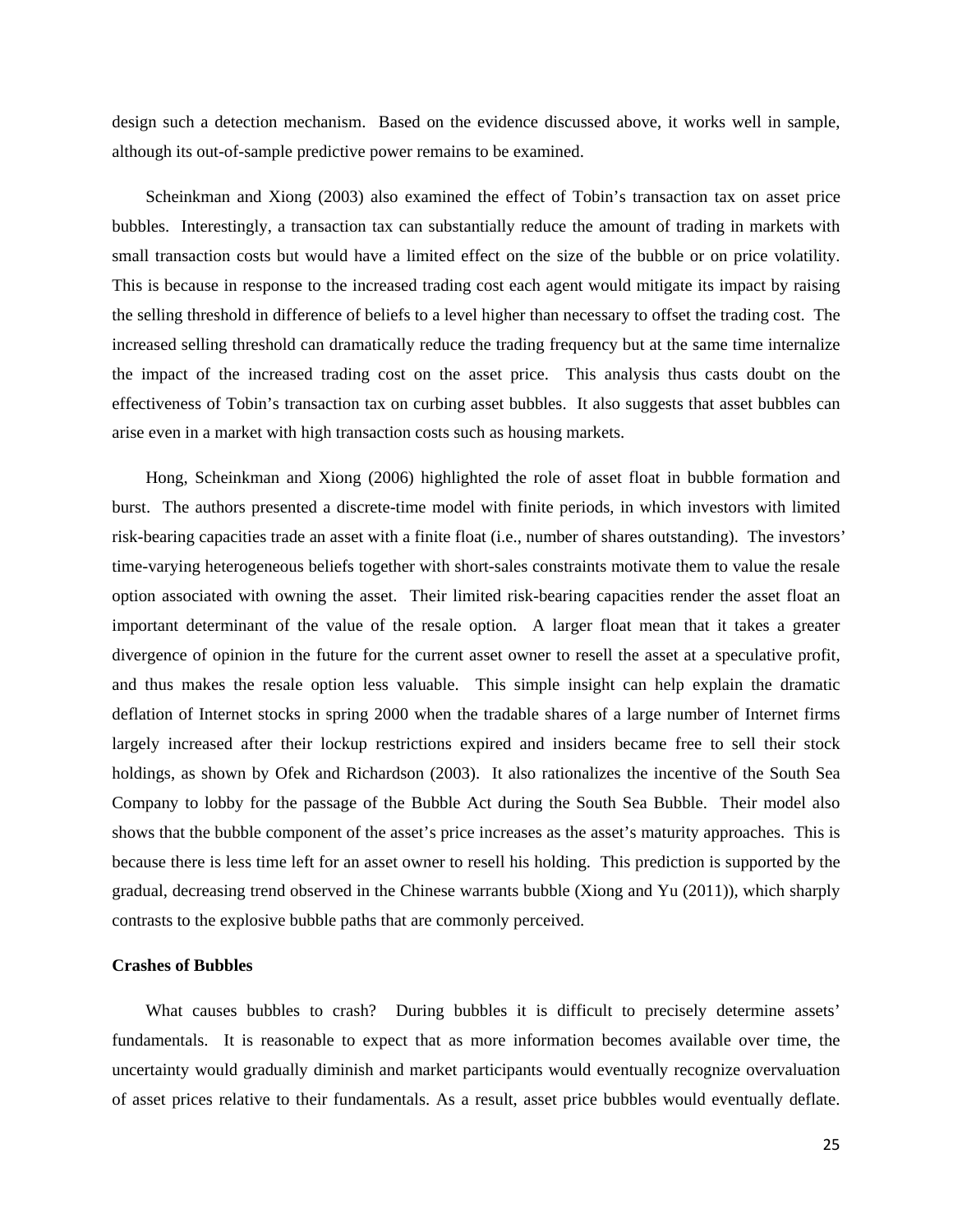However, as I discussed earlier, historical asset bubbles often burst at unpredictable times and over brief periods. It is thus difficult to explain the intensity of bubble burst simply using market participants' gradual learning process.

The existing economics literature offers several additional factors that might trigger crashes of bubbles. Hong and Stein (2003) provided an interesting insight based on the revelation of previously hidden negative information after a market downturn in an environment with heterogeneous beliefs and short-sales constraints. Due to short-sales constraints, pessimistic investors do not initially participate in the market and their information is not revealed in prices. However, if other previously optimistic investors bail out of the market, the originally pessimistic investors may become the marginal buyer to support the market. Their willingness to step in reveals their previously hidden information. A rational arbitrageur may infer the hidden information to be more negative than previously thought if the originally pessimistic investors fail to give sufficient support for the market. Such an inference amplifies the initial price drop and can thus lead to a market crash. This theory helps explain sudden market crashes in the absence of dramatic news events.

Abreu and Brunnermeier (2003) used a generalized notion of heterogeneous beliefs to model the synchronization problem of rational arbitrageurs in coordinating their selling strategies during a bubble. In their model, a bubble caused by irrational investors emerges at a random time and then grows at an exogenous speed. The model focuses on a group of rational arbitrageurs who are allowed to short-sell the bubble. The bubble will eventually burst under sufficient selling pressure from arbitrageurs. Arbitrageurs are privately informed of the presence of the bubble at different times. That is, when an arbitrageur gets informed of the bubble, he faces the uncertainty that other arbitrageurs may not yet be informed. The heterogeneity in the times that arbitrageurs get informed leads to heterogeneous beliefs about the presence of the bubble at a given time, which, in turn, makes it difficult for arbitrageurs to coordinate their shortselling of the bubble. As riding the bubble before it crashes is profitable, it is rational for each arbitrageur to initially ride on the bubble rather than short-sell. Thus, the bubble may persist for a substantial time even though arbitrageurs are well informed. The model also shows that news events, by enabling synchronization of arbitrageurs' selling, can have a disproportionate impact relative to their intrinsic informational content in driving the crash of the bubble.

# **Bubbles and Overinvestment**

A severe consequence of asset bubbles is firms' value-destroying activity such as overinvestment. The investment boom in the telecom industry during the Internet bubble is a good example. There is also growing evidence of inefficient stock markets affecting firms' investment decisions (e.g., Morck, Shleifer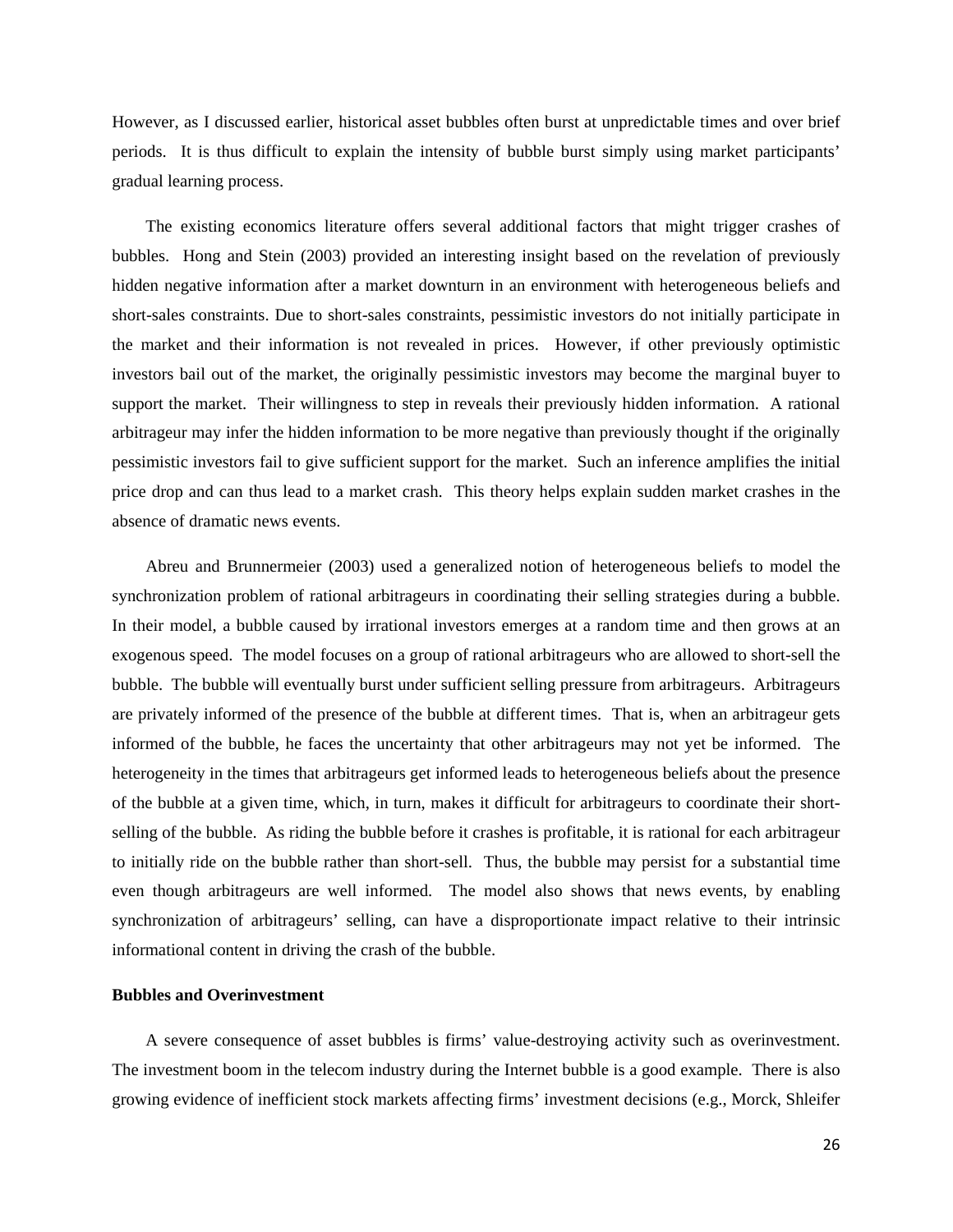and Vishny (1990), Blanchard, Rhee and Summers (1993), Stein (1996), Baker, Stein and Wurgler (2003), Panageas (2004), Gilchrist, Himmelberg and Huberman (2005), and Polk and Sapienza (2009)). In particular, Gilchrist, Himmelberg and Huberman (2005) provided evidence that firm investment increases with investors' heterogeneous beliefs measured by dispersion in stock analysts' earnings forecasts. These papers tend to emphasize that when stocks are overvalued, firms overinvest by taking advantage of a cheap source of capital. However, this argument leaves open an important issue of why firms run by managers on behalf of their investors would engage in inefficient investment behavior that is detrimental to their investors' interests. This issue lies at the core of understanding shareholder value and corporate governance in an inefficient market environment. In the aftermath of the collapse of the Internet bubble, many pundits pointed out how executives and directors of many companies managed to enrich themselves by selling their shares shortly before their company's stock price crumpled, and raised severe concerns about corporate governance of these companies (e.g., Bebchuk and Fried (2004)).

Bolton, Scheinkman and Xiong (2005, 2006) addressed this issue by providing a theory of optimal executive compensation and short-termist behavior in a speculative environment in which investors hold heterogeneous beliefs about a firm's fundamental value and face short-sales constraints. Following the aforementioned resale option theory of bubbles, in this market environment the firm's current share price contains not only the firm's long-run fundamental value but also the resale option component. That is, the current shareholders may be able to sell their shares to other more optimistic investors in the future at a price higher than their own fundamental valuation. This in turn implies that it may be in the interest of the current shareholders to pursue short-termist strategies that increase the firm's resale option value at the expense of its long-run fundamental. Thus, even in the absence of any governance failure, the current shareholders may choose an optimal compensation contract with an emphasis on short-term stock performance in order to motivate the firm executive to pursue short-term strategies, such as overinvesting in Internet technology, which maximize the firm's market share price rather than its long-run fundamental. In contrast to the rent seeking view of executive compensation, the theory of Bolton, Scheinkman and Xiong interpreted the short-term stock-price-based executive compensation as a tool for the current shareholders to exploit the mispricing of future investors.

# **Other Bubble Theories**

Over the years economists have developed different theories to explain asset price bubbles, which include the rational bubble theory, the agency based bubble theory, and the behavioral based feedback loop theory. I briefly discuss these theories here.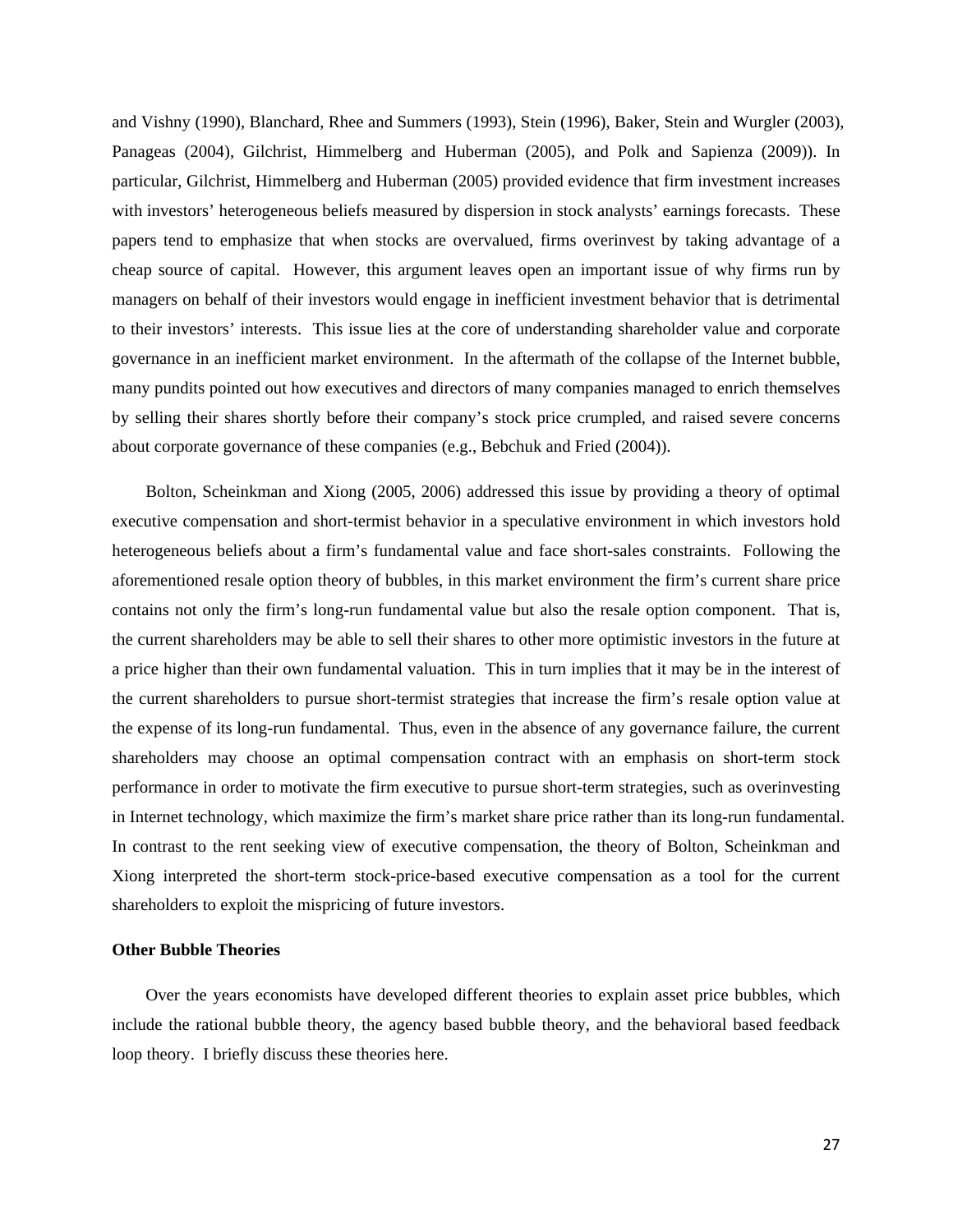Blanchard and Watson (1983) provide a rational bubble model that is fully consistent with rational expectations and constant expected returns. They use a discrete-time setting with homogenous rational investors and infinite periods, and specify the price of an asset with two components--a fundamental value component and a rational bubble component. The fundamental component is determined by the asset's discounted cash flow. The rational bubble component is independent of the asset's fundamental and fluctuates over time on its own. As long as it grows on average at the same rate as the discount rate, it is consistent with rational expectations. Blanchard and Watson allow the bubble component to burst with a constant probability in any period. If it does not burst, it grows a rate higher than the discount rate. Rational bubbles have attracted considerable attention in the academic literature. However, there are both theoretical and empirical arguments that can be used to rule out the existence of such a rational bubble component in asset prices. In particular, the asset must be infinitely lived and there cannot be any upper limit on its price so that its price can be expected to grow at the discount rate. These restrictions prevent rational bubbles from appearing in prices of assets with finite maturities such as warrants and bonds. See Campbell, Lo and MacKinlay (1997, Chapter 7.1) for an excellent summary of other arguments. In contrast to the explosive time-series properties of the rational bubble, the bubble component generated by the resale option does not require an infinite maturity and is stationary over time.

The behavioral finance literature suggests that various behavioral biases, such as representativeness bias and self-attribution bias, can lead individual investors to positively feed back to past returns (e.g., Barberis, Shleifer and Vishny (1998), Daniel, Hirshleifer and Subrahmanyam (1998), and Gervais and Odean (2001)). Motivated by these studies, Shiller (2005) advocated a feedback loop theory of bubbles. In this theory, "*Initial price increases caused by certain precipitating factors lead to more price increases as the effects of the initial price increases feedback into yet higher prices through increased investor demand. This second round of price increase feeds back again into a third round, and then into a fourth, and so on. Thus the initial impact of the precipitating factors is amplified into much larger price increases than the factors themselves would have suggested.*" There is ample empirical evidence, such as the presence of short-run momentum and long-run reversals of stock prices, which support the feedback loop theory of bubbles. See Hirshleifer (2001) and Barberis and Thaler (2003) for complete reviews of the related empirical literature. It is useful to note the sharp contrast between the feedback loop theory and the resale option theory of bubbles. The former requires substantial aggregate belief distortions of investors in order to generate a significant price bubble, while the latter emphasizes that even in the absence of any large aggregate belief distortion, a sizable bubble could arise through a modest amount of time-varying heterogeneous beliefs.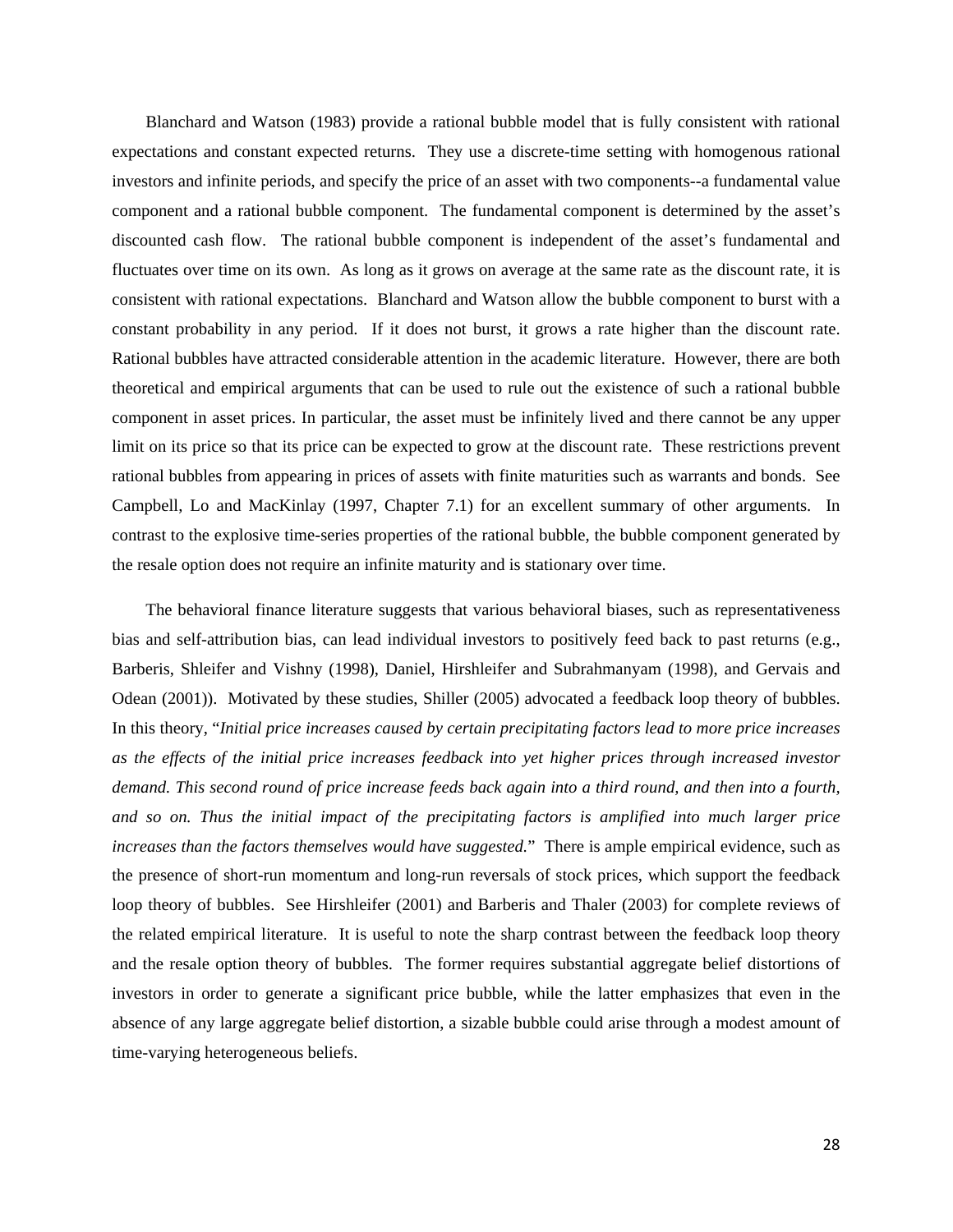Allen and Gorton (1993) and Allen and Gale (2000) developed models to show that bubbles can arise from agency problems of institutions. Allen and Gorton (1993) showed that in the presence of asymmetric information and contract frictions between portfolio managers and investors that hire them, managers bear limited downside risk because the worst that can happen to them is that they get fired. As a result, they have incentives to churn and seek risk at the expense of their investors. Allen and Gale (2000) analyze the risk-shifting incentive of investors who use borrowed money from banks to invest in risky assets and who can avoid losses in low payoff states by defaulting on the loan. In both of these models, assets can trade at prices that do not reflect their fundamentals. As pointed out by many pundits (e.g., Rajan (2010)), these incentive problems are highly relevant in understanding the recent financial crisis of 2007-2008. However, distorted beliefs and heterogeneous beliefs probably played equally important roles as distorted incentives in contributing to the boom that preceded the crisis (e.g., Benabou (2009) and Barberis (2011)). It will probably take years for economists to fully separate the roles played by these different factors.

# **V. Credit Cycles**

Hyman Minsky and Charles Kindleberger have long pointed out the importance of credit market expansion and tightening as key factors driving the boom and bust of financial markets as well as the real economy. Economists have a renewed interest in credit cycles in the aftermath of the recent financial crisis in 2007-2008. Adrian and Shin (2010) provided vivid empirical evidence that marked-to-market leverage of financial intermediaries is procyclical and that changes in the aggregate balance sheets of intermediaries forecast changes in financial market risk and liquidity. There is a growing body of theoretical literature analyzing the effects of collateral constraints and margin constraints on asset price dynamics. Kiyotaki and Moore (1997) developed a dynamic model to show that through their role as collateral for loans, durable assets (such as land) can amplify small, temporary shocks to technology or income distribution to generate large, persistent fluctuations in output and asset prices. Gromb and Vayanos (2002) showed that margin constraints can force arbitrageurs to prematurely liquidate arbitrage positions at losses and thus contribute to inefficiency in asset prices. Brunnermeier and Pedersen (2009) highlighted that margin constraints can be destabilizing and market liquidity and traders' funding liquidity can be mutually reinforcing, leading to liquidity spirals. In other words, deterioration in market liquidity tightens traders' margin constraints and thus funding liquidity, which in turn further reduces market liquidity. Garleanu and Pedersen (2011) developed a dynamic equilibrium model to show that margin constraints can lead to deviations from the law of one price.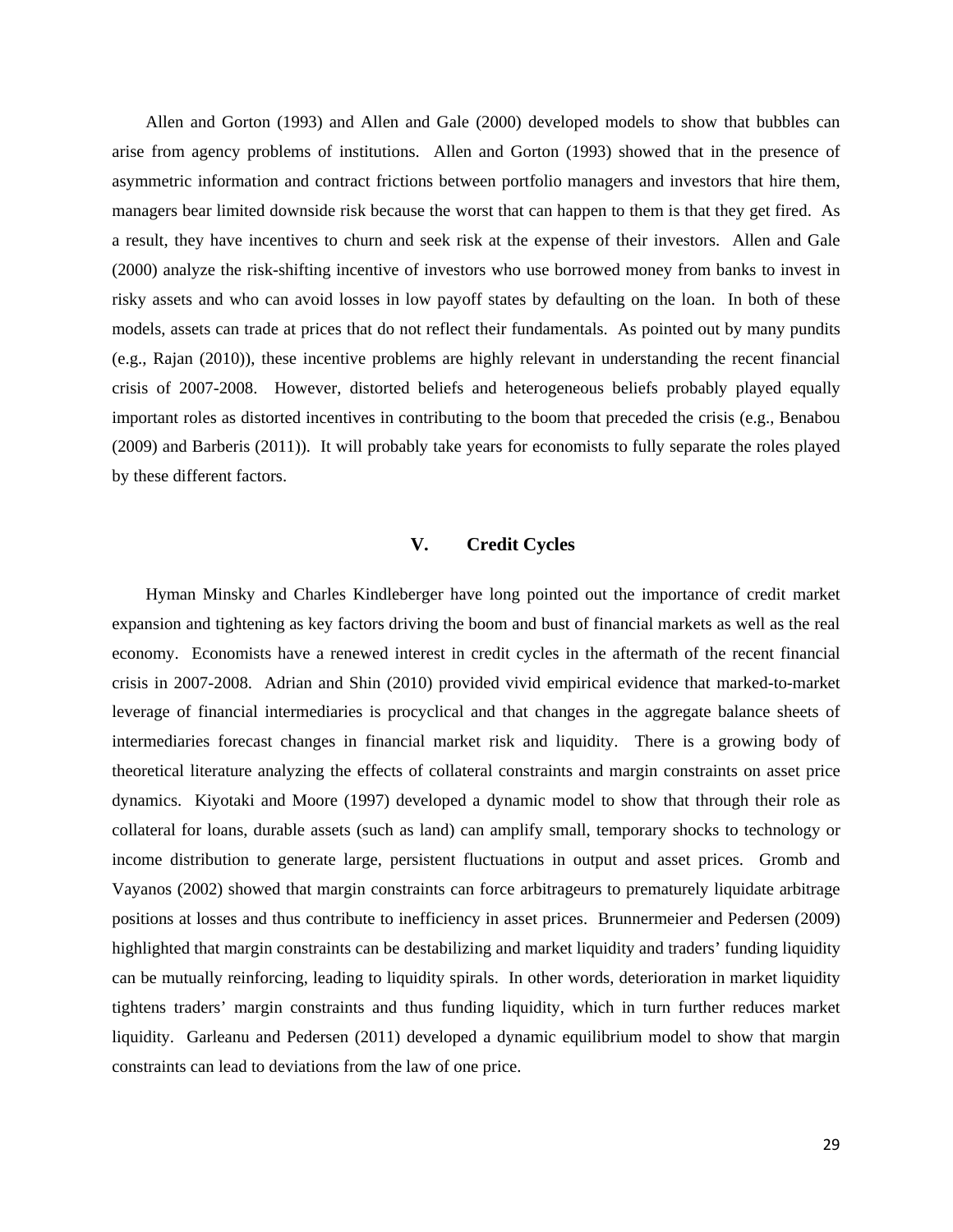A number of commentators including Shiller (2000) and Reinhart and Rogoff (2009) identified the optimism of a set of investors as an important driving force in the recent housing market boom as well as many other historical financial market booms, which all ended with dramatic financial crises due to the leverage used by these investors. Geanakoplos (2003, 2010) developed an elegant framework with multiple periods and heterogeneous beliefs to analyze the joint dynamics of assets' collateral values and market values. This framework features a risky asset and heterogeneous agents with a continuum of beliefs regarding the asset's fundamental. The agents with more optimistic beliefs would like to acquire the asset but are cash constrained. They can use the asset as collateral to raise debt financing from other agents. In the equilibrium, the credit market and asset market boom together: on one hand, a higher collateral value allows an optimistic buyer to obtain financing at a lower cost and thus to bid up the asset price; on the other, a higher asset price increases the asset's collateral value. After a bad fundamental shock in the future, the credit market equilibrium exacerbates the impact of the shock on the asset market equilibrium. In addition to the deterioration in the asset's fundamental value, the shock wipes out the initial asset owners who have used maximum riskless debt to finance their asset positions and thus shifts down the clientele of the marginal asset owner. The shock also reduces the asset's collateral value and thus further amplifies the effect of the shock on asset prices. Fostel and Geanakoplos (2008) extended this framework to an international setting and showed that leverage cycles can cause several interesting phenomena such as contagion, flight to collateral, and issuance rationing and explain the volatile excess of emerging economies to internal financial markets. Cao (2011) developed a general equilibrium model with heterogeneous beliefs and collateral constraints to analyze the effects of collateral constraints on asset price volatility and real investment volatility.

I will use a simple example to illustrate the key mechanism. Suppose that there are two types of agents, A and B, trading a risky asset in a setting with three dates  $t = 0, 1, 2$ . I use the same binomial tree used in the previous example for illustrating the resale option theory of bubbles in Section IV to represent the asset's fundamental in this example. Like before, short-sales of the asset are not allowed and the interest rate is normalized to zero. I will also use the same notation. The asset's liquidation value on date 2 can be 100, 50, or 0. The type-A and type-B agents hold heterogeneous beliefs about the probability of the tree moving up in each period. Instead of allowing their beliefs to change over time, this example restricts the beliefs of the two types of agents to be constant:  $\pi^A = 0.5$  and  $\pi^B = 0.8$ . Figure 8 depicts the binomial tree and the agents' beliefs. It is easy to compute the agents' fundamental valuations of the asset in different states. In state  $u$  of date 1, type-A agents' fundamental valuation is \$75 while type-B agents' is \$90; in state  $d$  of date 1, type-A agents' fundamental valuation is \$25 while type-B agents' is \$40; on date 0, type-A agents' fundamental valuation is \$50 while type-B agents' is \$80.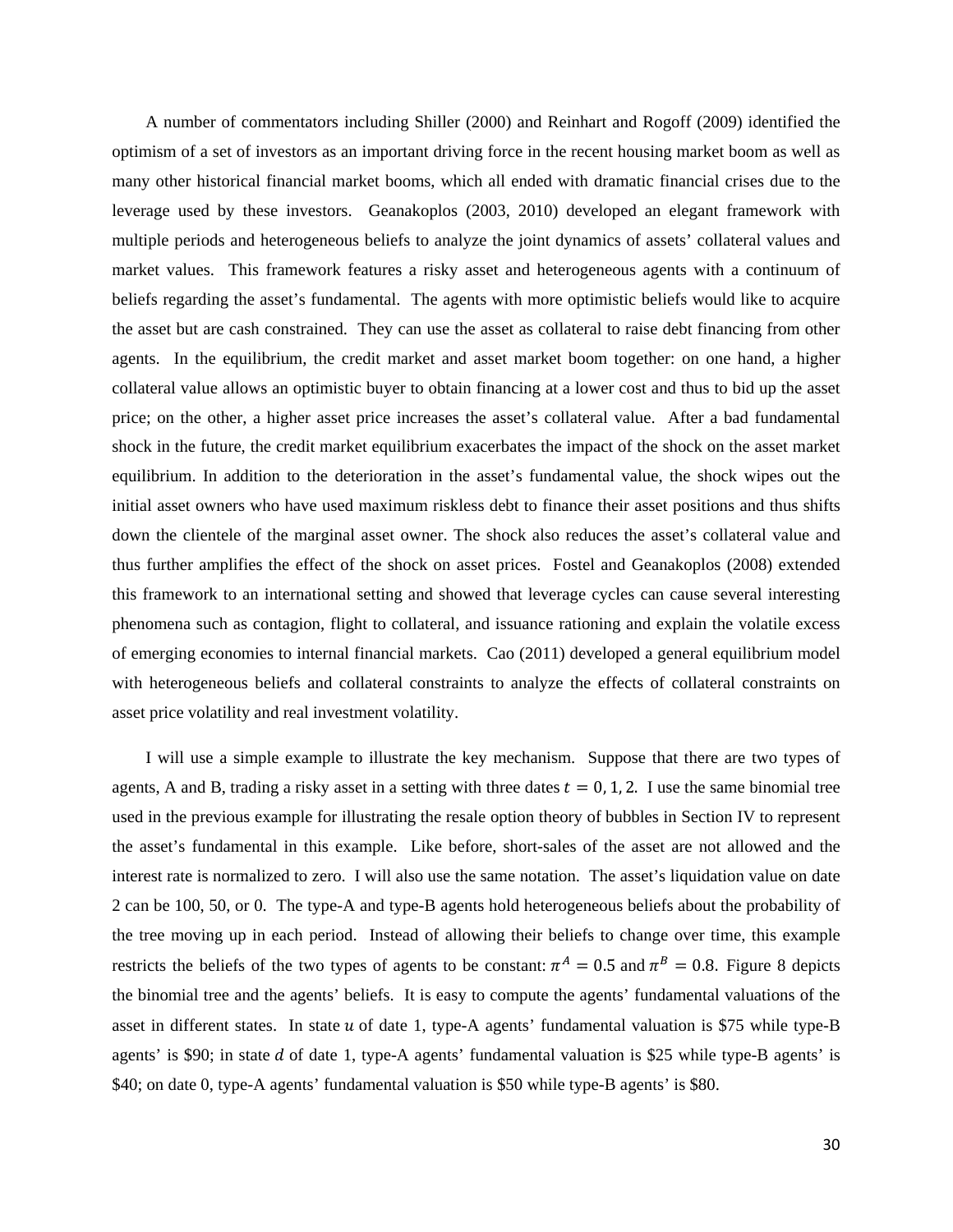

#### **Figure 8: An Illustration of Credit Cycles**

Suppose that on date 0 type-A agents initially own all of the asset, which is normalized to one share and that there is one unit measure of type-B agents, each with \$40 in cash endowment. Given the optimism of type-B agents, they desire to acquire the asset, but they are cash constrained. How many shares of the asset can type-B agents buy and at what price? This depends on the amount of financing they can obtain. Suppose that they can use the asset as collateral to raise debt financing from type-A agents on date 0. The collateral serves to mitigate the default risk of the borrower. That is, if the borrower fails to pay back the promised payment, the lender will seize the collateral. Thus, the quality of the collateral determines the default risk of the debt.

Suppose that the asset price on date 0 is between the type-A and type-B agents' fundamental valuations. Then, an individual type-B borrower needs to structure his debt financing to maximize the expected total return on his investment. On one hand, a greater initial credit allows him to establish a large position; on the other, he is concerned by the cost of the credit. In particular, the heterogeneous beliefs between type-A and type-B agents imply that a type-A lender is more concerned by the downside risk of the asset than a type-B borrower. As a result, if the debt is risky, the type-A lender will demand a default premium higher than the default risk assessed by the type-B borrower. Geanakoplos (2010) argued that this wedge motivates the type-B borrower to use the risk-free debt that gives the maximum amount of initial credit, which, in this example, means a one-period debt with a promise to pay \$25 in period 1. This debt contract is risk-free as even if the borrower fails to pay back the debt in the lower state  $d$  of date 1, the type-A lender can always seize the asset and hold it at his own fundamental valuation of \$25. Through this debt contract, type-B agents can obtain \$25 of initial credit on date 0 from type-A agents to acquire the asset. Together with type-B agents' initial cash endowment of \$40, the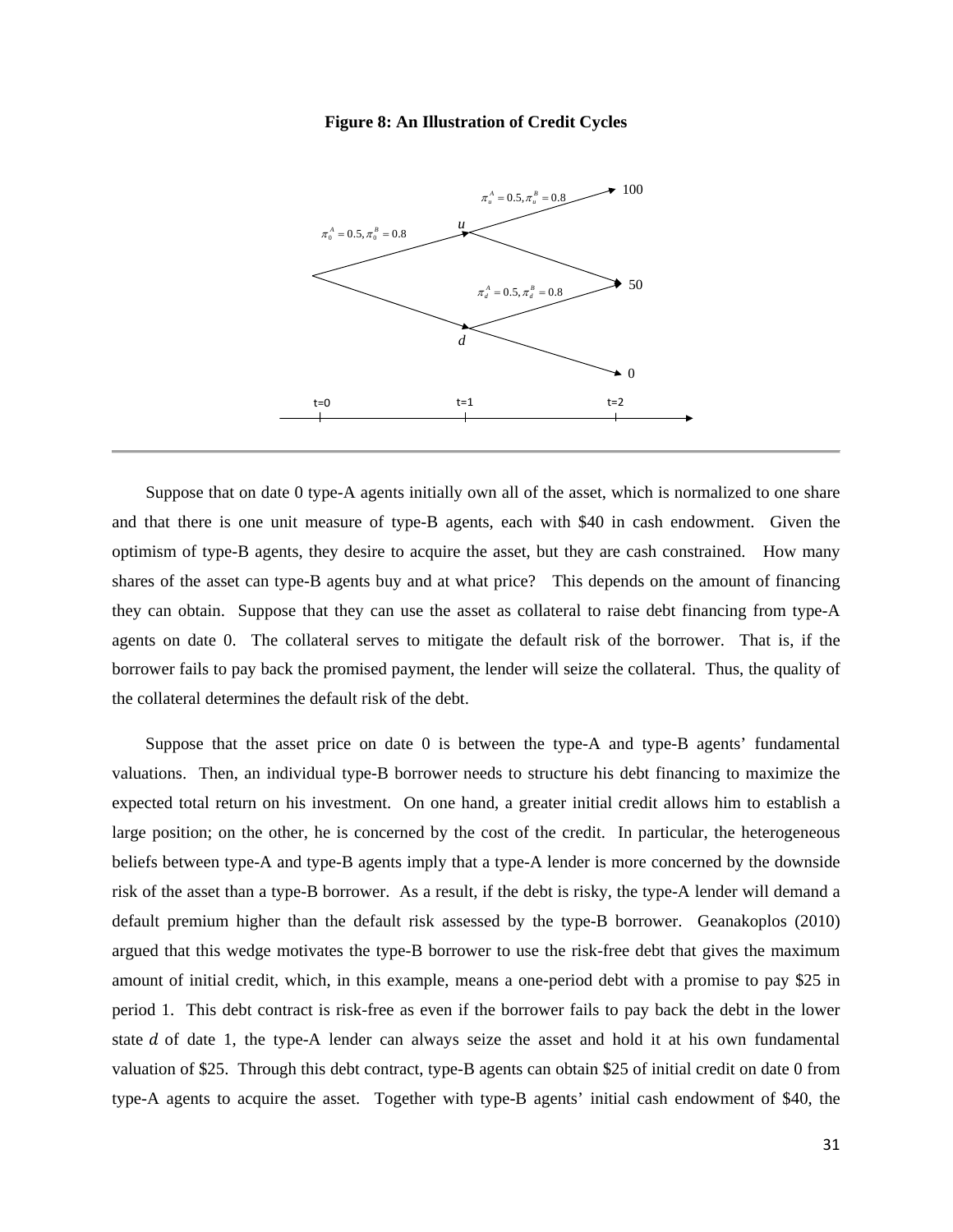initial credit allows them to bid up the asset price to \$65 per share, a value between the type-A and type-B agents' fundamental valuations. In this sense, the asset's collateral value determines its market price. If the lower state d realizes on date 1, type-B agents are all wiped out as their asset holding is just enough to pay back their debt. As a result, the asset price in state  $d$  falls to the fundamental valuation of type- $A$ agents, \$25, rather than somewhere between the type-A and type-B agents' valuations. In this sense, the credit cycle forces a fire-sale of the asset and, as a result, amplifies the impact of the negative shock on the asset price.

 In this example, agents' beliefs stay constant over time. In a more general setting with timevarying beliefs, an individual type-B agent's investment and financing decisions are more subtle. He can use either short-term or long-term debt to finance an asset acquisition; he can also save cash to wait for the fire-sales of other optimists in the intermediate lower state. The last choice is particularly attractive if the heterogeneous beliefs between the pessimists and optimists widen in this state, which makes the price discount in the fore sale particularly steep. He and Xiong (2012) provided a model with many periods and time-varying heterogeneous beliefs to analyze the equilibrium debt financing used by optimists. They showed that an individual optimist either use risk-free one-period debt to finance his asset acquisition or save cash for future fire-sales depending on the dynamics of agents' heterogeneous beliefs and the optimists' initial cash endowment. They also derived a risk-neutral representation of the equilibrium asset price and prices of different debt contracts collateralized by the asset. The model also highlights that the asset's marketability (i.e., whether there exists a market to trade the asset in the intermediate dates) can have a significant impact on the asset's collateral value and thus the asset price.

As I discussed in Section IV, Miller (1977) posited that in the presence of short-sales constraints, greater belief dispersion leads to greater overvaluation because asset price is determined by optimists. Simsek (2010) re-examined this argument in a setting where the optimists are cash constrained and need to obtain collateralized debt financing from the pessimists. He showed that the distribution of agents' disagreements matters: if agents disagree only about the probability of upside states, a greater disagreement leads to a higher asset price, just as posited by Miller; if agents disagree only about the probability of downside states, a greater disagreement leads to a lower asset price because a greater disagreement about downside states increases the optimists' borrowing cost from the pessimists.

### **VI. General Equilibrium Models with Heterogeneous Beliefs**

Even in the absence of short-sales constraints and leverage constraints, heterogeneous beliefs can lead to rich implications for asset price dynamics in general equilibrium settings. As the standard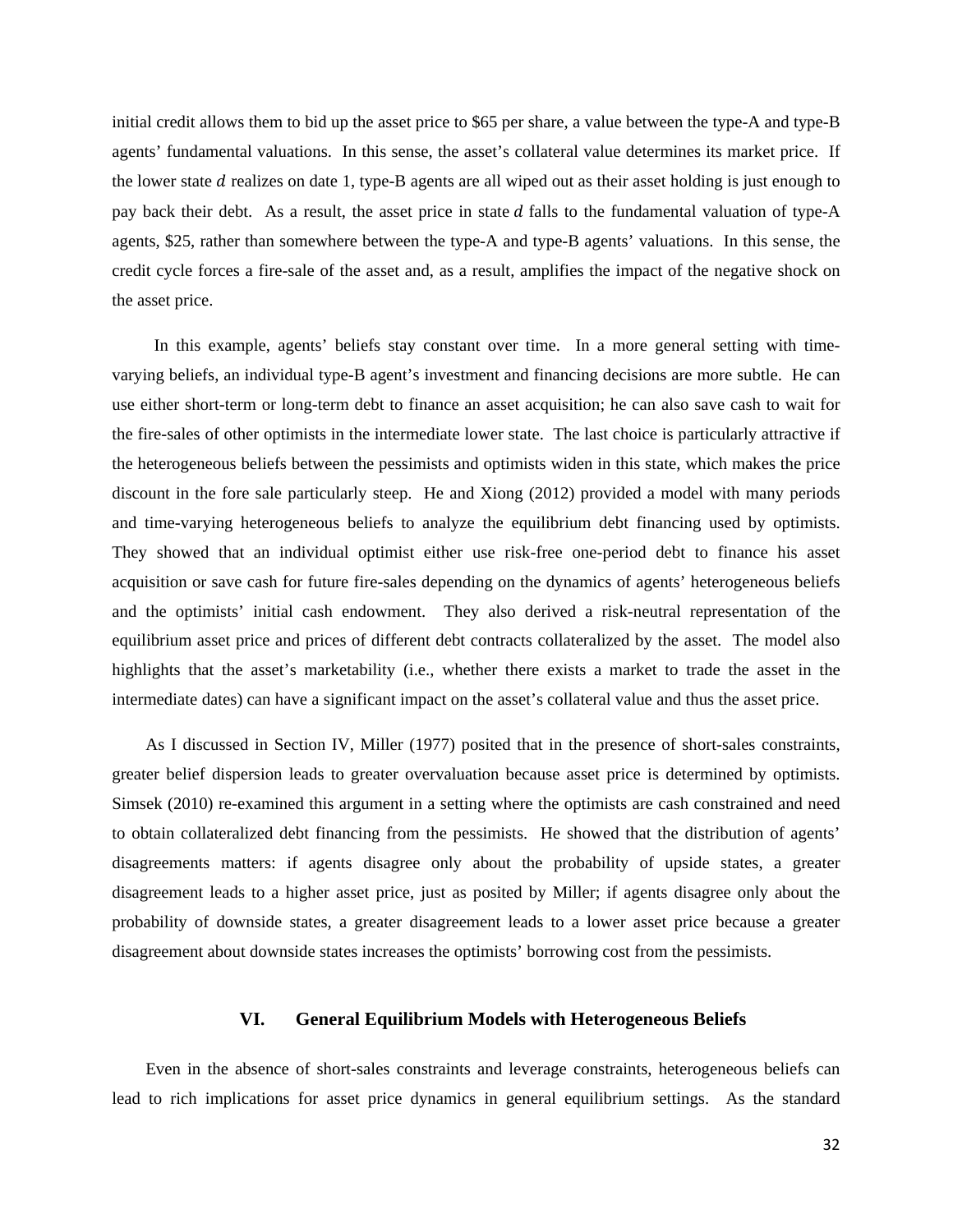representative-agent based models treat agents as homogeneous, they face several well-known challenges in fitting the data. In these models, the aggregate fundamental fluctuations are sufficient to measure the risk faced by individual agents. The observed asset returns appear excessively volatile relative to the volatility of aggregate fundamentals (e.g., Shiller (1981)). These models also require agents to have implausibly high risk aversion to match the observed equity premium (e.g., Mehra and Prescott (1985)). Heterogeneous beliefs cause agents to speculate against each other, which, in turn, lead to endogenous fluctuations in individual agents' wealth despite the smooth aggregate fundamentals. A number of studies have adopted this basic idea to analyze several important aspects of asset price dynamics, which I discuss in this section.

These models typically specify multiple groups of agents with heterogeneous beliefs about certain fundamental variables. It is well known that deriving dynamic equilibrium models with heterogeneous agents is a major challenge. Williams (1977), Detemple and Murthy (1994), Zapatero (1998), Basak (2000, 2005), and Jouini and Napp (2007) resolved this challenge by providing analytical solutions of dynamic asset market equilibrium in various continuous-time settings with complete markets.<sup>5</sup> In particular, Detemple and Murthy (1994) derived a production economy with logarithmic agents having heterogeneous beliefs about the unobservable growth of the production process. They used the equivalent-martingale approach developed by Cox and Huang (1986) to solve the equilibrium and showed that the equilibrium price of an asset is a wealth-weighted average of the prices that would prevail in economies populated by homogeneous agents with the beliefs of the respective agents in the original heterogeneous model. Zapatero (1998) analyzed a pure-exchange economy with logarithmic agents having heterogeneous beliefs about the aggregate endowment process. Basak (2000, 2005) analyzed a similar pure-exchange economy with agents having more general utility functions and heterogeneous beliefs about both fundamental and non-fundamental variables. It is well known that there exists a representative agent in a complete-market equilibrium. Basak used the representative-agent approach with stochastic weights for the respective agents to derive the equilibrium. Jouini and Napp (2007) constructed the so called "consensus belief" of the representative agent from the market equilibrium with agents holding heterogeneous beliefs to replicate the equilibrium dynamics under the assumption that the representative agent has the same preference as the individual agents. They showed that when agents have hyperbolic absolute risk aversion utility functions, the consensus belief implied by the equilibrium asset prices is a weighted average of the original individual beliefs with the weights giving by the individuals' risk tolerances (which are directly related to their wealth and consumption). Together, these models provided the basic framework for the later studies to analyze the effects of heterogeneous beliefs

<sup>&</sup>lt;sup>5</sup> See also Gallmeyer and Hollifield (2008) for a dynamic equilibrium model with heterogeneous beliefs in an incomplete-market setting.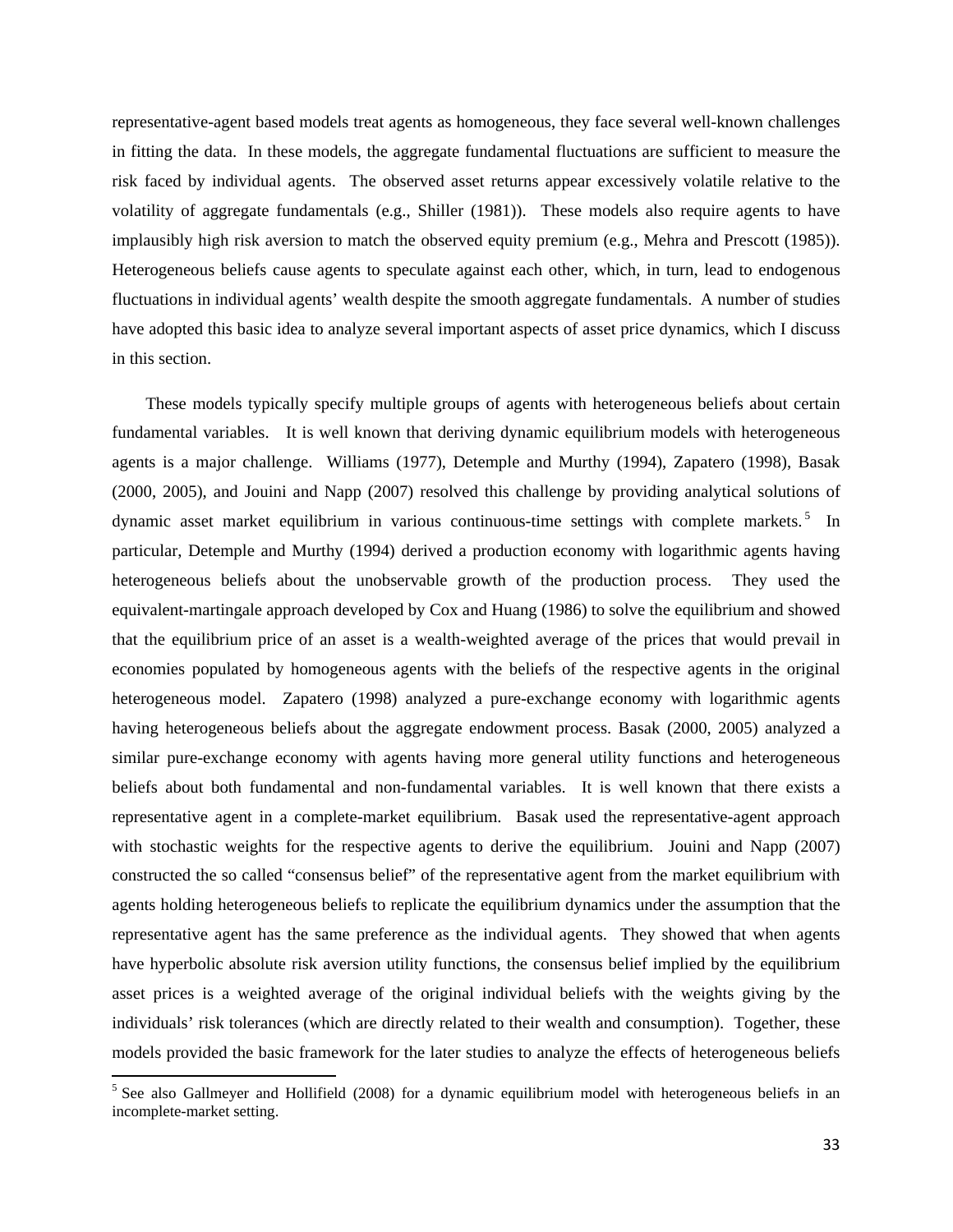on asset price dynamics. Shefrin (2008) provided an eloquent treatment of some key mechanisms of dynamic asset market equilibrium with heterogeneous beliefs using discrete-time settings.

#### **Endogenous Risk and Time-Varying Risk Premium**

Incorporating heterogeneous beliefs leads to three important insights. First, the agents' endogenous wealth fluctuations can lead to excessive volatility relative to the level that would prevail in the absence of heterogeneous beliefs. The intuition works as follows. In the heterogeneous beliefs equilibrium, asset prices aggregate individual beliefs weighted by their risk tolerances. As optimists tend to take more aggressive positions, a positive shock causes them to gain greater wealth and larger risk tolerances relative to pessimists, which in turn give the optimists greater weights in determining the asset prices and thus push the prices even higher. Similarly, a negative shock reduces their wealth and risk tolerances, which in turn further suppress the asset prices. Thus, the agents' endogenous wealth acts as an amplification mechanism for the initial shock. This insight can help explain the so-called excess volatility observed in different asset returns, such as stock returns (e.g., Kurz (1996), Dumas, Kurshev and Uppal (2009) and Li (2007)) and bond yields (e.g., Xiong and Yan (2010) and Croitoru and Lu (2009)).

Second, the endogenous wealth fluctuations also cause the equilibrium risk premium to vary over time. This is because even if agents' equal weighted average beliefs are unbiased (i.e., equal to the objective probability measure that drives the economic uncertainty), the fluctuations of the relative wealth of optimists and pessimists can cause their risk-tolerance weighted beliefs to change over time. When the optimists' wealth is higher than the pessimists', the equilibrium asset prices may appear "expensive" from the viewpoint of an econometrician who holds the objective probability measure---i.e., the expected returns and risk premium are low. On the other hand, after a series of negative shocks, optimists will lose more wealth than pessimists as they tend to take more aggressive positions. The risk-tolerance weighted beliefs fall and suppress the asset prices. The expected returns and risk premium would then appear high from the view point of the econometrician. Xiong and Yan (2010) illustrated this mechanism by using a belief structure in which the dispersion of agents' beliefs changes over time although their average belief always tracks the objective belief of the econometrician. Their analysis shows that the time-varying risk premium induced by heterogeneous beliefs can help explain the failure of the expectations hypothesis in the bond markets and the ability of a tent-shaped linear combination of forward rates to predict bond returns (e.g., Cochrane and Piazzesi (2005)).

Third, the endogenous wealth fluctuations can also help explain the equity premium puzzle. As heterogeneous beliefs cause optimists and pessimists to trade against each other, the risk they face is not just the aggregate fundamental shocks but also includes the endogenous risk generated by the speculation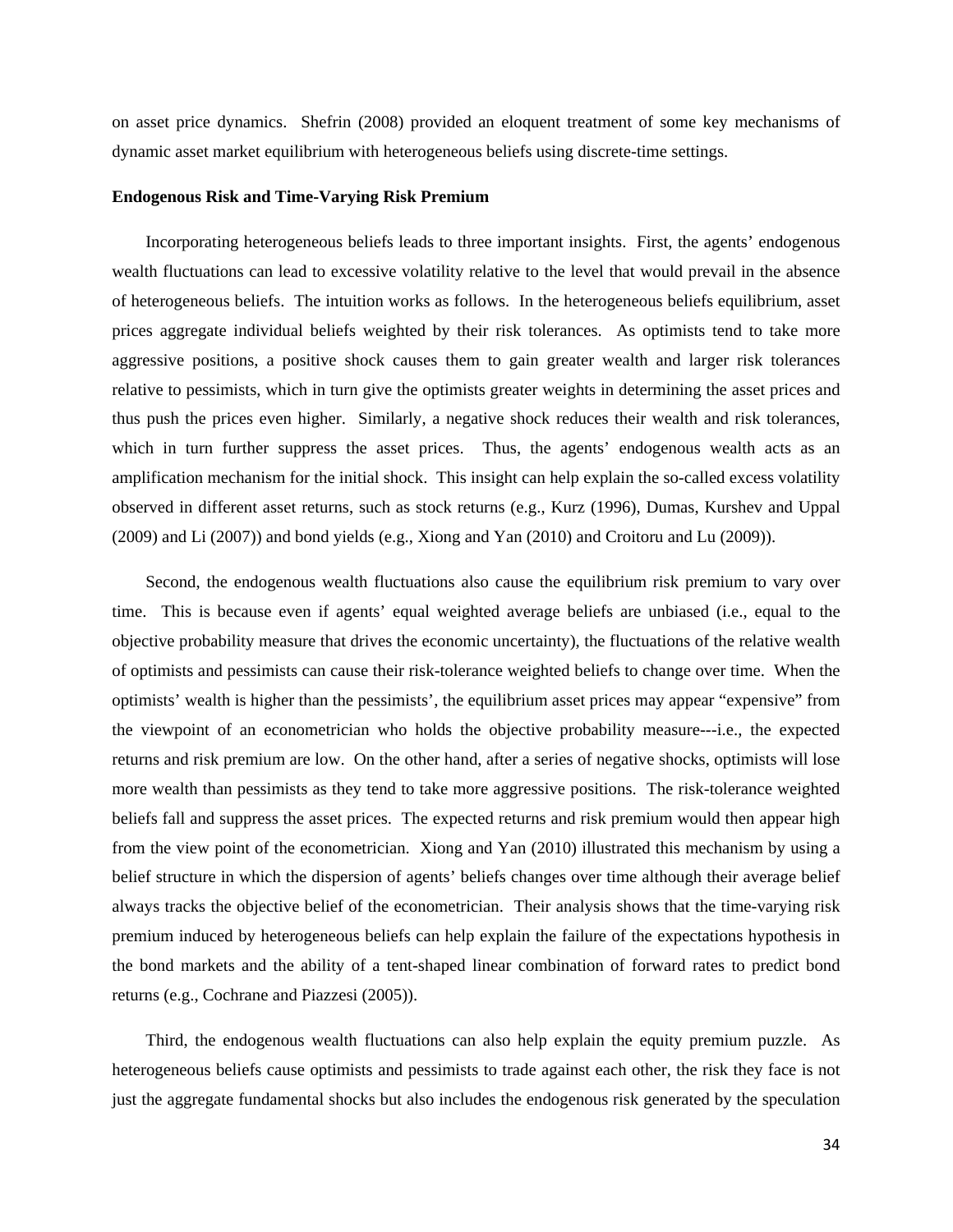between them. David (2008) provided a model to calibrate the effects of such endogenous risk on the equilibrium equity premium. A lower risk aversion leads agents to speculate more against each other, and, as a result, each agent faces greater risk, even though the market price of risk decreases. When agents' coefficient of relative risk aversion is less than one, the increase in the amount of risk dominates the decrease in the market price of risk, generating a higher equity premium on net. David's calibration shows that endogenous risk causes half the observed equity premium and lowers the riskless interest rate by about 1%.

Note an important difference in affecting asset market dynamics between the heterogeneity in agents' beliefs and the heterogeneity in agents' endowments. In an influential paper, Constantinides and Duffie (1996) showed that heterogeneity in the form of uninsurable, persistent and heteroscedastic labor income shocks can help resolve the empirical difficulties encountered by representative-agent models through its ability to generate volatile consumption by individuals in an incomplete market setting. The heterogeneous labor incomes do not play a role in equilibrium if agents can efficiently share their labor income risks in complete markets. In contrast, heterogeneous beliefs can lead to volatile consumption by individuals even in complete market settings. This is because heterogeneous beliefs lead to speculation between agents regardless of whether the markets are complete or incomplete. In fact, as I discuss later, by completing the markets financial innovations can lead to more volatile, rather than smoother, consumption by individuals.

Shefrin (2008) advocated using state price density as a device to measure the overall sentiment of the market, as it aggregates the optimists and pessimists' belief distributions about future states based on their relative wealth. He provided numerical examples to show that when the belief distributions of both optimists and pessimists are log-normal, aggregating their heterogeneous beliefs in equilibrium leads to a multimodal distribution with fatter tails and more than one local maximum in the middle. This shape is consistent with the shape of the pricing kernel discovered in the work of Ait-Sahalia and Lo (2000) and Rosenberg and Engle (2002). The chapter by Barone-Adesi et al. (2011) in this handbook introduces a technique based on the state price density measured from stock and option data to measure fluctuations of market sentiment. In other related work, Buraschi and Jiltsov (2006) and Beber, Buraschi, and Breedon (2010) provided empirical evidence that the volatility smile of S&P500 index options and currency options is positively correlated with measures of belief dispersion.

Not just for the stock and bond markets, heterogeneous beliefs are also relevant for analyzing other markets as well. Dumas, Lewis, and Osambela (2011) invoked heterogeneous beliefs between domestic and foreign residents to explain a set of pricing anomalies in international finance, ranging from the home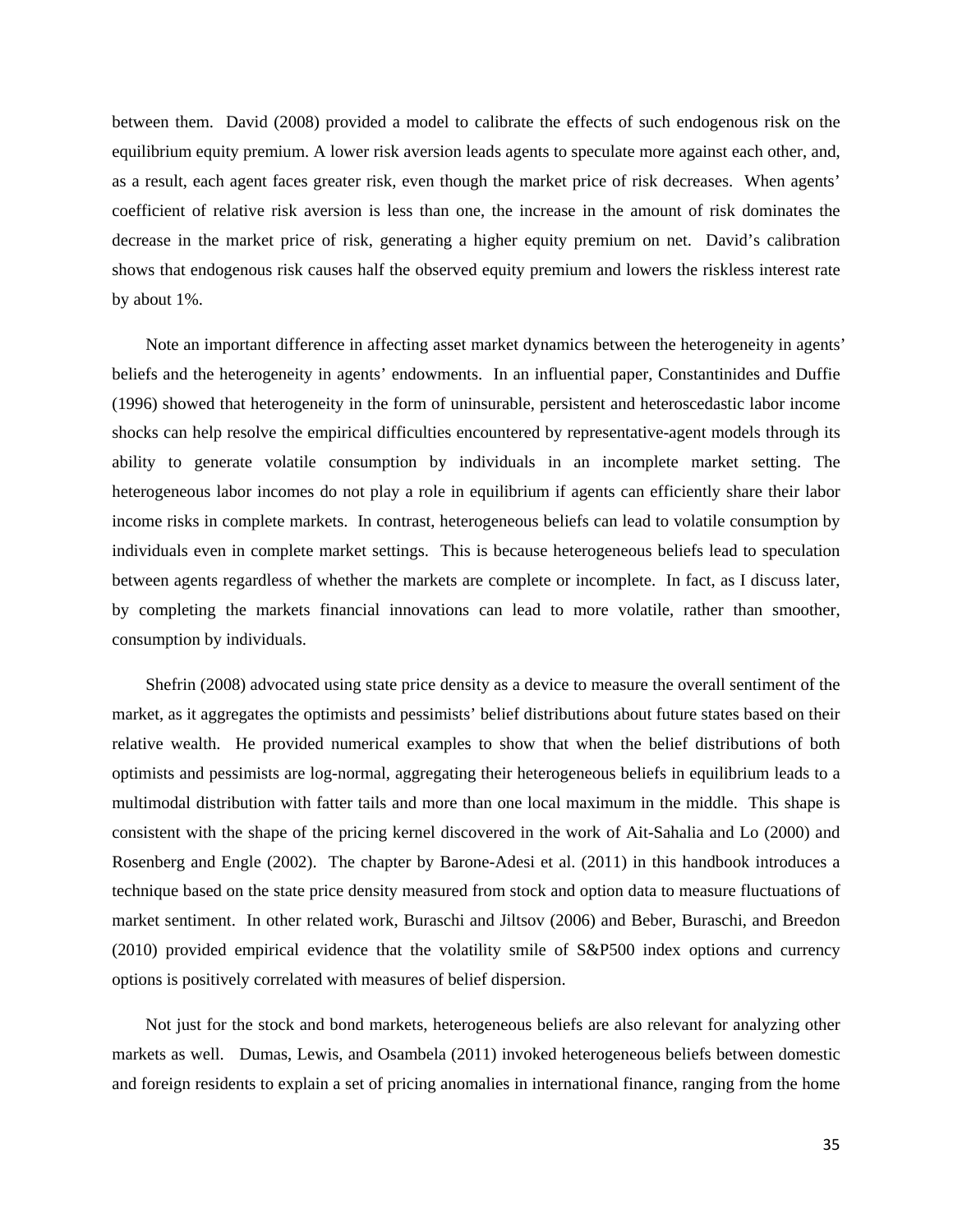equity bias and the co-movement of returns and international capital flows to the dependence of firm returns on local and foreign factors. Dieckmann (2011) and Chen, Joslin, and Tran (2011) analyzed the effects of heterogeneous beliefs on the sharing of disaster risks. Dieckmann (2011) showed that in the presence of heterogeneous beliefs about the likelihood of rare events, completing the markets by providing explicit rare event insurance contracts can lead to a higher, rather than lower, risk premium because the contracts cause individuals to increase rather than decrease their exposures to rare event risk based on the same endogenous risk argument I discussed earlier. Chen, Joslin, and Tran (2011) showed that when investors disagree about the likelihood of jump risk, a small amount of optimists in the economy can significantly reduce the disaster risk premium, and that the disaster risk premium can dramatically increase after the optimists suffer loses after a disaster.

Heterogeneous beliefs can also induce non-neutral effects on aggregate investment. Sims (2008) provided a model with two periods to illustrate this effect. His model features agents holding heterogeneous beliefs about inflation. Those who believe high inflation is less likely will find nominal lending attractive, while those who believe high inflation is more likely will find nominal borrowing a cheap source of financing. Heterogeneous beliefs motivate inflation optimists to borrow in nominal terms from inflation pessimists. Furthermore, if the agents have rates of relative risk aversion less (or higher) than one, each type chooses to consume less (or more) than what would have been consumed in the absence of heterogeneous beliefs. The net saving in turn leads to over- (or under-) investment. This nonneutral effect of heterogeneous beliefs about monetary policy prompts attention from policy makers.

### **Natural Selection**

In the presence of agents whose beliefs are less reliable in predicting the future than others, the issue of natural selection emerges. Friedman (1953) long advocated that agents with inferior beliefs would eventually lose their money to others with superior beliefs and thus diminish in the markets. While compelling, this natural selection argument is not a foregone conclusion. In the recent literature, there is still an ongoing debate. By using a partial equilibrium setting, De Long et al. (1991) showed that agents with inferior beliefs may survive in the long run. This is because agents with modestly optimistic beliefs will bear more risk than those agents who hold the correct beliefs and, as a result, earn greater risk premium and grow their wealth on average at a higher rate. Their analysis ignores the potential price impact of the optimistic agents. After endogenizing the asset prices, a host of studies showed that the survival of agents with inferior beliefs may depend on the growth rate of the aggregate economy and agents' savings decisions and risk preferences. Blume and Easley (1992) showed that inferior beliefs can be beneficial for survival if savings decisions are exogenously given. Sandroni (2000) and Blume and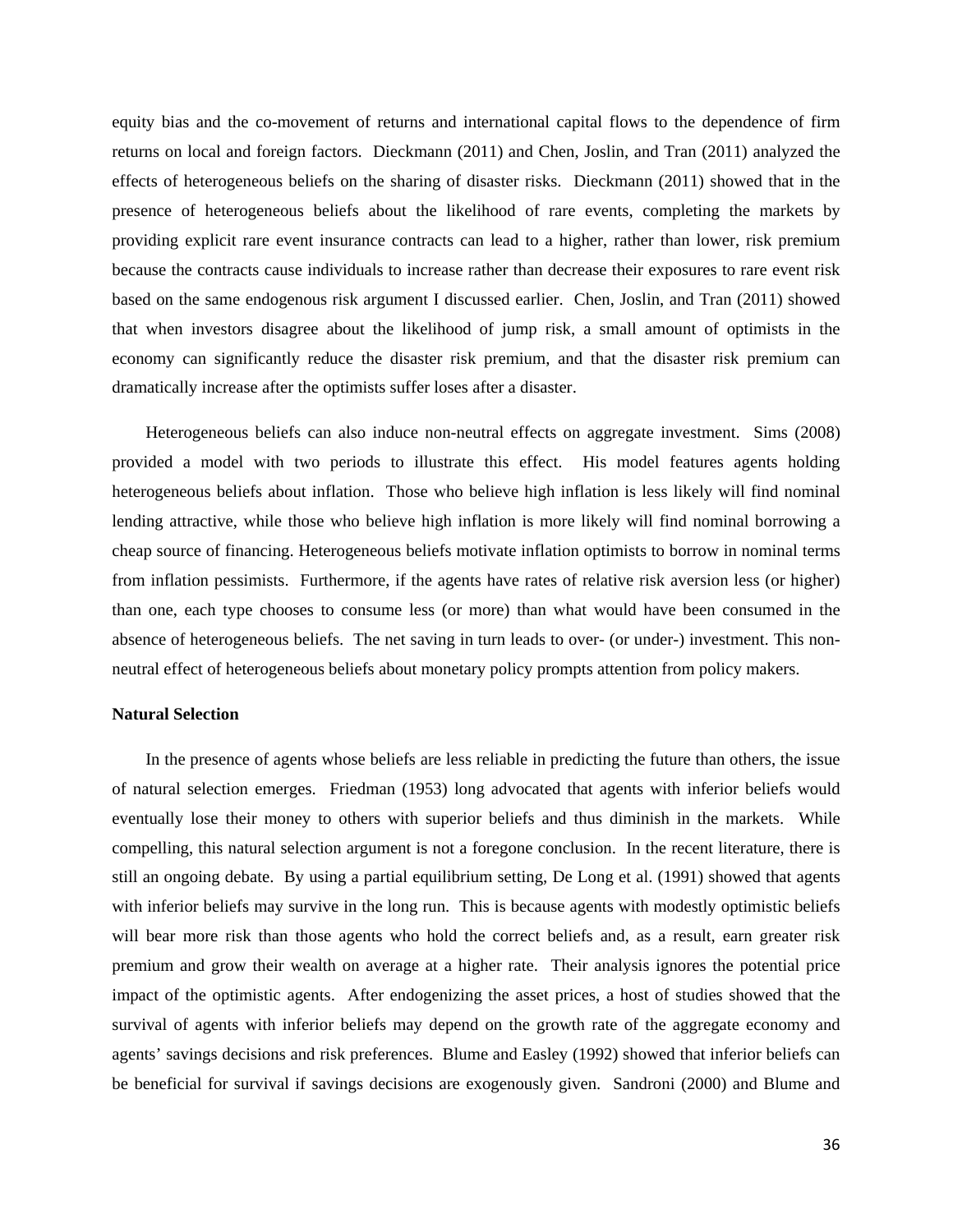Easley (2006) endogenized both investment and savings decisions in settings with general risk preferences but bounded aggregate endowment processes. In their settings, agents with superior beliefs always dominate the market in the long run. Kogan et al. (2006) allowed unbounded aggregate endowment in a setting without intermediate consumption and showed that agents with inferior beliefs can survive. Their analysis especially emphasized that even in some cases in which agents with inferior beliefs do not survive in the long run, they could still have a significant price impact. Yan (2008) analyzed a setting with unbounded aggregate endowment, intermediate consumption, and agents with heterogeneity not only in beliefs but also in utility functions and time discount rates. In the absence of heterogeneity in utility function and time discount rate, inferior beliefs hurt long-run survival. However, when agents differ in risk preferences, survival also depends on the impact of beliefs on agents' savings decisions. Yan constructed a survival index to summarize the effects of these different dimensions on survival. Kogan et al. (2011) generalized their earlier work to a setting with intermediate consumption and more general utility functions, and provided necessary and sufficient conditions for agents with inferior beliefs to survive and to affect prices in the long run. In particular, they highlighted that agents with inferior beliefs can maintain a nontrivial consumption share and affect prices in an economy with decreasing absolute risk aversion preferences.

Despite the subtlety in the conclusions drawn by these studies based on different model settings, numerical calibrations tend to agree that even when agents with inferior beliefs fail to survive in the long run, their diminish can take over 100 years (e.g., Yan (2008) and Dumas, Kurshev and Uppal (2009)). With the steady birth of new investors over time, the natural selection argument does not seem to post a big concern over the potentially important effects of heterogeneous beliefs on asset markets.

### **VII. Welfare Analysis with Distorted Beliefs**

Heterogeneous beliefs lead agents to engage in speculative transactions against each other. The previous sections summarize the large body of existing literature that shows the rich implications of heterogeneous beliefs. Some of the consequences such as over-trading, over-investment, and excessive leveraging have potential policy implications and prompt close attention from policy makers. To discuss policy-related issues, it is useful to measure social welfare in the presence of heterogeneous beliefs. It is useful to differentiate heterogeneous beliefs originated from prior beliefs and belief distortions. As discussed in Section III, prior beliefs depend on people's background and experience and are part of their preferences. It is difficult to attribute speculation caused by heterogeneous prior beliefs as excessive. However, there is ample empirical evidence that a wide range of psychological biases, such as overconfidence, distort investors' beliefs and affect their investment decisions. In the presence of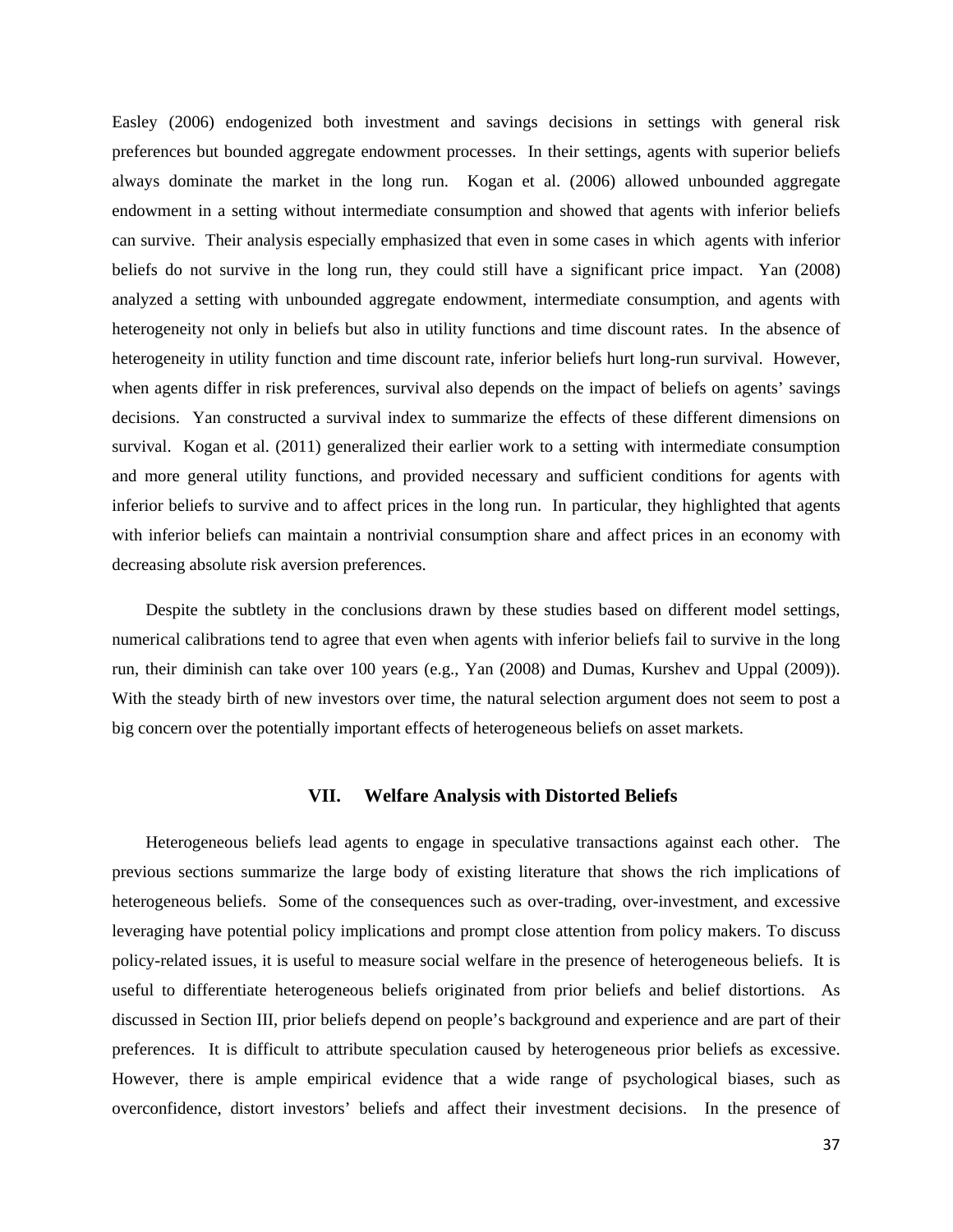distorted beliefs, it is necessary that a social planner uses the objective probability measure that drives the economic uncertainty to evaluate agents' welfare on their behalves. However, in most realistic problems, the objective probability measure that drives economic uncertainty is not observable. Whose beliefs should the social planner use to analyze social welfare? This is an important challenge that confronts policy makers.

The recent work of Brunnermeier, Simsek and Xiong (2012) proposed a welfare criterion for models with distorted beliefs. Instead of choosing whose beliefs are superior, their idea is to assume that the objective probability measure lies between the agents' beliefs. In other words, the objective probability measure is either the beliefs of one of the agents or a convex combination of the agents' beliefs. As a result, one only needs to evaluate social welfare based on beliefs spanned by convex combinations of the agents' beliefs. This space is sufficiently large and contains all reasonable probability measures based on the given environment. Even if the objective probability measure lies outside this space, the analysis is still valid as everyone in the economy misses the objective measure. Based on this consideration, Brunnermeier, Simsek and Xiong proposed the following belief-neutral welfare criterion.

**A Belief-Neutral Welfare Criterion:** If a social allocation  $x$  is inefficient under any reasonable probability measure (i.e., any convex combination of all agents' beliefs), then it is belief-neutral inefficient.

There are two different approaches to implement this welfare criterion, one based on a given social welfare function and the other through the notion of Pareto efficiency. As is well known, these two approaches are internally consistent in standard settings with homogeneous beliefs because any Pareto efficient social allocation corresponds an optimal allocation that maximizes the aggregate expected utilities of agents under a set of non-negative weights.

This belief-neutral welfare criterion is restrictive, as it requires consistent ranking of one allocation relative to others under a large set of belief measures spanned by the convex combinations of all agents' beliefs. This condition implies that the welfare ranking is necessarily incomplete. Despite the incompleteness, this welfare criterion is particularly useful in detecting negative-sum games driven by agents' heterogeneous beliefs. For example, all agents might agree that they face a negative sum game but they might still proceed, because each agent thinks that he can win at the expense of others. In a sense, this welfare criterion extends the "externality view" to settings with distorted beliefs.

Brunnermeier, Simsek and Xiong (2012) provided a set of examples to show that this criterion can give clear-cut welfare ranking in many of the models discussed in this chapter. To illustrate the idea, I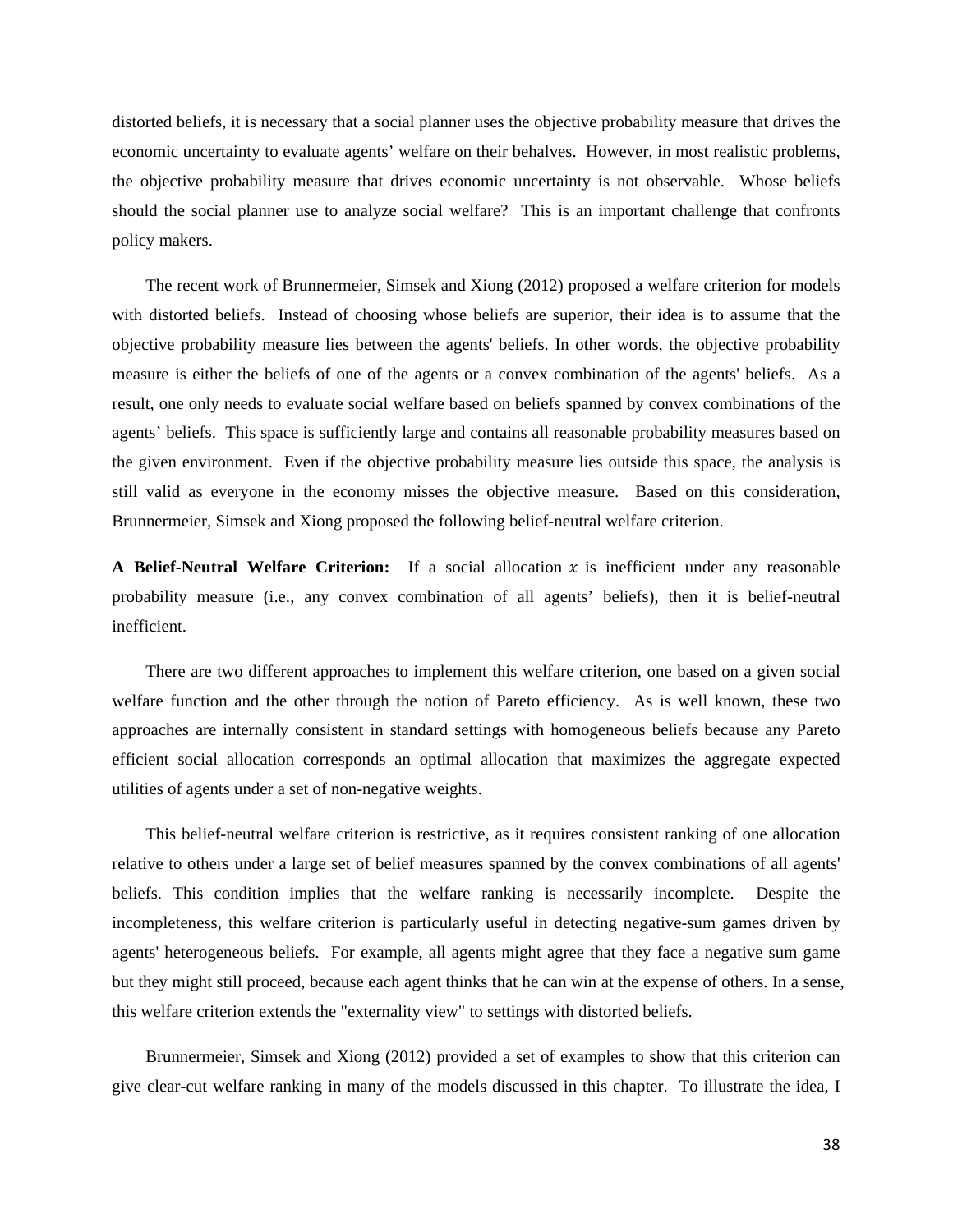will discuss one of their examples here. Consider a simple setting with two agents in an economy, A and B, and a single period. Each agent is endowed with  $\frac{1}{2}$  dollars and lives from  $t = 0$  to  $t = 1$ . There is neither aggregate nor idiosyncratic endowment risk. Suppose that each agent consumes at  $t = 1$  and has an increasing and strictly concave utility function  $u(c_i)$ . The two agents hold heterogeneous beliefs about a random variable, say  $f$ , which can take two possible values, either  $H$  or  $L$ . One may interpret this random variable as sun spot, which is independent of agents' endowment risk. Suppose that agent A assigns probability of  $\pi^A$  to state H, while agent B assigns  $\pi^B$ . The difference in beliefs  $(\pi^A \neq \pi^B)$ causes the agents to take on speculative trades against each other. We allow them to trade a contract that pays 1 if  $f$  takes the value of  $H$  and 0 otherwise. One can directly prove that the two agents will trade a positive amount on this contract, say  $k^A$  contracts by agent A and thus  $-k^A$  by agent B, at a price of p. The exact values of  $k^A$  and p are not essential. It is important to note that as a result of this trade, the agents' consumption is not their deterministic endowments and would instead vary across the two states. Table I gives the allocation of consumption between the two agents in the status quo without the trading and in the market equilibrium with the trading driven by their heterogeneous beliefs.

Status Quo **Equilibrium** with Heterogeneous Beliefs State H State L State H State L Agent A  $\begin{array}{|c|c|c|c|c|c|c|c|} \hline 0.5 & 0.5 & 0.5 + k^A(1-p) & 0.5 - k^A p \hline \end{array}$ Agent B 0.5 0.5 0.5  $0.5 - k^A(1-p)$  0.5 +  $k^A p$ 

Table I: Allocation of Consumption in Status Quo and Market Equilibrium

For simplicity, suppose that the social planner uses so-called utilitarian social welfare function, which is the equally weighted sum of all agents' utility:

$$
W(u^A, u^B) = u^A + u^B.
$$

To evaluate the expected social welfare, the social planner uses a convex combination of the two agent's beliefs with a weight  $\lambda$  to agent A's beliefs and a weight  $1 - \lambda$  to agent B's. In this measure, the probability of state H is  $\pi = \lambda \pi^A + (1 - \lambda) \pi^B$ . Then, the expected social welfare under the market equilibrium is

$$
\pi[u(0.5 + k^{A}(1-p)) + u(0.5 - k^{A}(1-p))] + (1-\pi)[u(0.5 - k^{A}p) + u(0.5 + k^{A}p)].
$$

The first square bracket above contains the social welfare in state H, while the second square bracket contains that in state L. By the strict concavity of the utility function  $u(·)$ , the social welfare in each state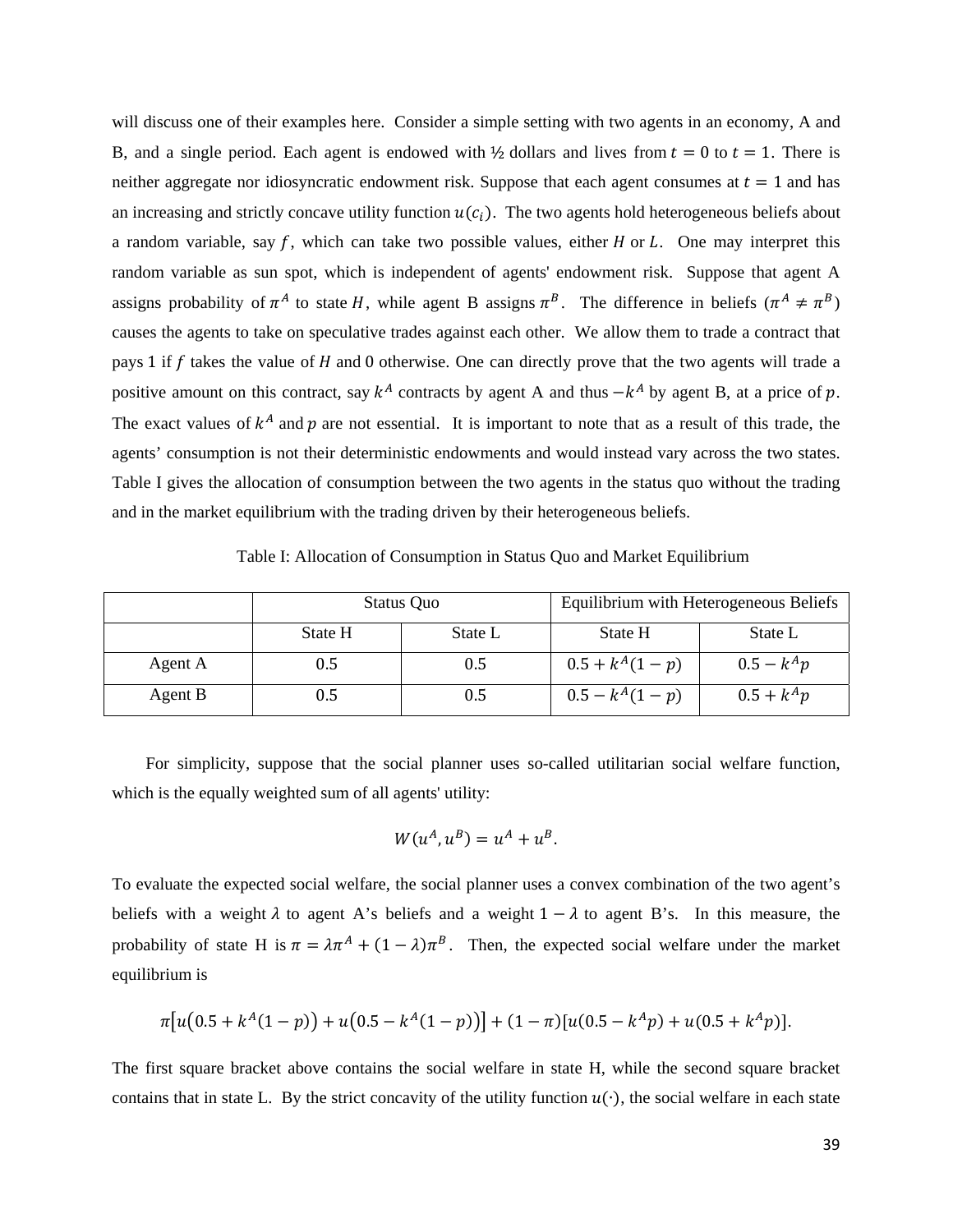is less than  $2u(0.5)$ , the social welfare under the status quo. It is then straightforward to see that the expected social welfare under the market equilibrium is less than that under the status quo regardless of the particular convex combination of the agents' beliefs the social planner uses to evaluate the expectation.

In this example, the agents' speculative trading makes their consumption more volatile than their endowments, and thus reduces the sum of their expected utilities. That is, the agents face a negative-sum game in expected utility terms.<sup>6</sup> While this example is overly simplified, this negative-sum feature is common in all of the dynamic equilibrium models summarized in Section VI. One can adopt one of the settings in those models, with either continuous time or many discrete periods. If two agents have an identical utility function and equally shared endowments, it should be clear that trading driven by their heterogeneous beliefs about any random variable (either fundamental or non-fundamental) will make their consumption more volatile relative to the status quo and thus reduce the social welfare regardless of which beliefs we use to evaluate the social welfare.

Heterogeneous beliefs also induce negative-sum games in other types of models. In the resale option models of bubbles discussed in Section IV (e.g., Harrison and Kreps (1978), Morris (1996), Scheinkman and Xiong (2003), and Hong, Scheinkman and Xiong (2006)), agents are risk-neutral and any trading is a zero-sum game. Adding realistic trading costs make trading a negative-sum game. Still, agents trade and over-value an asset because they believe they can off-load the asset at an excessively high price to whomever will be the optimistic trader at the time. In the over-investment models discussed in Section IV (e.g., Bolton, Scheinkman and Xiong (2006), Gilchrist, Himmelberg, and Huberman (2005), and Panageas (2006)), the bubble component in asset prices induces each agent to prefer an investment scale that maximizes the firm's current market value at the expense of its long-run fundamentals, which determine the social welfare of risk-neutral agents. In the credit cycle models discussed in Section VI (e.g., Geanakoplos (2003, 2010), Fostel and Geanakoplos (2008), Simsek (2010), and He and Xiong (2012)), optimism induces optimists to take excessive leverage from pessimists to finance their initial investment, which exposes them to possible bankruptcy risk in the future. The presence of realistic bankruptcy costs again makes such leverage cycles a negative-sum game. In all of these settings, the welfare criterion proposed by Brunnermeier, Simsek and Xiong (2012) can generate clear-cut welfare ranking despite its incompleteness.

<sup>&</sup>lt;sup>6</sup> The two agents may have unequal weights. Then, the speculative trading can act as a way to transfer wealth from the agent with smaller weight to the other with greater weight. However, the social planner can directly transfer wealth between them without inducing the increased consumption volatility. Following this logic, Brunnermeier, Simsek and Xiong (2012) provided detailed analysis to show that the speculative trading is also belief-neutral Pareto inefficient.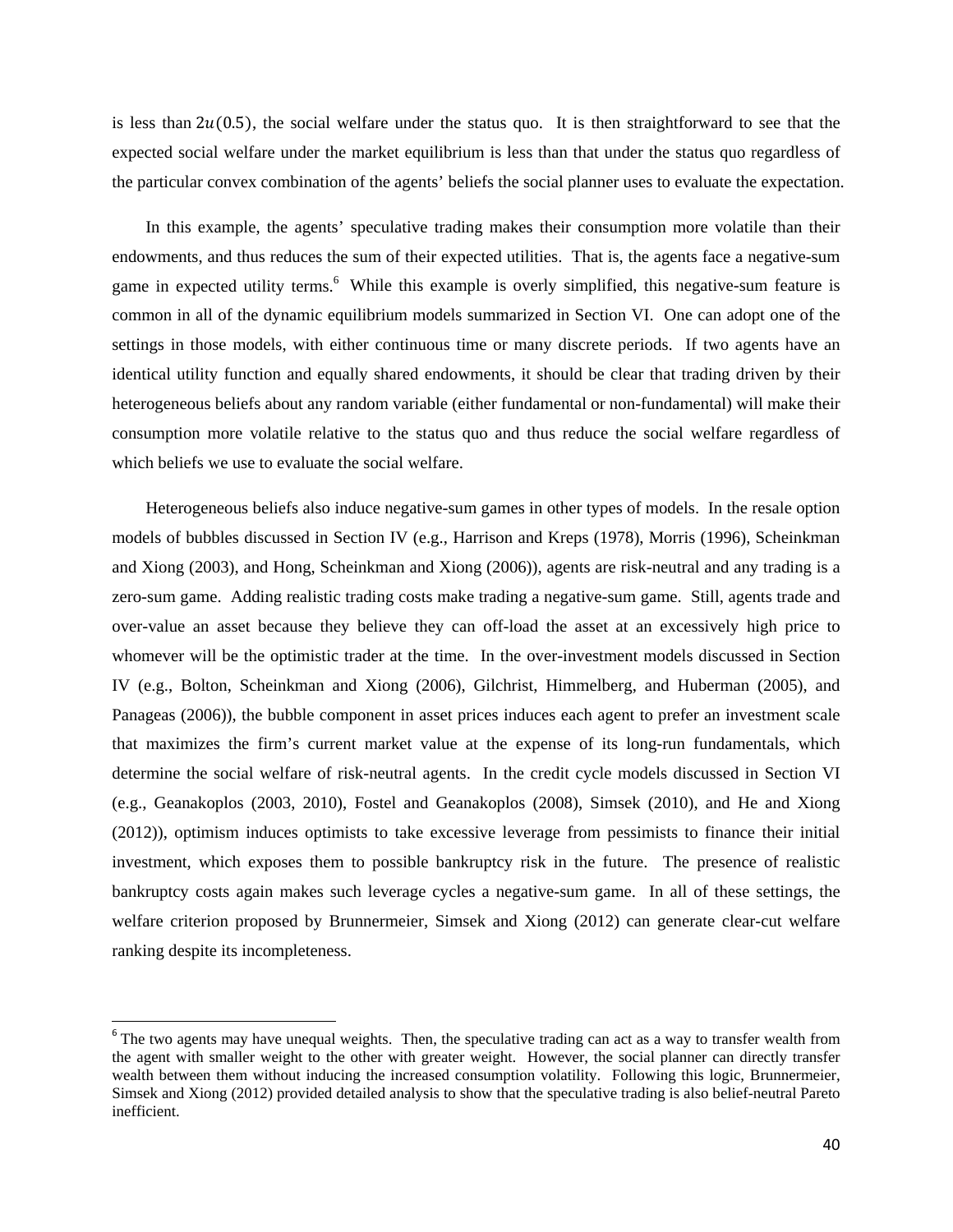#### **VIII. Summary and Future Directions**

This chapter reviews the quickly growing body of work that builds on heterogeneous beliefs to explain anomalous asset market phenomena from bubbles, crises, and credit cycles to excess asset price volatility. Let me conclude with the two central threads of this literature. One is that in the presence of limits of arbitrage, heterogeneous beliefs lead to speculative investor behavior and asset price bubbles. This is because an asset owner values the option to resell the asset to a future optimist at a speculative profit. The other thread is that even in complete market settings with effective arbitrage, heterogeneous beliefs can nevertheless induce individuals to speculate against each other and lead to endogenous wealth fluctuations and endogenous price fluctuations.

These insights can help financial regulators and market participants understand and monitor risk (and especially systemic risk) in the financial system. In the aftermath of the recent financial crisis, which, according to many pundits, was ultimately driven by the two bubbles before the crisis---the Internet bubble and the housing bubble, it becomes imperative to develop an effective detection system for future bubbles. Such a system, if available, would allow financial regulators to monitor and control systemic risk in the financial system and help financial institutions avoid risk from the eventual collapses of bubbles. The heterogeneous beliefs based theories highlight several salient characteristics of bubbles, such as the joint occurrence of bubbles and frenzied trading, excessive leverages used by a set of market participants, and growing presence of inexperienced investors. These characteristics should help developing such a detection system. However, it still remains an empirical challenge to systematically test the out-of-sample ability of these characteristics to predict future bubbles.

Another important empirical challenge is to identify the causes of financial institutions' risk takings during the market boom that preceded the recent crisis. With the help of hindsight, many commentators agreed that the "excessive" risks taken by financial institutions were a key factor leading to the ruining of their balance sheets during the crisis. However, the causes of their risk takings are still far from clear. They could be motivated by distorted incentives or distorted beliefs. Both reasons can lead to unwarranted risk takings, but prompt very different policy responses. If the risk takings were driven by distorted incentives, appropriate regulations of bankers and traders' compensation can help prevent future financial crises. However, if the risk takings were caused by traders' disagreements about economic fundamentals, regulating traders' compensation (which is the focus of the recent Todd-Frank Act) is unlikely to resolve the key problem. Instead, improving information transparency and directly regulating risk takings might be more effective. The recent study of Cheng, Raina and Xiong (2012) designed a strategy to separate distorted beliefs from distorted incentives by examining personal home transactions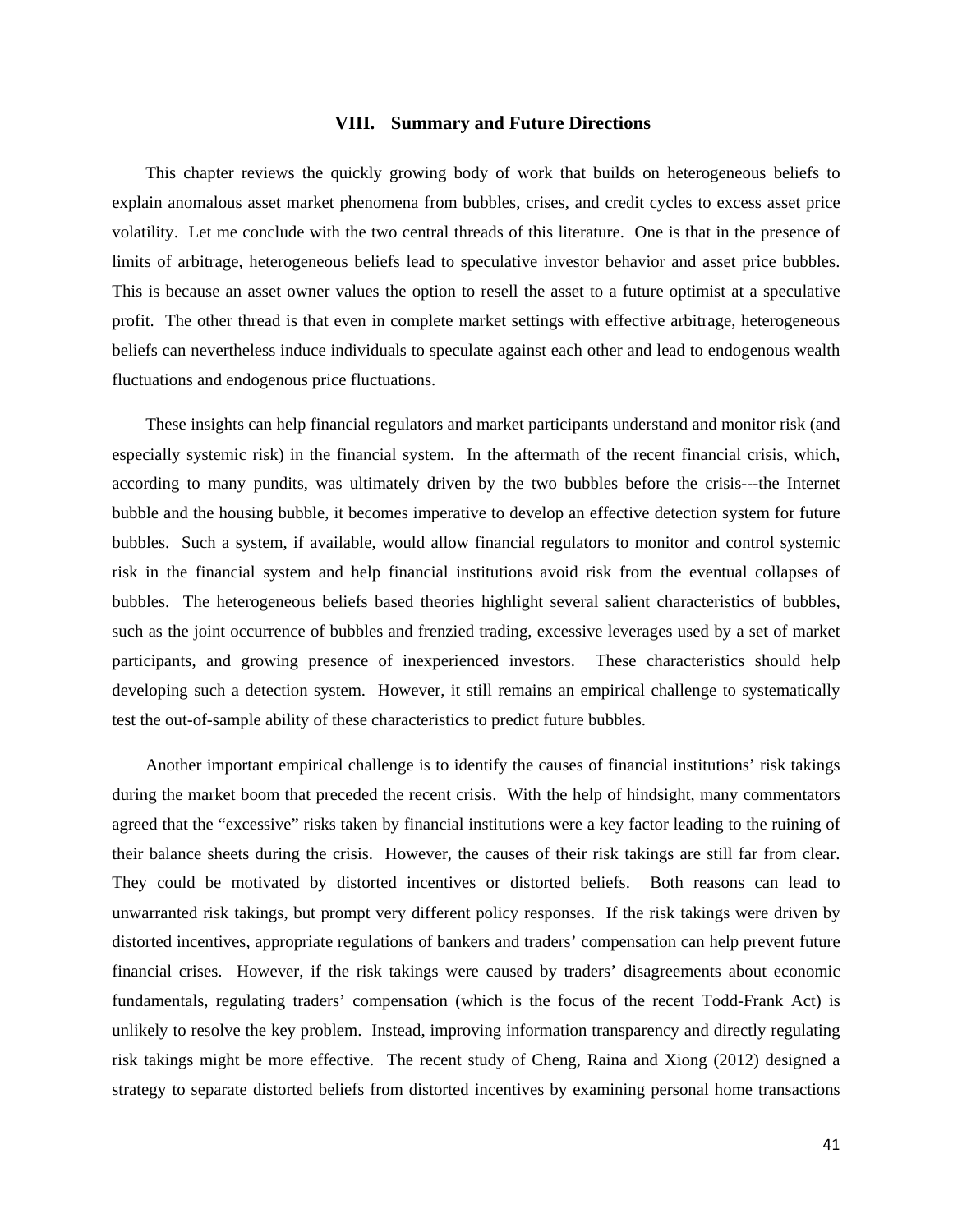by a sample of financial industry employees and a matched sample of lawyers during the recent housing bubble. As home transactions are immune from the financial industry employees' job incentives, whether they were able to time the bubble or exercised cautions provide a lens to identify their beliefs about the housing market at the time. Interestingly, Cheng, Raina and Xiong found little evidence for financial industry employees either timing the bubble or exercising cautions, which suggests that they might have been too optimistic.

Many pundits have also pointed to innovative new securities as a vehicle for financial institutions to take/transfer risks during the recent market boom and bust. To evaluate risk in the financial system, it is important to have a thorough evaluation of the economic roles played by financial innovations. In an environment with heterogeneous beliefs, financial innovations can not only facilitate investors' risk sharing, but also allow them to engage in speculation against each other. Dieckman (2011) raised this issue in his analysis of rare event insurance contracts. Simsek (2011) presents an even more subtle effect that by helping investors to efficiently share their idiosyncratic risk, a financial innovation frees up their risk-bearing capacities to speculate more against each other based on their disagreements on another source of risk. As a result, the innovation leads the investors to have greater, rather than smaller, portfolio volatility. Shen, Yan, and Zhang (2011) propose an important mechanism that financial innovations facilitate speculation by reducing collateral requirements. Together, these papers highlight that the tradeoff between risk sharing and speculation can have important welfare implications and prompt close attention from financial regulators.

## **References**

Abreu, Dilip and Markus K. Brunnermeier (2002), Synchronization risk and delayed arbitrage, *Journal of Financial Economics* 66, 341-360.

Abreu, Dilip and Markus K. Brunnermeier (2003), Bubbles and crashes, *Econometrica* 71, 173-204.

Acemoglu, Daron, Victor Chernozhukov, and Muhamet Yildiz (2009), Fragility of asymptotic agreement under Bayesian learning, Working paper, MIT.

Ackert, Lucy, Narat Charupat, Bryan Church, and Richard Deaves (2006), Margin, short selling, and lotteries in experimental asset markets, *Southern Economic Journal* 73, 419–36.

Adrian, Tobias and Hyun Song Shin (2010), Liquidity and leverage, *Journal of Financial Intermediation* 19, 418-437.

Ait-Sahalia, Yacine and Andrew Lo (1998), Nonparametric estimation of state - price densities implicit in financial asset prices, *Journal of Finance* 53, 499-547.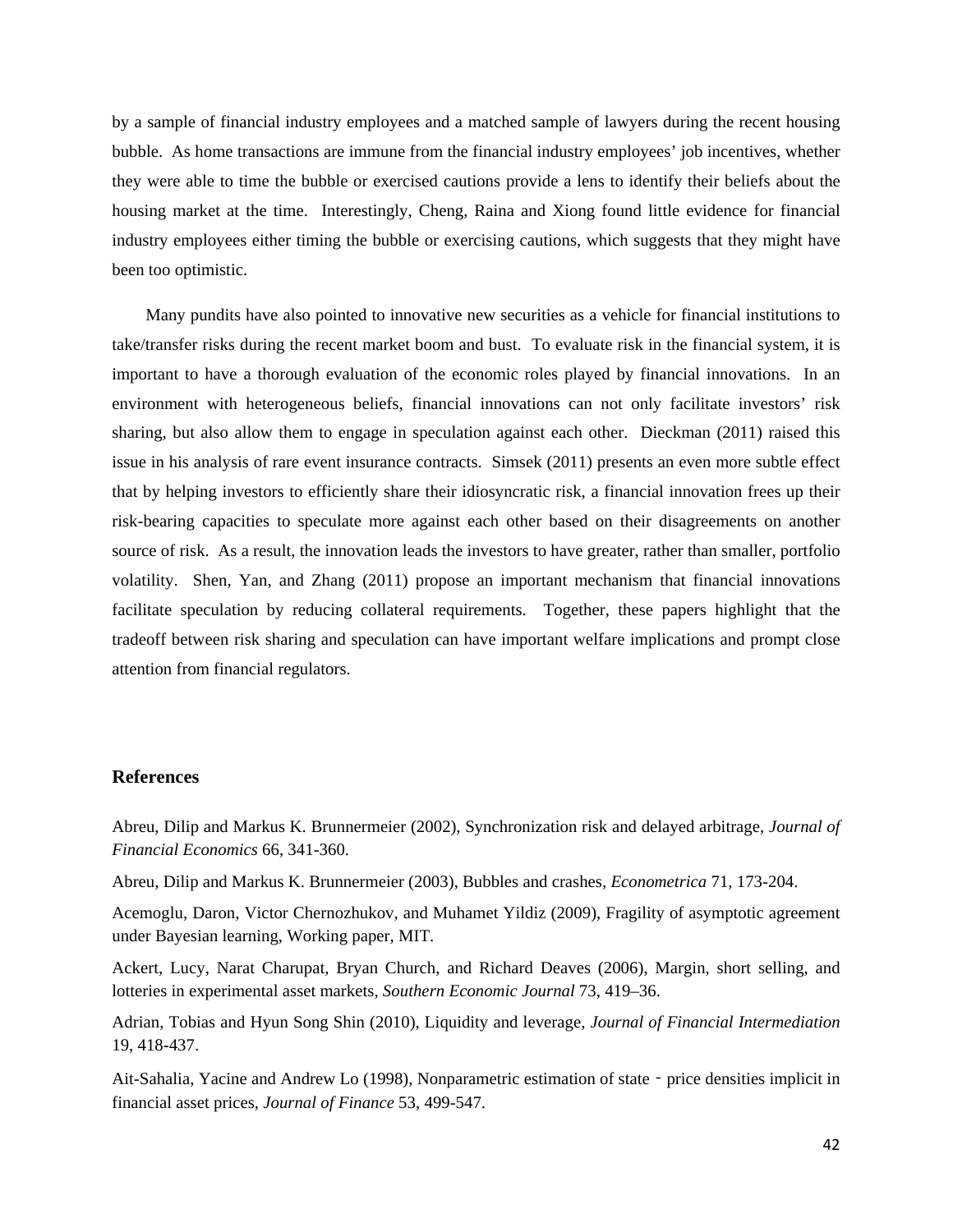Allen, Franklin and Douglas Gale (2000), Bubbles and crises, *Economic Journal* 110, 236-55.

Allen, Franklin and Douglas Gale (2007), *Understanding Financial Crises*, Oxford University Press, New York.

Allen, Franklin and Gary Gorton (1993), Churning bubbles, *Review of Economic Studies* 60, 813-36.

Alpert, M. and H. Raiffa (1982), A progress report on the training of probability assessors, in Daniel Kahneman, Paul Slovic, and Amos Tversky, ed.: *Judgement Under Uncertainty: Heuristics and Biases*, Cambridge University Press, Cambridge.

Anderson, Evan, Eric Ghysels, and Jennifer Juergens (2005), Do heterogeneous beliefs matter for asset pricing? *Review of Financial Studies* 18, 875-924.

Aumann, Robert (1976), Agreeing to disagree, *Annals of Statistics* 4, 1236-1239.

Baker, Malcolm, Jeremy Stein, and Jeffrey Wurgler (2003), When does the market matter? Stock prices and the investment of equity-dependent firms, *Quarterly Journal of Economics* 118, 969–1006.

Banerjee, Snehal (2011), Learning from prices and the dispersion in beliefs, *Review of Financial Studies* 24, 3025-3068.

Barber, Brad and Terrance Odean (2000), Trading is hazardous to your wealth: The common stock investment performance of individual investors, *Journal of Finance* 55, 773-806.

Barber, Brad, Yi-Tsung Lee, Yu-Jane Liu, and Terrance Odean (2009), Just how much do individual investors lose by trading? *Review of Financial Studies* 22, 609-632.

Barberis, Nicholas (2011), Psychology and the financial crisis of 2007-2008, Working paper, Yale University.

Barberis, Nicholas, Andrei Shleifer, and Robert Vishny (1998), A model of investor sentiment, *Journal of Financial Economics* 49, 307-343.

Barberis, Nicholas and Richard Thaler (2003), A survey of behavioral finance, In: Constantinides, G., Harris, M., Stulz, R. (Eds.), *Handbook of the Economics of Finance*, North-Holland, Amsterdam.

Basak, Suleyman (2000), A model of dynamic equilibrium asset pricing with heterogeneous beliefs and extraneous risk, *Journal of Economic Dynamics and Control* 24, 63-95.

Bebchuk, Lucian and Jesse Fried (2004), *Pay Without Performance: The Unfulfilled Promise of Executive Compensation*, Harvard University Press, MA.

Ben David, Itzhak, John Graham, and Campbell Harvey (2010), Managerial Miscalibration, NBER working paper 16215.

Benabou, Roland (2009), Groupthink: Collective delusions in organizations and markets, Working paper, Princeton University.

Blanchard, Oliver, Changyong Rhee, and Lawrence Summers (1993), The stock market, profit and investment, *Quarterly Journal of Economics* 107, 115-136.

Blanchard, Olivier and Mark Watson (1983), Bubbles, rational expectations and financial markets, National Bureau of Economic Research, NBER Working Papers 945.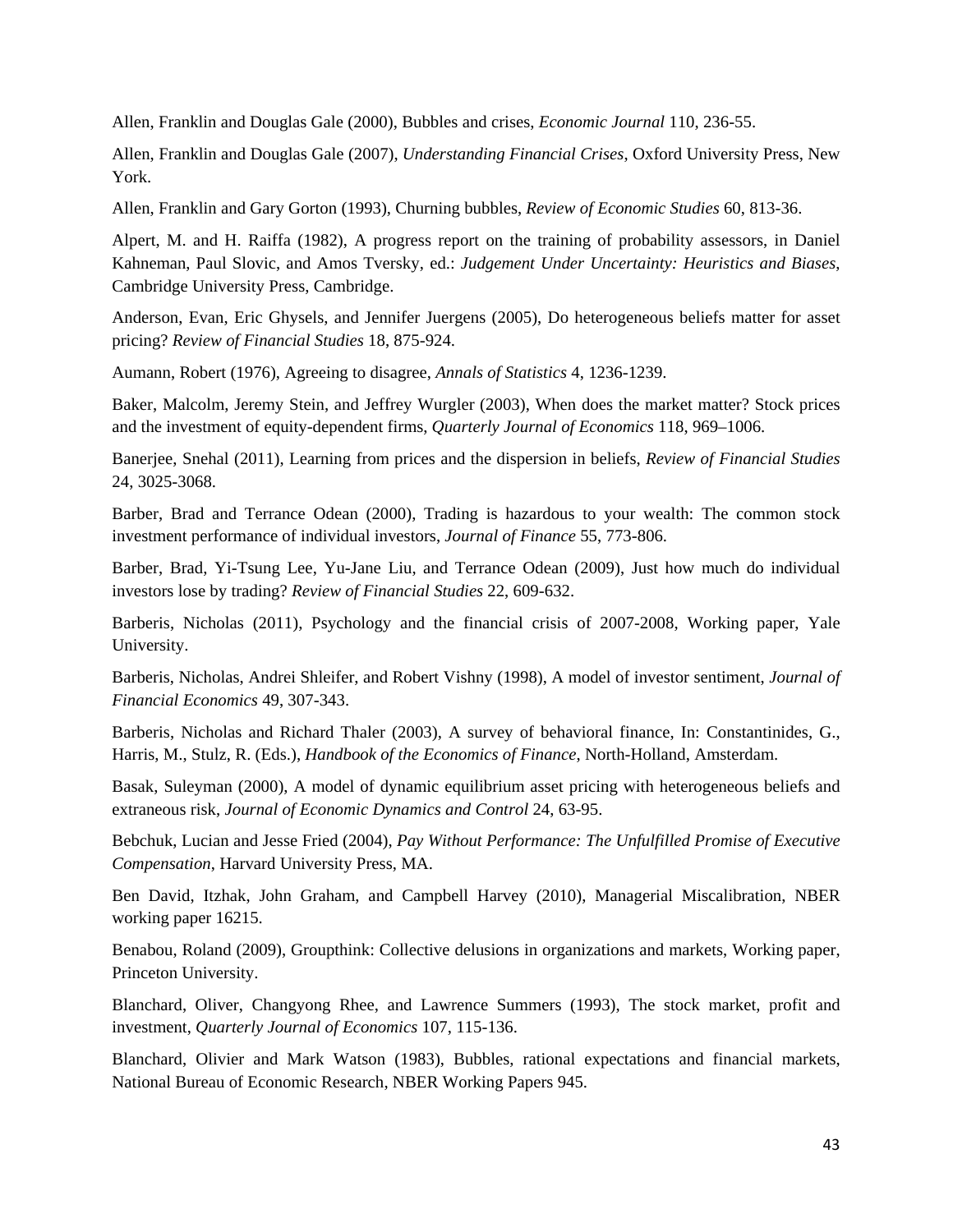Blume, Lawrence and David Easley (1992), Evolution and market behavior, *Journal of Economic Theory* 58, 9-40.

Blume, Lawrence and David Easley (2006), If you're so smart, why aren't you rich? Belief selection in complete and incomplete markets, *Econometrica* 74, 929-966.

Bolton, Patrick, Jose Scheinkman, and Tano Santos (2011), Outside and inside liquidity, *Quarterly Journal of Economics* 126, 259-321.

Bolton, Patrick, Jose Scheinkman, and Wei Xiong (2005), Pay for short-term performance: Executive compensation in speculative markets, *Journal of Corporation Law* 30, 721-747.

Bolton, Patrick, Jose Scheinkman, and Wei Xiong (2006), Executive compensation and short-termist behavior in speculative markets, *Review of Economic Studies* 73, 577-610.

Bris, Arturo, William Goetzmann, and Ning Zhu (2007), Efficiency and the bear: Short sales and markets around the world, *Journal of Finance* 62, 1029-1079.

Brunnermeier, Markus and Lasse Pedersen (2009), Funding liquidity and market liquidity, *Review of Financial Studies* 22, 2201-2238.

Brunnermeier, Markus, Alp Simsek and Wei Xiong (2012), A welfare criterion for models with distorted beliefs, Working paper, Princeton University.

Buraschi, Andrea and Alexei Jiltsov (2006), Model uncertainty and option markets with heterogeneous beliefs, *Journal of Finance* 61, 2841-97.

Campbell, John, Andrew Lo, and Craig MacKinlay (1997), *The Econometrics of Financial Markets*, Princeton University Press, NJ.

Cao, Dan (2011), Collateral shortages, asset price and investment volatility with heterogeneous beliefs, Working paper, Georgetown University.

Chen, Hui, Scott Joslin, and Ngoc-Khanh Tran (2011), Rare disasters and risk sharing with heterogeneous beliefs, Working paper, MIT.

Chen, Joseph, Harrison Hong, and Jeremy Stein (2002), Breadth of ownership and stock returns, *Journal of Financial Economics* 66, 171-205.

Cheng, Ing-haw, Sahil Raina, and Wei Xiong (2012), Wall Street and the housing bubble: Bad incentives, bad models, or bad luck?, Working paper, Princeton University.

Chinco, Alex and Chris Mayer, Noise traders, distant speculators and asset bubbles in the housing market, Working paper, Columbia University.

Constantinides, George and Darrell Duffie (1996), Asset pricing with heterogeneous consumers, *Journal of Financial Economics* 104, 219-240.

Coval, Joshua and Erik Stafford (2007), Asset fire sales (and purchases) in equity markets, *Journal of Financial Economics* 86, 479-512.

Croitoru, Benjamin and Lei Lu (2009), Asset pricing in a monetary economy with heterogeneous beliefs, Working paper, McGill University.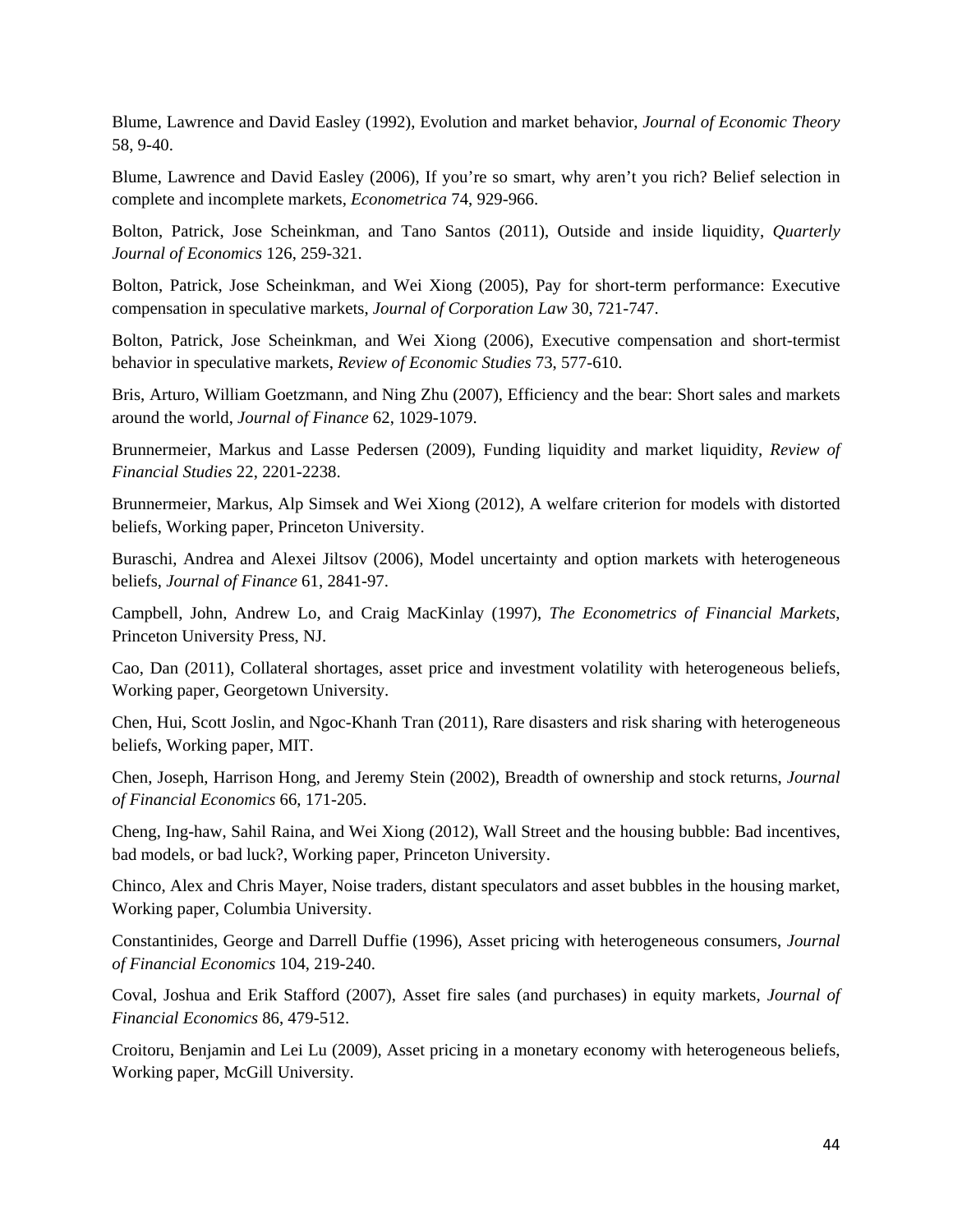Danielsson, Jon, Jean-Pierre Zigrand, and Hyun Song Shin (2010), Balance sheet capacity and endogenous risk, Working paper, London School of Economics and Princeton University.

Daniel, Kent, David Hirshleifer, and A. Subrahmanyam (1998), Investor psychology and security market under- and overreactions, *Journal of Finance* 53, 1839-1885.

David, Alexander (2008), Heterogeneous beliefs, speculation, and the equity premium, *Journal of Finance* 63, 41-83.

D'Avolio, Gene (2002), The market for borrowing stock, *Journal of Financial Economics* 66, 271-306.

Diether, Karl, Christopher Malloy, and Anna Scherbina (2002), Differences of opinion and the cross section of stock returns, *Journal of Finance* 57, 2113-2141.

De Long, Brad, Andrei Shleifer, Lawrence Summers, and Robert Waldman (1990), Noise trader risk in financial market, *Journal of Political Economy* 98, 703-738.

De Long, Brad, Andrei Shleifer, Lawrence Summers, and Robert Waldman (1991), The survival of noise traders in financial markets, *Journal of Business* 64, 1-19.

Detemple, Jerome and Shashidhar Murthy (1994), Intertemporal asset pricing with heterogeneous beliefs, *Journal of Economic Theory* 62, 294-320.

Dieckmann, Stephan (2011), Rare event risk and heterogeneous beliefs: The case of incomplete markets, *Journal of Financial and Quantitative Analysis* 46, 459-488.

Duffie, Darrel (2010), Asset price dynamics with slow-moving capital, (American Finance Association Presidential Address), *Journal of Finance* forthcoming.

Duffie, Darrell, Nicolae Garleanu, and Lasse Heje Pedersen (2002), Securities lending, shorting, and pricing, *Journal of Financial Economics* 66, 307-339.

Duffie, Darrel, Nicolae Garleanu, and Lasse Heje Pedersen (2005), Over-the-counter markets, *Econometrica* 73, 1815-1847.

Dufwenberg, Martin, Tobias Lindqvist, and Evan Moore (2005), Bubbles and experience: An experiment on speculation, *American Economic Review* 95, 1731–1737.

Dumas, Bernard, Alexander Kurshev, and Raman Uppal (2009), Equilibrium portfolio strategies in the presence of sentiment risk and excess volatility, *Journal of Finance* 64, 579-629.

Dumas, Bernard, Karen Lewis, and Emilio Osambela (2011), Differences of opinion and international equity markets, Working paper, Wharton School.

Fostel, Ana and John Geanakoplos (2008), Leverage cycles and the anxious economy, *American Economic Review* 98, 1211-1244.

Friedman, Milton (1953), *Essays in Positive Economics,* University of Chicago Press, Chicago, IL.

Froot, Kenneth and Paul O'Connell (1999), The pricing of US catastrophe reinsurance, in Kenneth Froot ed. *The Financing of Catastrophe Risk*, University of Chicago Press.

Galbraith, John Kenneth (1997), *The Great Crash 1929*, Houghton Mifflin Company, New York.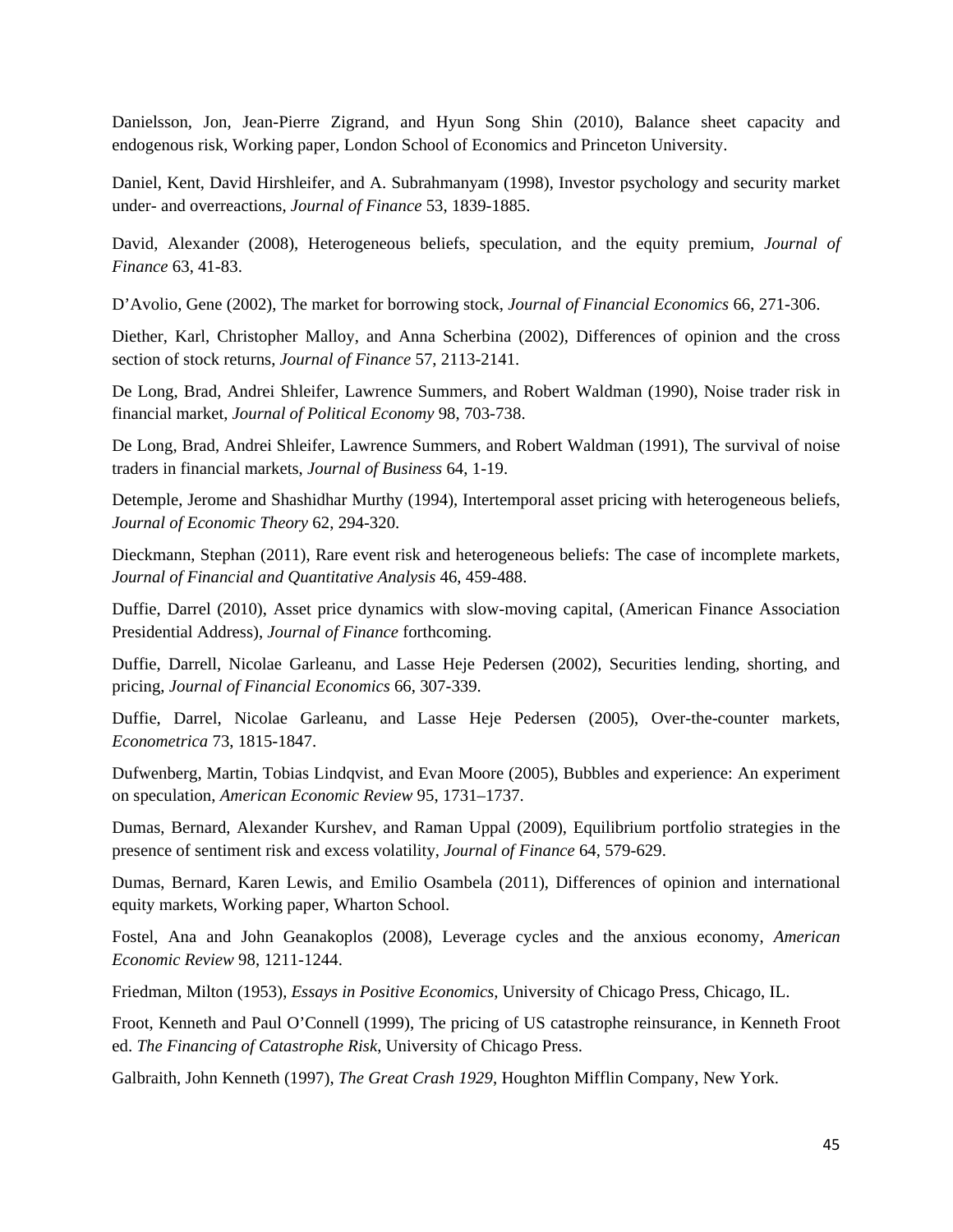Gallmeyer Michael and Burton Hollifield (2008), An examination of heterogeneous beliefs with a shortsale constraint in a dynamic economy, *Review of Finance* 12, 323-364.

Garber, Peter (2000), *Famous First Bubbles: The Fundamentals of Early Manias*, MIT Press, Cambridge, Mass.

Garleanu, Nicolae and Lasse Pedersen (2011), Margin-based asset pricing and deviations from the law of one price, *Review of Financial Studies* 24, 1980-2022.

Geanakoplos, John (2003), Liquidity, default, and crashes: Endogenous contracts in general equilibrium, In *Advances in Economics and Econometrics Theory and Applications, Eighth World Conference,* Vol 2, 170-205, Econometric Society Monographs.

Geanakoplos, John (2010), The leverage cycle, *NBER Macroeconomics Annual 2009,* 24, 1-65.

Geczy, Christopher, David Musto, and Adam Reed (2002), Stocks are special too: an analysis of the equity lending market, *Journal of Financial Economics* 66, 241-269.

Gervais, Simon, and Terrance Odean (2001), Learning to be overconfident, *Review of Financial Studies* 14, 1-27.

Gilchrist, Simon, Charles Himmelberg, and Gur Huberman (2005), Do stock price bubbles influence corporate investment? *Journal of Monetary Economics* 52, 805-827.

Grinblatt, Mark and Matti Keloharju (2000), The investment behavior and performance of various investor types: a study of Finland's unique data set, *Journal of Finance* 55, 43-67.

Griffin, D. and A. Tversky (1992), The weighing of evidence and the determinants of overconfidence, *Cognitive Psychology* 24, 411–435.

Gromb, Denis and Dimitri Vayanos (2002), Equilibrium and welfare in markets with financially constrained arbitrageurs, *Journal of Financial Economics* 66, 361-407.

Gromb, Denis and Dimitri Vayanos (2010), Limits of Arbitrage: The state of the theory, *Annual Review of Financial Economics* 2, 251-275.

Grossman, Sanford and Joseph Stiglitz (1980), On the impossibility of informationally efficient markets, *American Economic Review* 70, 393-408.

Harris, Milton and Artur Raviv (1993), Differences of opinion make a horse race, *Review of Financial Studies* 6, 473-506

Harrison, Michael, and David M. Kreps (1978), Speculative investor behavior in a stock-market with heterogeneous expectations, *Quarterly Journal of Economics* 92, 323-336.

Haruvy, Ernan and Charles Noussair (2006), The effect of short selling on bubbles and crashes in experimental spot asset markets, *Journal of Finance* 61, 1119-1157.

Haruvy, Ernan, Yaron Lahav, and Charles Noussair (2007), Traders' expectations in asset markets: experimental evidence, *American Economic Review* 97, 1901-1920.

Haughwout, Andrew, Donghoon Lee, Joseph Tracy, and Wilbert van der Klaauw (2011), Real estate investors, the leverage cycle and the housing market crisis, Working paper, Federal Reserve Bank of New York.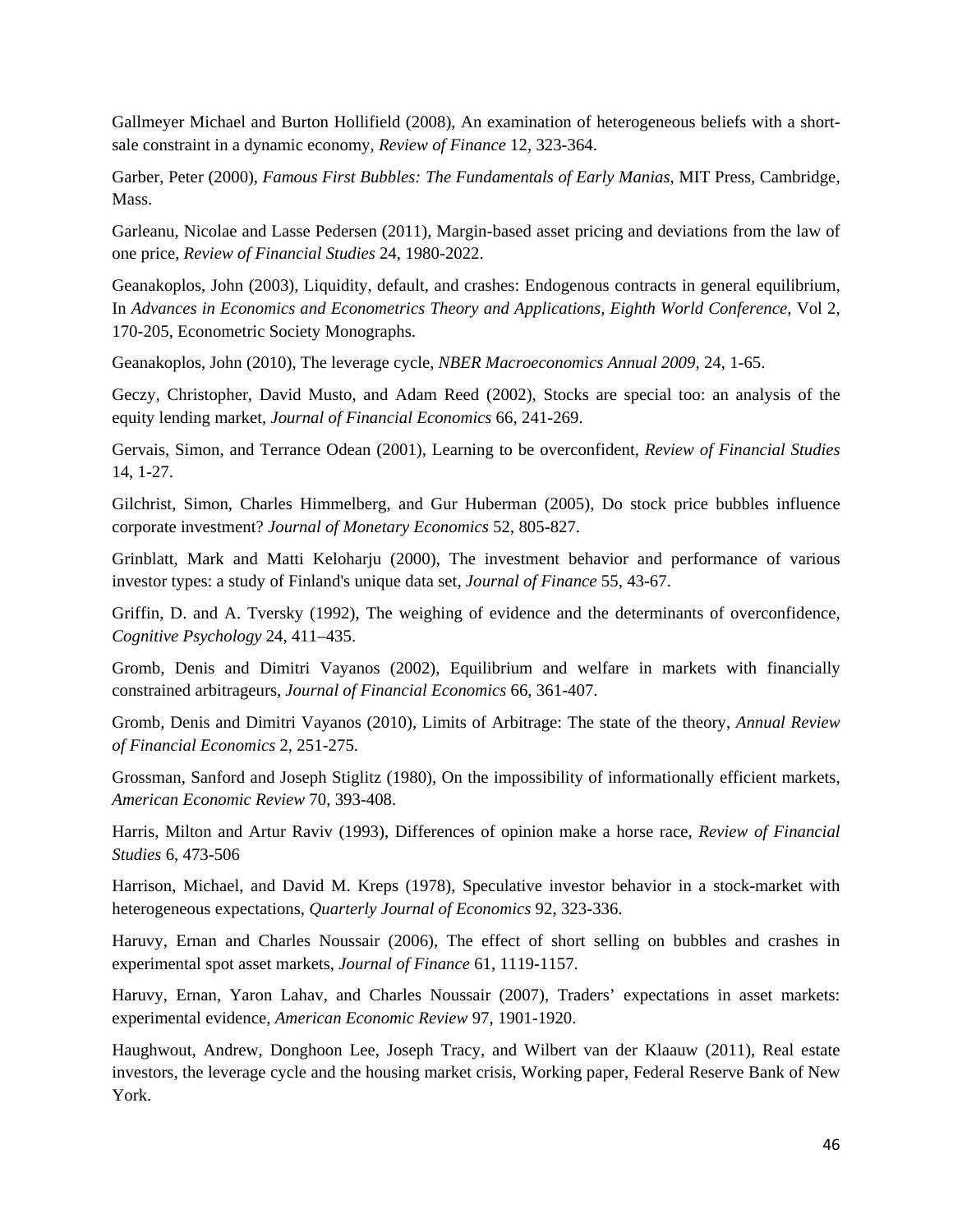He Zhiguo and Arvind Krishnamurthy (2009), Intermediary asset pricing, Working paper, University of Chicago and Northwestern University.

He, Zhiguo and Wei Xiong (2010), Delegated asset management and investment mandates, Working paper, University of Chicago and Princeton University.

He, Zhiguo and Wei Xiong (2012), Debt financing in asset markets, *American Economic Review Papers and Proceedings*, forthcoming.

Hirota, Shinichi, and Shyam Sunder (2007), Price bubbles sans dividend anchors: Evidence from laboratory stock markets, *Journal of Economic Dynamics and Control* 31, 1875-1909.

Hirshleifer, David (2001), Investor psychology and asset pricing, *Journal of Finance* 56, 1533-1597.

Hong, Harrison and Jeffrey Kubik (2003), Analyzing the analysts: Career concerns and biased earnings forecasts, *Journal of Finance* 58, 313-351.

Hong, Harrison, Jose Scheinkman, and Wei Xiong (2006), Asset float and speculative bubbles, *Journal of Finance* 61, 1073-1117.

Hong, Harrison and Jeremy Stein (2003), Differences of opinion, short - sales constraints, and market crashes, *Review of Financial Studies* 16, 487-525.

Hong, Harrison and Jeremy Stein (2007), Disagreement and the stock market, *Journal of Economic Perspectives* 21, 109-128.

Hong, Harrison and David Sraer (2011), Quiet bubbles, Working paper, Princeton University.

Hussam, Reshmaan, David Porter, and Vernon Smith (2008), Thar she blows: Can bubbles be rekindled with experienced subjects? *American Economic Review* 98, 924-937.

Jarrow, Robert (1980), Heterogeneous expectations, restrictions on short-sales, and equilibrium asset prices, *Journal of Finance* 35, 1105-1113.

Jouini, Elyes and Clotilde Napp (2007), Consensus consumer and intertemporal asset pricing with heterogeneous beliefs, *Review of Economic Studies* 74, 1149-1174.

Kandel, Eugene and Neil Pearson (1995), Differential interpretation of public signals and trade in speculative markets, *Journal of Political Economy* 103, 831-872.

Kindleberger, Charles (1978), *Manias, Panics, and Crashes: A History of Financial Crises*, John Wiley & Sons, New York.

Kiyotaki, Nobu and John Moore (1997), Credit cycles, *Journal of Political Economy* 105, 211-248.

Kondor, Peter (2009), Risk in dynamic arbitrage: The price effects of convergence trading, *Journal of Finance* 64, 631-655.

Kogan, Leonid, Stephen Ross, Jiang Wang, and Mark Westerfield (2006), The price impact and survival of irrational traders, *Journal of Finance* 61, 195-229.

Kogan, Leonid, Stephen Ross, Jiang Wang, and Mark Westerfield (2011), Market selection, Working paper, MIT.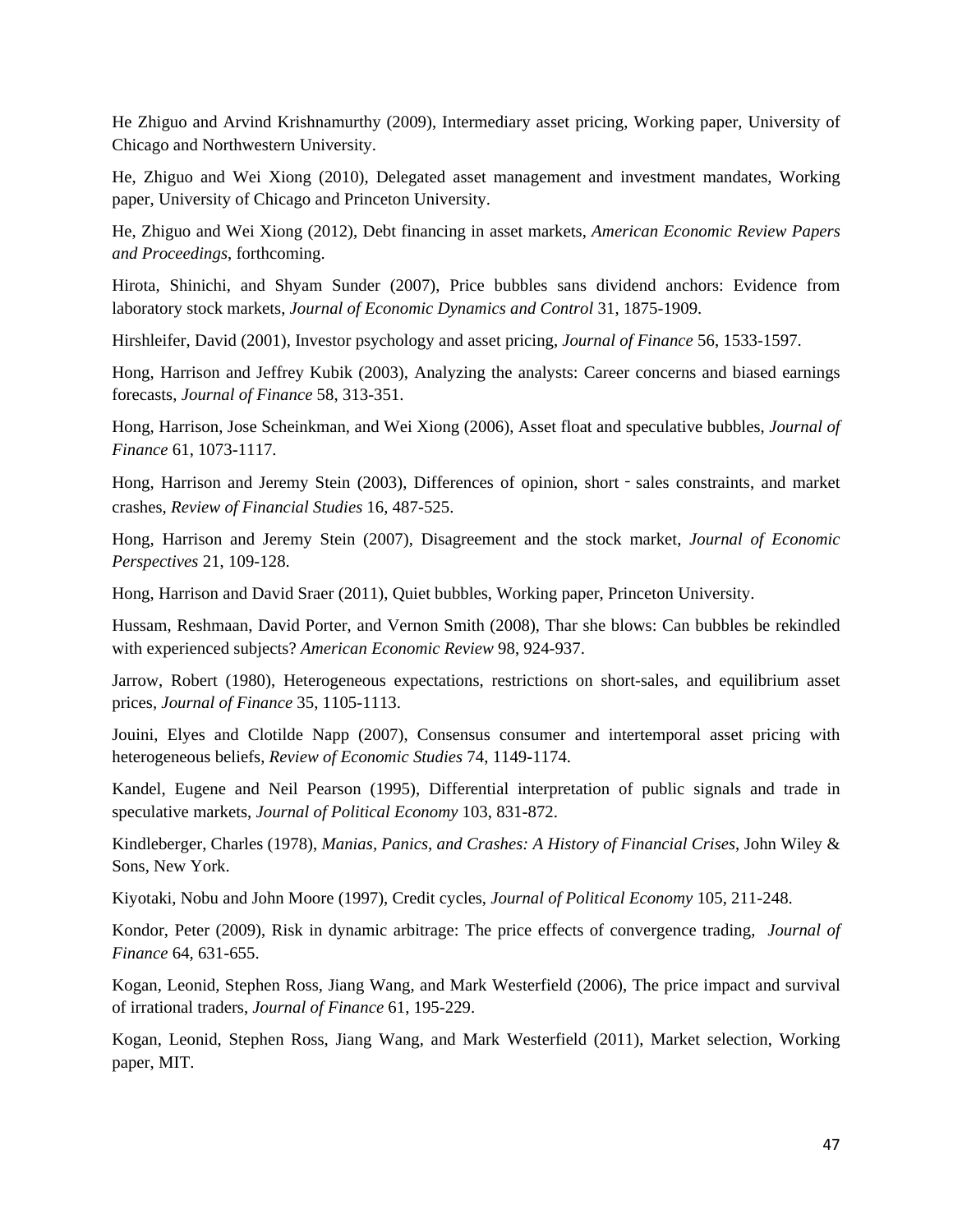Krishnamurthy, Arvind (2009), Amplification mechanisms in liquidity crises, *American Economic Journals-Macroeconomics* 2, 1-33.

Kurz, Mordecai (1994), On the Structure and Diversity of Rational Beliefs, *Economic Theory* 4, 877-900.

Kurz, Mordecai (1996), Rational beliefs and endogenous uncertainty, *Economic Theory* 8, 383-397.

Kyle, Albert (1985), Continuous auctions and insider trading, *Econometrica* 53, 1315-1335.

Kyle, Albert and Albert Wang (1997), Speculation duopoly with agreement to disagree: Can overconfidence survive the market test? *Journal of Finance* 52, 2073–90.

Kyle, Albert and Wei Xiong (2001), Contagion as a wealth effect, *Journal of Finance* 56, 1401-1440.

Lamont, Own and Richard Thaler (2003), Can the market add and subtract? Mispricing in tech stock carve-outs, *Journal of Political Economy* 111, 227-268.

Lei, Vivian, Charles Noussair, and Charles Plott (2001), Non-speculative bubbles in experimental asset markets: Lack of common knowledge of rationality vs. actual irrationality, *Econometrica* 69, 830–859.

Lin, H. and M. McNichols (1998), Underwriting relationships, analysts' earnings forecasts and investment recommendations, *Journal of Accounting and Economics* 25, 101-127.

Mackay, Charles (1841), *Extraordinary Popular Delusions and the Madness of Crowds*, London.

Malmendier, Ulrike and D. Shantikumar (2007), Are investors naive about incentives? *Journal of Financial Economics* 85, 457-489.

Mankiw, Gregory, Ricardo Reis, and Justin Wolfers (2004), Disagreement about inflation expectations, *NBER Macroeconomics Annual 2003*, 18, 209-248.

Mei, Jianping, Jose Scheinkman, and Wei Xiong (2009), Speculative trading and stock prices: Evidence from Chinese A-B share premia, *Annals of Economics and Finance* 10, 225-255.

Mian, Atif and Amir Sufi (2009), The consequences of mortgage credit expansion: Evidence from the US mortgage default crisis, *Quarterly Journal of Economics* 124, 1449-1496.

Milgrom, Paul and Nancy Stokey (1982), Information, trade and common knowledge, *Journal of Economic Theory* 26, 17-27.

Miller, Edward (1977), Risk, uncertainty and divergence of opinion, *Journal of Finance* 32, 1151-1168.

Minsky, Hyman (1974), The modeling of financial instability: An introduction, *Proceedings of the Fifth Annual Pittsburgh Conference.*

Mitchell, Mark, Lasse Heje Pedersen and Todd Pulvino (2007), Slow moving capital, *American Economic Review* 97, 215-220.

Morck, Randall, Andrei Shleifer and Robert Vishny (1990), The stock market and investment: Is the market a sideshow?, *Brookings Papers on Economic Activity* 2, 157-215.

Morris, Stephen (1995), The common prior assumption in economic theory, *Economics and Philosophy* 11, 227-253.

Morris, Stephen (1996), Speculative investor behavior and learning, *Quarterly Journal of Economics* 111, 1111-1133.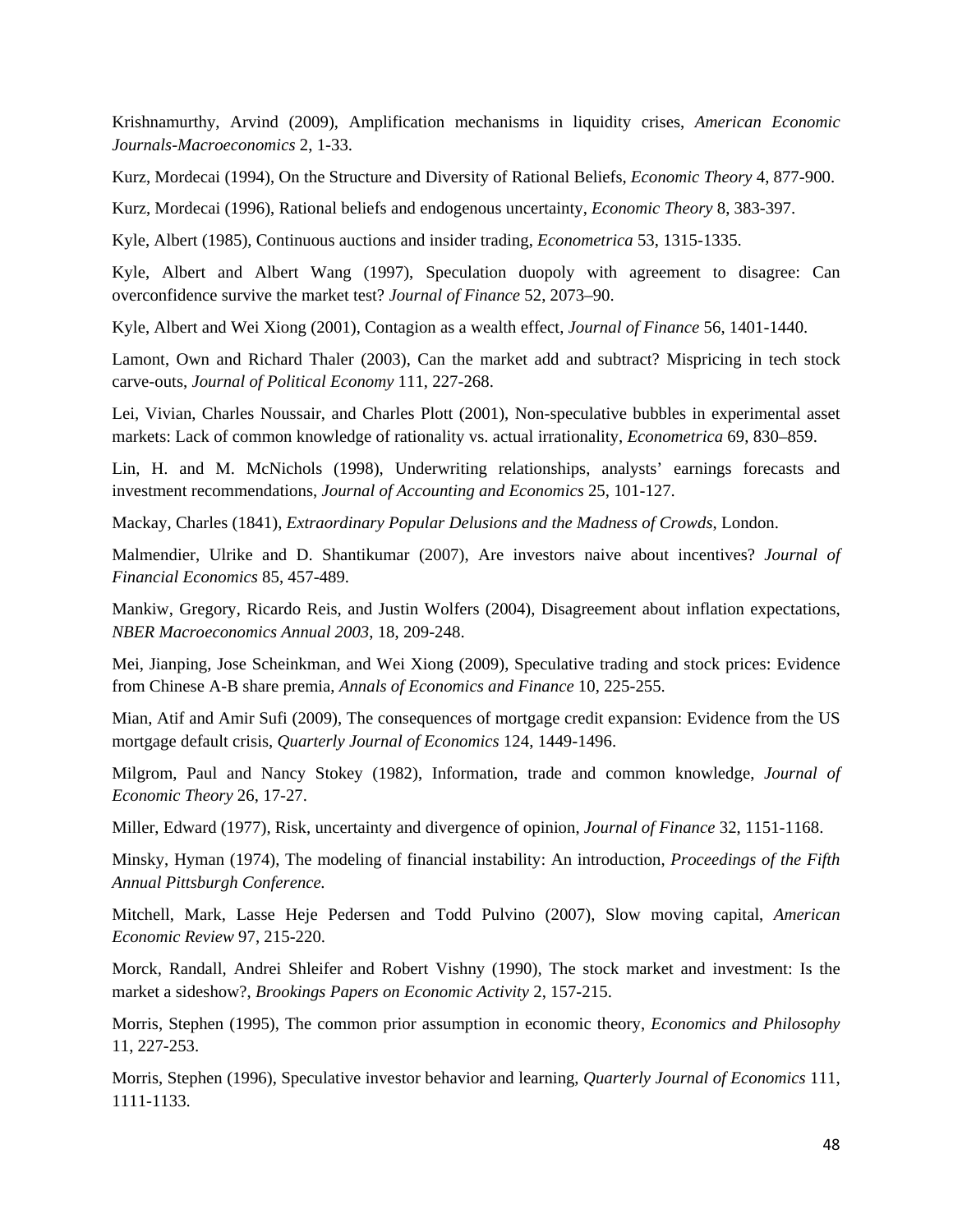Odean, Terrance (1998), Volume, volatility, price, and profit when all traders are above average, *Journal of Finance* 53, 1887-1934.

Odean, Terrance (1999), Do investors trade too much?, *American Economic Review* 89, 1279-1298.

Ofek, Eli and Matthew Richardson (2003), DotCom Mania: The rise and fall of Internet stock prices, *Journal of Finance* 58, 1113-1137.

Panageas, Stavros (2006), The neoclassical q theory of investment in speculative markets, Working paper, University of Chicago.

Pastor, Lubos, and Pietro Veronesi (2006), Was there a nasdaq bubble in the late 1990s? *Journal of Financial Economics* 81, 61-100.

Pastor, Lubos, and Pietro Veronesi (2009), Learning in financial markets, *Annual Review of Financial Economics* 1, 361-381.

Polk, Christopher and Paola Sapienza (2009), The stock market and corporate investment: A test of catering theory, *Review of Financial Studies* 22, 187-217.

Porter, David, and Vernon Smith (1995), Futures contracting and dividend uncertainty in experimental asset markets, *Journal of Business* 68, 509-541.

Rajan, Raghuram (2010), *Fault Lines*, Princeton University Press.

Reinhart, Carmen and Kenneth Rogoff (2009), *This Time Is Different*, Princeton University Press, NJ.

Rosenberg, Joshua and Robert Engle (2002), Empirical pricing kernels, *Journal of Financial Economics* 64, 341-372.

Rothschild, Michael (1974), A two-armed bandit theory of market pricing, *Journal of Economic Theory* 9, 185-202.

Sandroni, Alvaro (2000), Do markets favor agents able to make accurate predictions? *Econometrica* 68, 1303-1342.

Savage, L. J. (1954), *The Foundation of Statistics*, John Wiley and Sons.

Scheinkman, Jose A., and Wei Xiong (2003), Overconfidence and speculative bubbles, *Journal of Political Economy* 111, 1183-1219.

Sebenius, James and John Geanakoplos (1983), Don't bet on it: Contingent agreements with asymmetric information, *Journal of the American Statistical Association* 78, 424-426.

Shefrin, Hersh (2008), *A Behavioral Approach to Asset Pricing*, Academic Press.

Shen, Ji, Hongjun Yan, and Jinfan Zhang (2011), Collateral-motivated financial innovation, Working paper, Yale University.

Shiller, Robert (1998), *Macro Markets*, Oxford University Press, NY.

Shiller, Robert (2000), *Irrational Exuberance*, Princeton University Press, Princeton, NJ.

Shleifer, Andrei and Robert Vishny (1997), Limits of arbitrage, *Journal of Finance* 52, 35-55.

Sims, Christopher (2008), Inflation expectations, uncertainty, and monetary policy, Working paper, Princeton University.